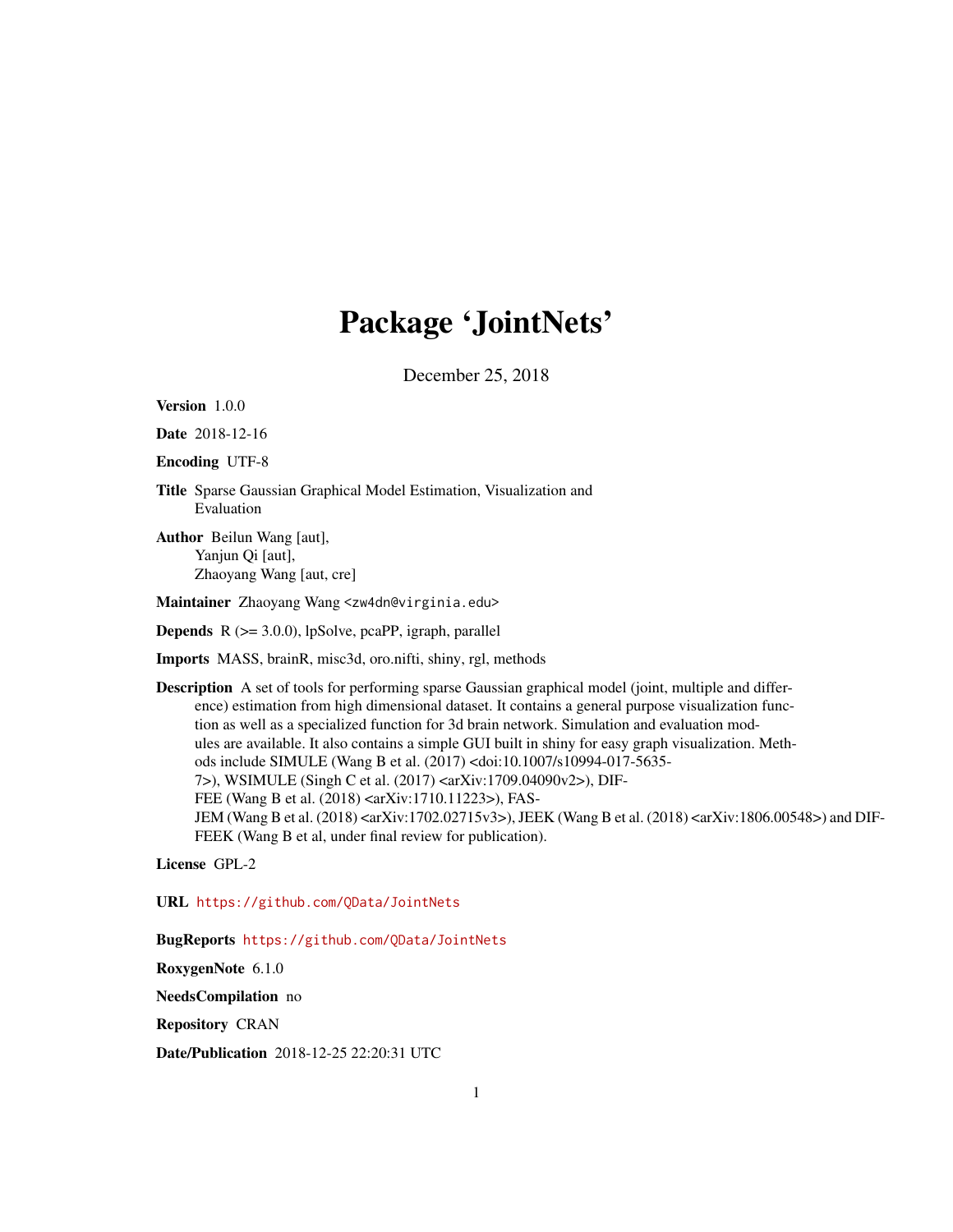# R topics documented:

|                        | 3              |
|------------------------|----------------|
|                        | $\overline{3}$ |
|                        | $\overline{4}$ |
|                        | 5              |
|                        | 6              |
|                        | 6              |
|                        | $\overline{7}$ |
|                        | 9              |
|                        | 10             |
|                        | 11             |
|                        | 11             |
|                        | 12             |
|                        | 12             |
|                        | 13             |
|                        | 14             |
|                        | 14             |
|                        | 15             |
|                        | 15             |
|                        | 17             |
|                        | 18             |
|                        | 18             |
|                        | 20             |
|                        | 21             |
|                        | 22             |
|                        | 23             |
|                        | 24             |
|                        | 25             |
|                        | 27             |
|                        | 28             |
|                        | 30             |
|                        | 32             |
|                        | 33             |
|                        | 34             |
|                        | 35             |
|                        | 37             |
|                        | 39             |
|                        | 41             |
|                        | 42             |
|                        | 44             |
| returngraph            | 44             |
|                        | 45             |
| returngraph.diffeek    | 46             |
| returngraph.fasjem     | 47             |
|                        | 48             |
| returngraph.simulation | 50             |
| returngraph.simule     | 51             |
|                        |                |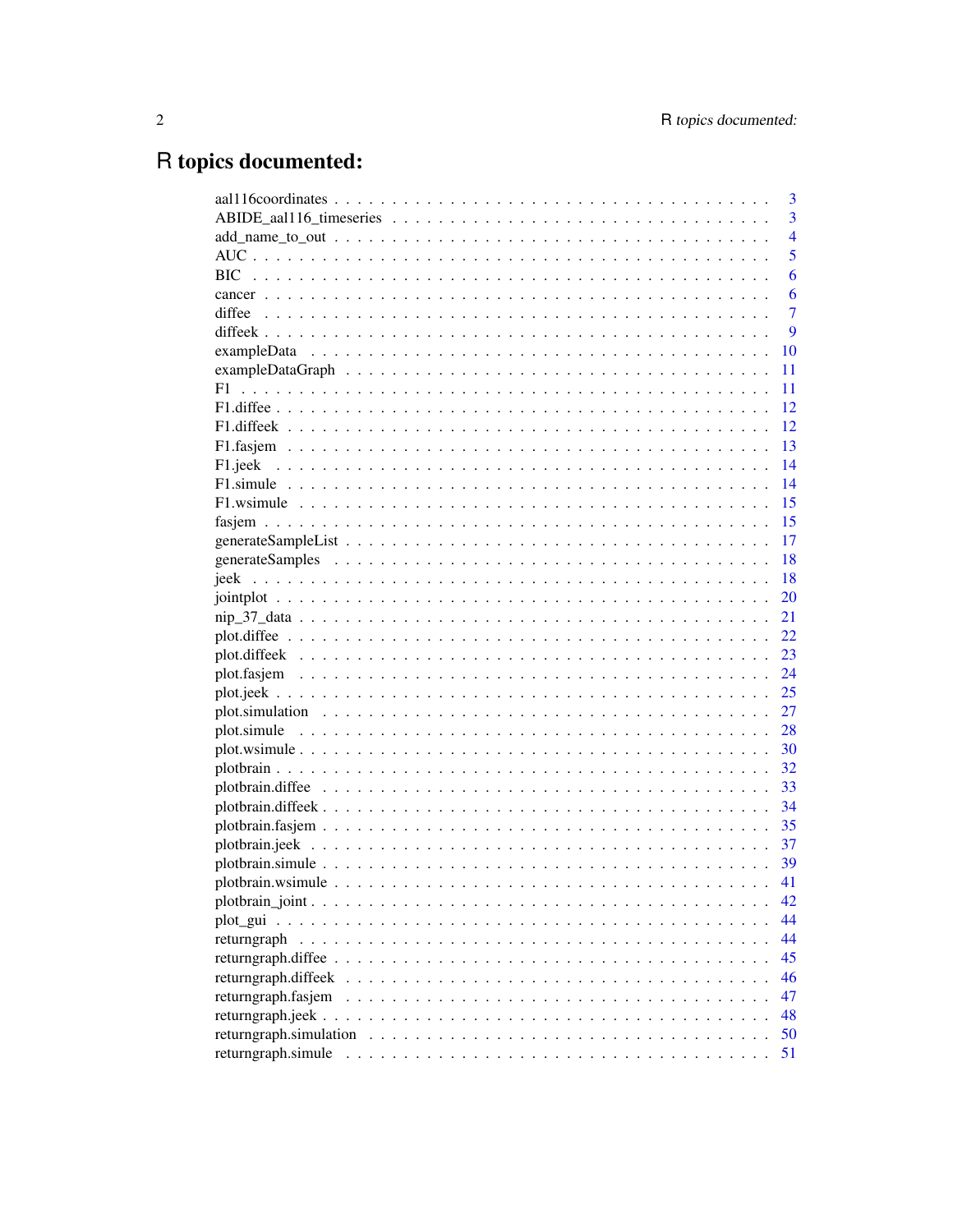# <span id="page-2-0"></span>aal116coordinates 3

| Index |                                                                                                                             |  |  |  |  |  |  |  |  |  |  |  |  |  |  |  |
|-------|-----------------------------------------------------------------------------------------------------------------------------|--|--|--|--|--|--|--|--|--|--|--|--|--|--|--|
|       |                                                                                                                             |  |  |  |  |  |  |  |  |  |  |  |  |  |  |  |
|       |                                                                                                                             |  |  |  |  |  |  |  |  |  |  |  |  |  |  |  |
|       |                                                                                                                             |  |  |  |  |  |  |  |  |  |  |  |  |  |  |  |
|       | $simulateGraph \dots \dots \dots \dots \dots \dots \dots \dots \dots \dots \dots \dots \dots \dots \dots \dots \dots \dots$ |  |  |  |  |  |  |  |  |  |  |  |  |  |  |  |
|       | returngraph.wsimule $\ldots \ldots \ldots \ldots \ldots \ldots \ldots \ldots \ldots \ldots \ldots \ldots \ldots$ 53         |  |  |  |  |  |  |  |  |  |  |  |  |  |  |  |

aal116coordinates *AAL116 brain atlas coordinates in MNI space*

#### **Description**

Automated Anatomical Labeling (AAL): The AAL atlas distributed with the AAL Toolbox was fractionated to functional resolution (3x3x3 mm3) using nearest-neighbor interpolation. This data is available at <http://preprocessed-connectomes-project.org/abide/Pipelines.html> as part of ABIDE-preprocessed dataset. It can be directly downloaded at [https://fcp-indi.s3.](https://fcp-indi.s3.amazonaws.com/data/Projects/ABIDE_Initiative/Resources/aal_roi_atlas.nii.gz) [amazonaws.com/data/Projects/ABIDE\\_Initiative/Resources/aal\\_roi\\_atlas.nii.gz](https://fcp-indi.s3.amazonaws.com/data/Projects/ABIDE_Initiative/Resources/aal_roi_atlas.nii.gz)

### Usage

data(aal116coordinates)

#### Format

116 observations (Brain Region Names) of 7 variables (name, x.mni, y.mni, z.mni, lobe, hemi, index)

#### References

Cameron Craddock, Yassine Benhajali, Carlton Chu, Francois Chouinard, Alan Evans, András Jakab, Budhachandra Singh Khundrakpam, John David Lewis, Qingyang Li, Michael Milham, Chaogan Yan, Pierre Bellec (2013). The Neuro Bureau Preprocessing Initiative: open sharing of preprocessed neuroimaging data and derivatives. In Neuroinformatics 2013, Stockholm, Sweden.

ABIDE\_aal116\_timeseries

*ABIDE I preprocessed time series grouped by control and autism and partitioned by AAL116 atlas*

### Description

This time series data is available as part of Autism Brain Imaging Data Exchange (ABIDE). ABIDE is a collaboration of 16 international imaging sites that have aggregated and are openly sharing neuroimaging data from 539 individuals suffering from ASD and 573 typical controls. For data access, please refer to <http://preprocessed-connectomes-project.org/abide/download.html>. The data is preprocessed, cancatnated and organized into two data matrices for easy input.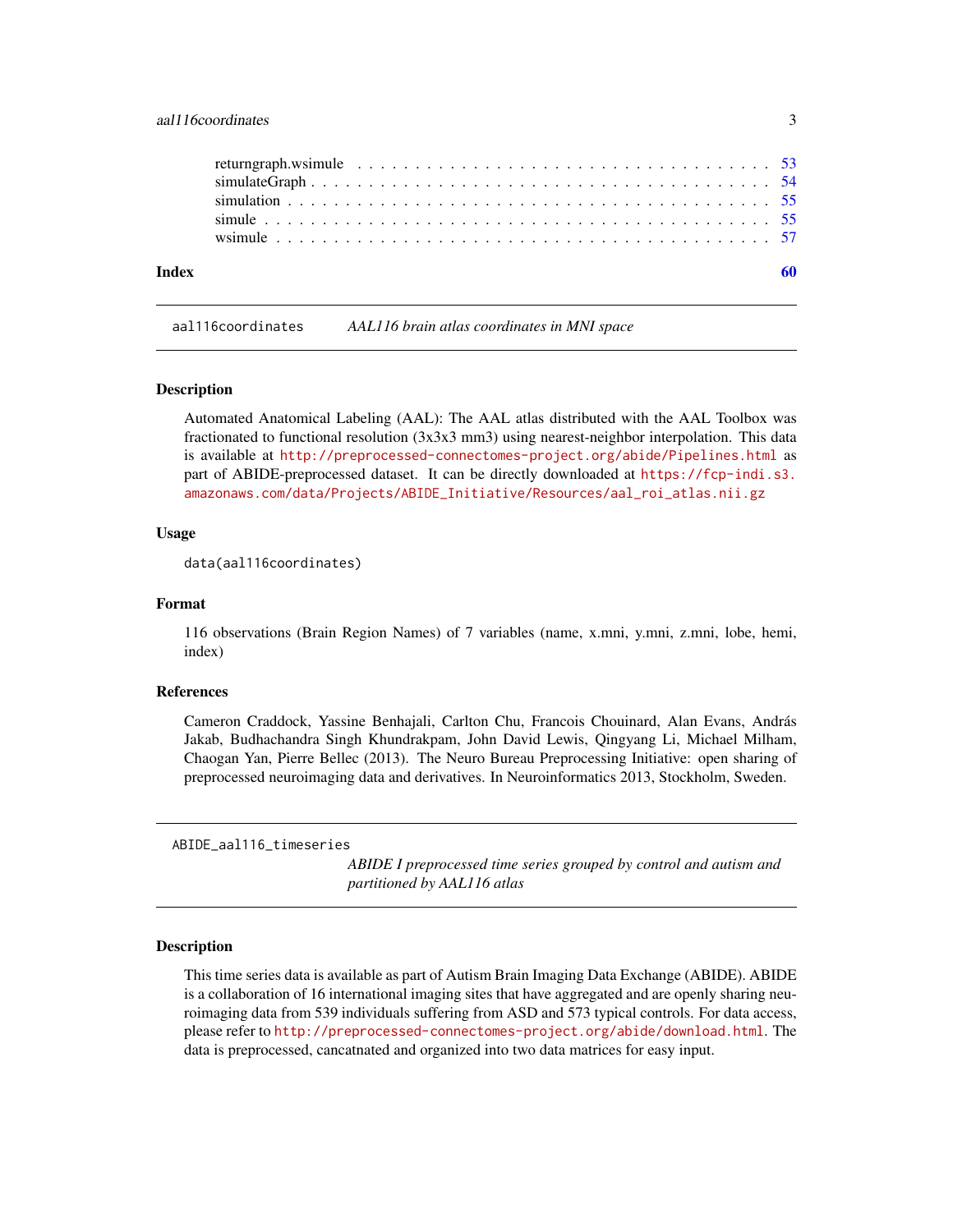#### <span id="page-3-0"></span>Usage

data(ABIDE\_aal116\_timeseries)

# Format

a list of two data matrices of time series(1:2250, 1:116) and (1:2060,1:116)

# References

Cameron Craddock, Yassine Benhajali, Carlton Chu, Francois Chouinard, Alan Evans, András Jakab, Budhachandra Singh Khundrakpam, John David Lewis, Qingyang Li, Michael Milham, Chaogan Yan, Pierre Bellec (2013). The Neuro Bureau Preprocessing Initiative: open sharing of preprocessed neuroimaging data and derivatives. In Neuroinformatics 2013, Stockholm, Sweden.

| add_name_to_out | helper function to add row/col names to JointNets precision matrix |
|-----------------|--------------------------------------------------------------------|
|                 | output To help label igraph object in returngraph and plot         |

# Description

helper function to add row/col names to JointNets precision matrix output To help label igraph object in returngraph and plot

#### Usage

```
add_name_to_out(output, datalist, ...)
```
#### Arguments

| output   | output of jointnets |
|----------|---------------------|
| datalist | orginial data list  |
|          | unused              |

# Value

output with names from datalist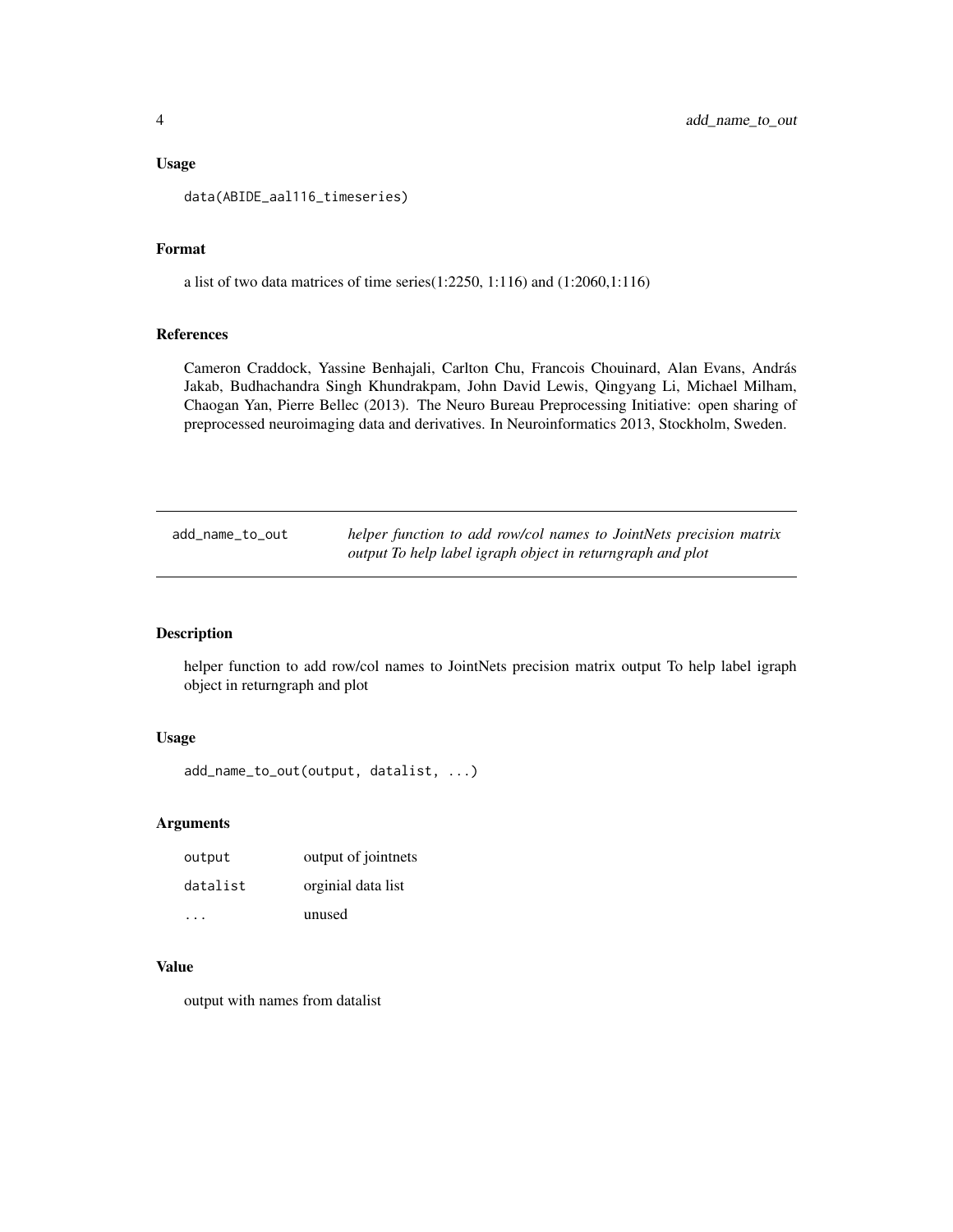<span id="page-4-0"></span>

# Description

return AUC score for JointNets method

# Usage

```
AUC(simulationresult, gm_method = "simule", lambdas, ...)
```
# Arguments

simulationresult

|           | output from the function simulation()                                                                                              |
|-----------|------------------------------------------------------------------------------------------------------------------------------------|
| gm_method | method name from any one of the JointNets methods                                                                                  |
| lambdas   | a vector of lambda values for the JointNets method to run with                                                                     |
| .         | extra parameters passed to the JointNets method such as lambda, epislon and<br>etc, refer to each method for details (eg, ?simule) |

# Value

AUC score, a list of precisions and recalls

# Author(s)

Zhaoyang Wang (Author), Zhaoyang Wang (maintainer) <zw4dn@virginia.edu>

# Examples

simulationresult = simulation(n=c(100,100,100)) AUC\_result =  $AUC(simulationresult,lambdas = seq(0.1, 2, 0.5), epsilon = 2)$ AUC\_result graphics.off() par(ask = FALSE)  $par(mfrow = c(1, 1))$ plot(AUC\_result\$fPM,AUC\_result\$tPM)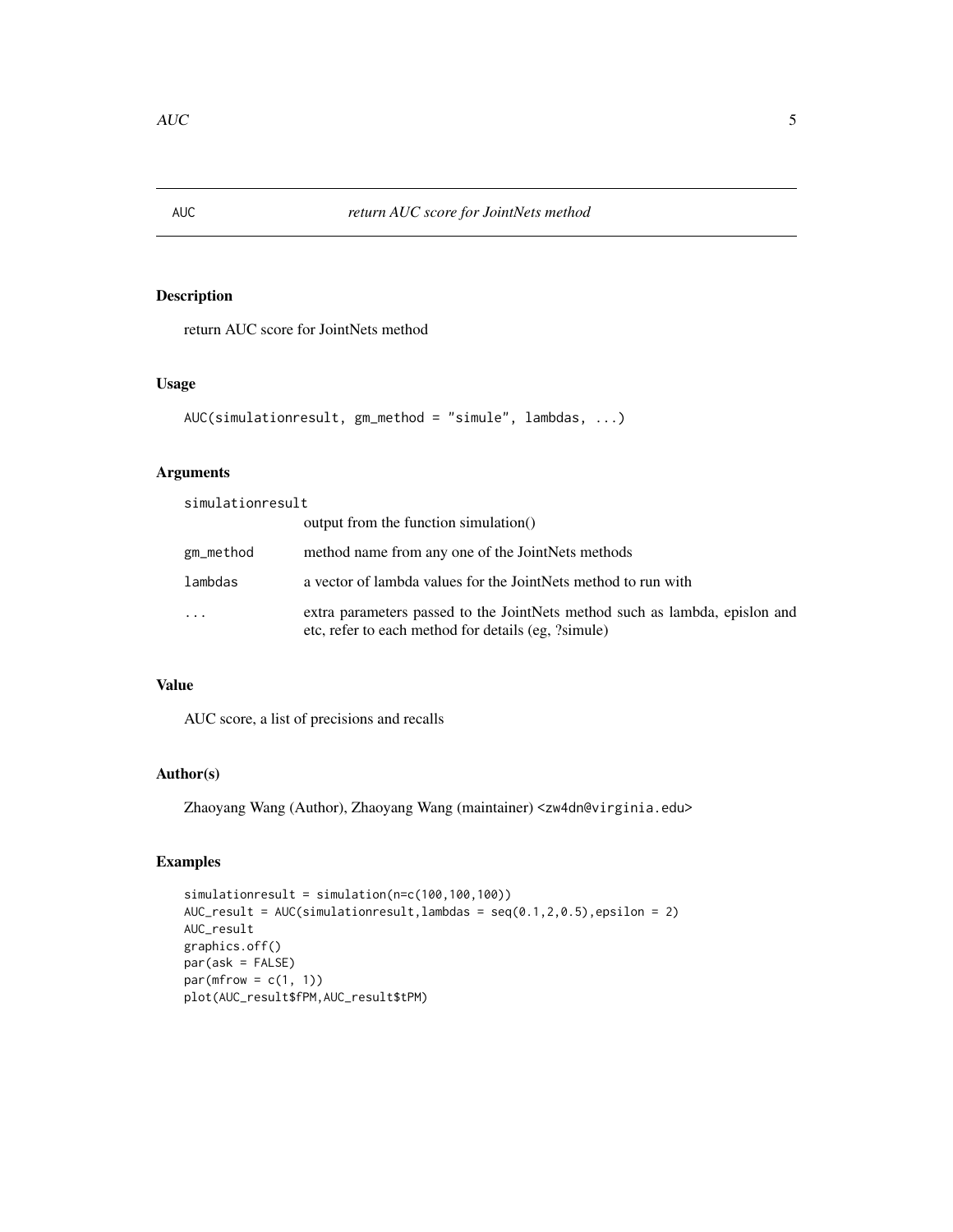#### Description

calculate BIC score for JointNets method

# Usage

```
BIC(datalist, result)
```
#### Arguments

| datalist | datalist used as an input to any of the JointNets method       |
|----------|----------------------------------------------------------------|
| result   | result generated from datalist using the same JointNets method |

#### Details

not working with DIFFEE and DIFFEEK (difference estimation)

# Value

BIC score

# Author(s)

Zhaoyang Wang (Author), Zhaoyang Wang (maintainer) <zw4dn@virginia.edu>

#### Examples

```
library(JointNets)
simulateresult = simulation(p = 20, n = c(100, 100))
result = simule(simulateresult$simulatedsamples, 0.2, 0.5, covType = "cov", FALSE)
BIC(simulateresult$simulatedsamples,result)
```
cancer *Microarray data set for breast cancer*

#### Description

*et al*'s paper. It concerns one hundred thirty-three patients with stage I–III breast cancer. Patients were treated with chemotherapy prior to surgery. Patient response to the treatment can be classified as either a pathologic complete response (pCR) or residual disease (not-pCR). Hess *et al* developed and tested a reliable multigene predictor for treatment response on this data set, composed by a set of 26 genes having a high predictive value.

<span id="page-5-0"></span>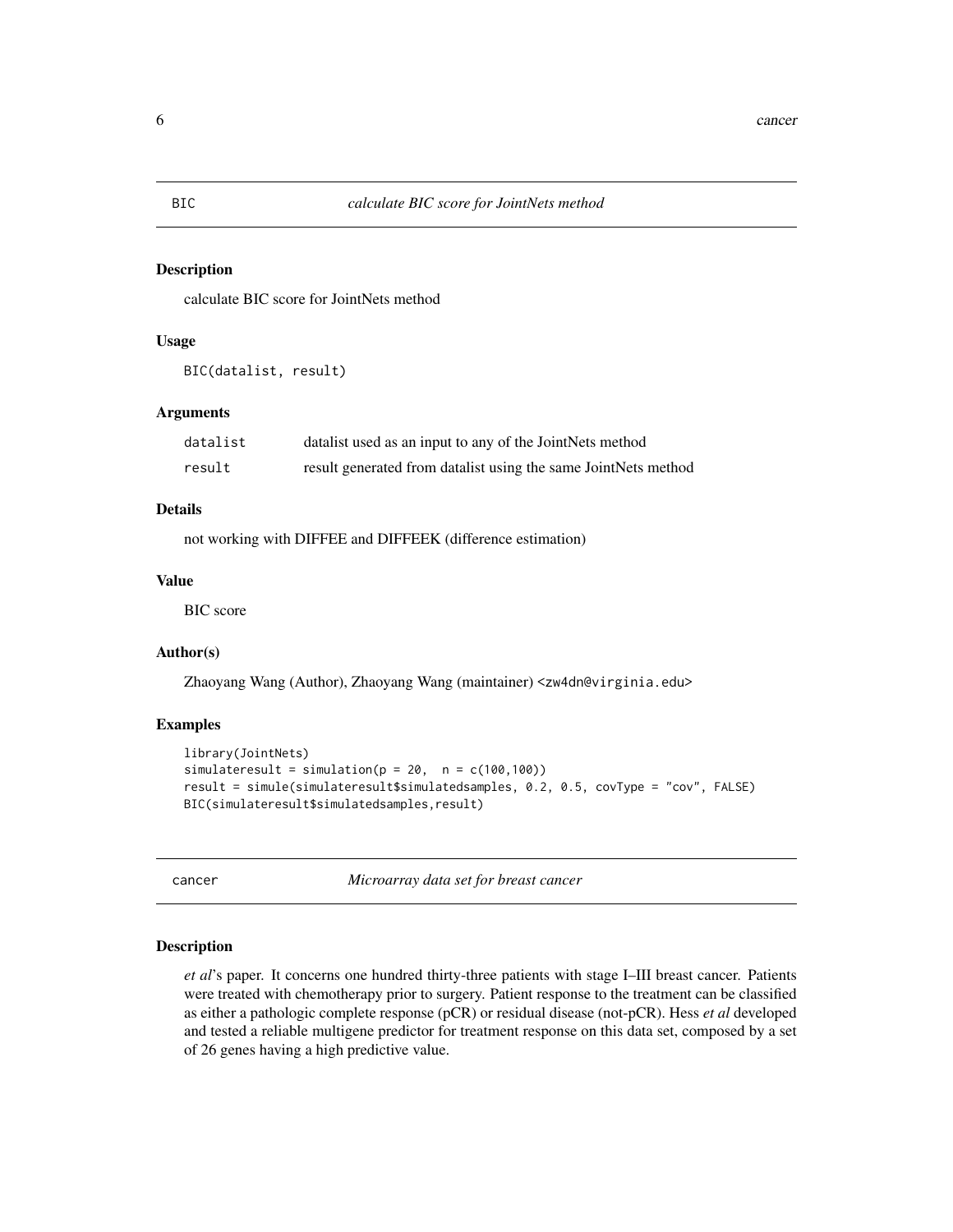#### <span id="page-6-0"></span>diffee 7 and 2008 and 2008 and 2008 and 2008 and 2008 and 2008 and 2008 and 2008 and 2008 and 2008 and 2008 and 2008 and 2008 and 2008 and 2008 and 2008 and 2008 and 2008 and 2008 and 2008 and 2008 and 2008 and 2008 and 20

#### Usage

data(cancer)

#### Format

a list of two objects: dataframe with 133 observations of 26 features and factors indicating whether each sample (out of 133) is of type "not" or type "pcr"

#### Details

The dataset splits into 2 parts (pCR and not pCR), on which network inference algorithms should be applied independently or in the multitask framework: only individuals from the same classes should be consider as independent and identically distributed.

# References

J.A. Mejia, D. Booser, R.L. Theriault, U. Buzdar, P.J. Dempsey, R. Rouzier, N. Sneige, J.S. Ross, T. Vidaurre, H.L. Gomez, G.N. Hortobagyi, and L. Pustzai (2006). Pharmacogenomic predictor of sensitivity to preoperative chemotherapy with Paclitaxel and Fluorouracil, Doxorubicin, and Cyclophosphamide in breast cancer, *Journal of Clinical Oncology*, vol. 24(26), pp. 4236–4244.

diffee *Fast and Scalable Learning of Sparse Changes in High-Dimensional Gaussian Graphical Model Structure*

# Description

Estimate DIFFerential networks via an Elementary Estimator under a high-dimensional situation. Please run demo(diffee) to learn the basics. For further details, please read the original paper: Beilun Wang, Arshdeep Sekhon, Yanjun Qi (2018) <https://arxiv.org/abs/1710.11223>.

#### Usage

```
diffec(C, D, lambda = 0.05, covType = "cov", three = "soft")
```

|        | A input matrix for the 'control' group. It can be data matrix or covariance ma-<br>trix. If C is a symmetric matrix, the matrices are assumed to be covariance<br>matrix. |
|--------|---------------------------------------------------------------------------------------------------------------------------------------------------------------------------|
|        | A input matrix for the 'disease' group. It can be data matrix or covariance ma-<br>trix. If D is a symmetric matrix, the matrices are assumed to be covariance<br>matrix. |
| lambda | A positive number. The hyperparameter controls the sparsity level of the matri-<br>ces. The $\lambda_n$ in the following section: Details.                                |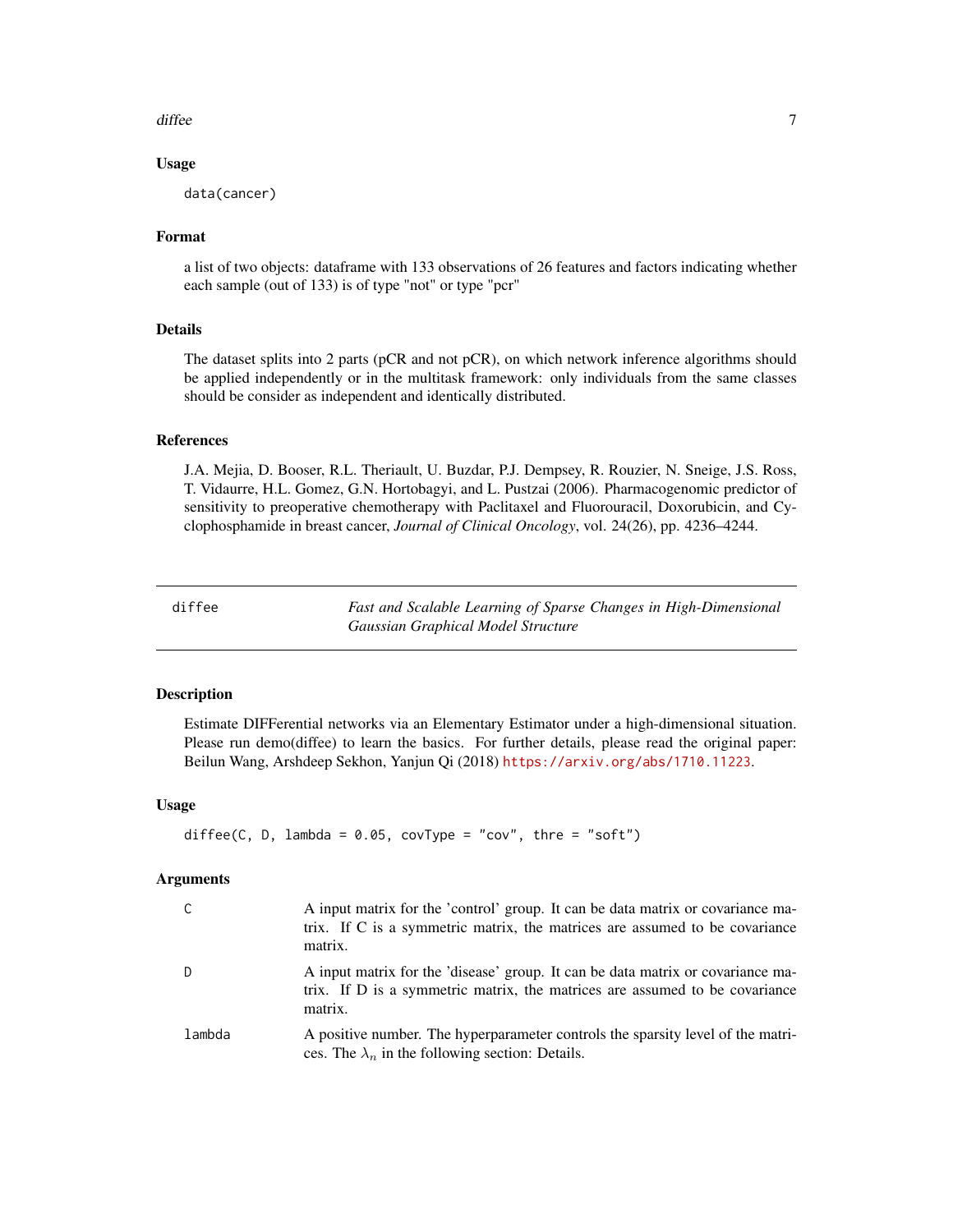| covType | A parameter to decide which Graphical model we choose to estimate from the<br>input data.                                                                                                                                                                                                                                             |
|---------|---------------------------------------------------------------------------------------------------------------------------------------------------------------------------------------------------------------------------------------------------------------------------------------------------------------------------------------|
|         | If covType = "cov", it means that we estimate multiple sparse Gaussian Graph-<br>ical models. This option assumes that we calculate (when input X represents<br>data directly) or use (when X elements are symmetric representing covariance<br>matrices) the sample covariance matrices as input to the simule algorithm.            |
|         | If covType = "kendall", it means that we estimate multiple nonparanormal Graph-<br>ical models. This option assumes that we calculate (when input X represents<br>data directly) or use (when X elements are symmetric representing correlation<br>matrices) the kendall's tau correlation matrices as input to the simule algorithm. |
| thre    | A parameter to decide which threshold function to use for $T_{\nu}$ . If thre = "soft",<br>it means that we choose soft-threshold function as $T_v$ . If thre = "hard", it means<br>that we choose hard-threshold function as $T_{\nu}$ .                                                                                             |

The DIFFEE algorithm is a fast and scalable Learning algorithm of Sparse Changes in High-Dimensional Gaussian Graphical Model Structure. It solves the following equation:

$$
\min_{\Delta} ||\Delta||_1
$$

Subject to :

$$
([T_v(\hat{\Sigma}_d)]^{-1} - [T_v(\hat{\Sigma}_c)]^{-1})||_{\infty} \leq \lambda_n
$$

Please also see the equation (2.11) in our paper. The  $\lambda_n$  is the hyperparameter controlling the sparsity level of the matrix and it is the lambda in our function. For further details, please see our paper: Beilun Wang, Arshdeep Sekhon, Yanjun Qi (2018) <https://arxiv.org/abs/1710.11223>.

if labels are provided in the datalist as column names, result will contain labels (to be plotted)

#### Value

diffNet A matrix of the estimated sparse changes between two Gaussian Graphical Models

# Author(s)

Beilun Wang

#### References

Beilun Wang, Arshdeep Sekhon, Yanjun Qi (2018). Fast and Scalable Learning of Sparse Changes in High-Dimensional Gaussian Graphical Model Structure. <https://arxiv.org/abs/1710.11223>

# Examples

```
library(JointNets)
data(exampleData)
result = diffee(exampleData[[1]], exampleData[[2]], 0.45)
plot(result)
```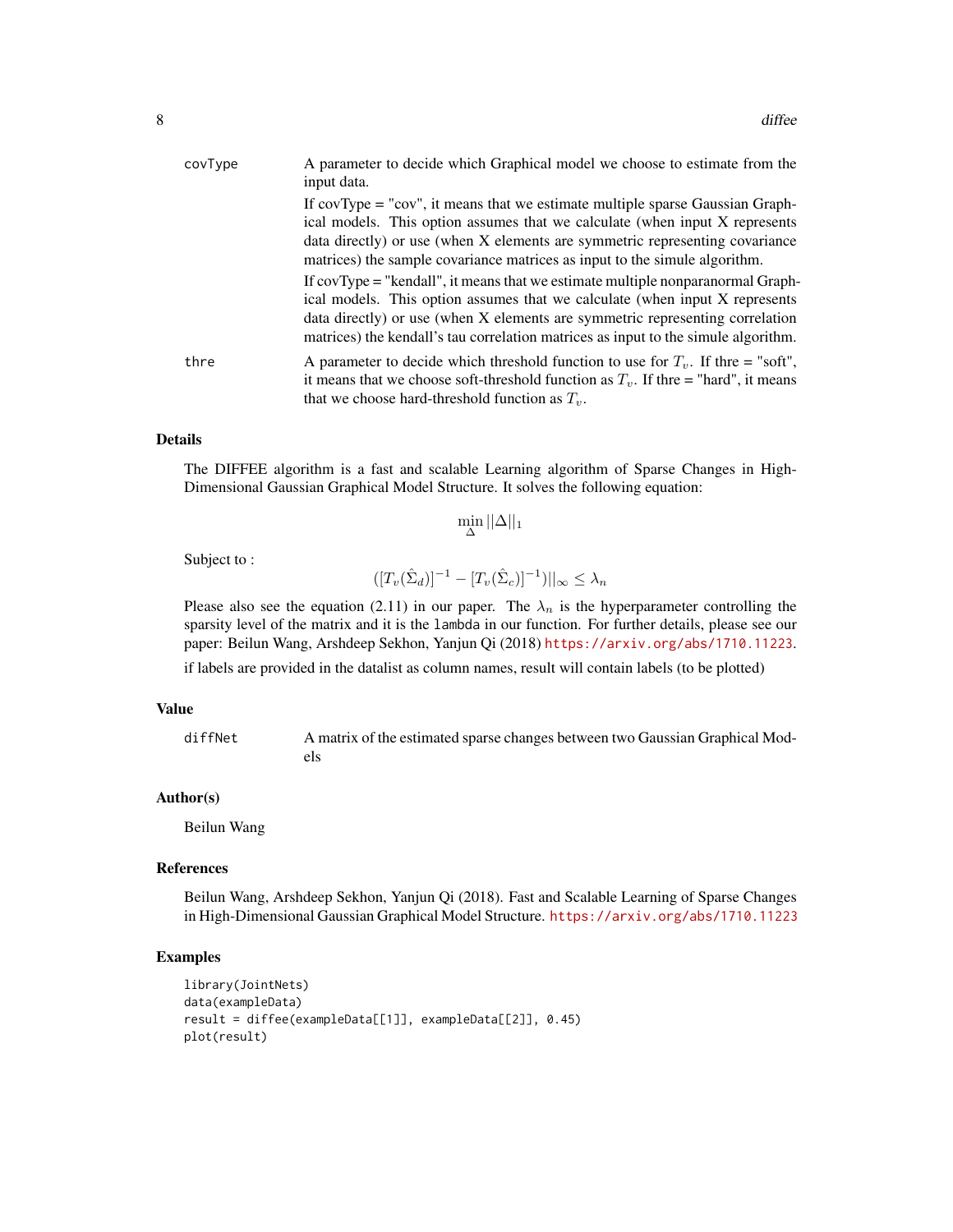<span id="page-8-0"></span>diffeek *Fast and Scalable Estimator for Using Additional Knowledge in Learning Sparse Structure Change of High Dimensional of Sparse Changes in High-Dimensional Gaussian Graphical Models*

# Description

The DIFFEEK algorithm

# Usage

```
diffeek(C, D, W, g, epsilon = 1, lambda = 0.05, covType = "cov",
  thre = "soft")
```

| $\mathsf{C}$ | A input matrix for the 'control' group. It can be data matrix or covariance ma-<br>trix. If C is a symmetric matrix, the matrices are assumed to be covariance<br>matrix.                                                                                                                                                             |
|--------------|---------------------------------------------------------------------------------------------------------------------------------------------------------------------------------------------------------------------------------------------------------------------------------------------------------------------------------------|
| D            | A input matrix for the 'disease' group. It can be data matrix or covariance ma-<br>trix. If D is a symmetric matrix, the matrices are assumed to be covariance<br>matrix.                                                                                                                                                             |
| W            | positive weight matrix of size p x p representing prior knowledge of the graphs                                                                                                                                                                                                                                                       |
| g            | grouping information (a vector of size p representing node groups, eg: $c(1,1,2,2,0,0)$<br>represents node $1&2$ are in group 1, $3&4$ are in group 1, $5&6$ are not in any<br>group)                                                                                                                                                 |
| epsilon      | A positive number. The hyperparameter controls the sparsity level of the groups<br>in g of the difference matrix                                                                                                                                                                                                                      |
| lambda       | A positive number. The hyperparameter controls the sparsity level of the differ-<br>ence matrix                                                                                                                                                                                                                                       |
| covType      | A parameter to decide which Graphical model we choose to estimate from the<br>input data.                                                                                                                                                                                                                                             |
|              | If $covType = "cov",$ it means that we estimate multiple sparse Gaussian Graph-<br>ical models. This option assumes that we calculate (when input X represents<br>data directly) or use (when X elements are symmetric representing covariance<br>matrices) the sample covariance matrices as input to the simule algorithm.          |
|              | If covType = "kendall", it means that we estimate multiple nonparanormal Graph-<br>ical models. This option assumes that we calculate (when input X represents<br>data directly) or use (when X elements are symmetric representing correlation<br>matrices) the kendall's tau correlation matrices as input to the simule algorithm. |
| thre         | A parameter to decide which threshold function to use for $T_v$ . If thre = "soft",<br>it means that we choose soft-threshold function as $T_v$ . If thre = "hard", it means<br>that we choose hard-threshold function as $T_v$ .                                                                                                     |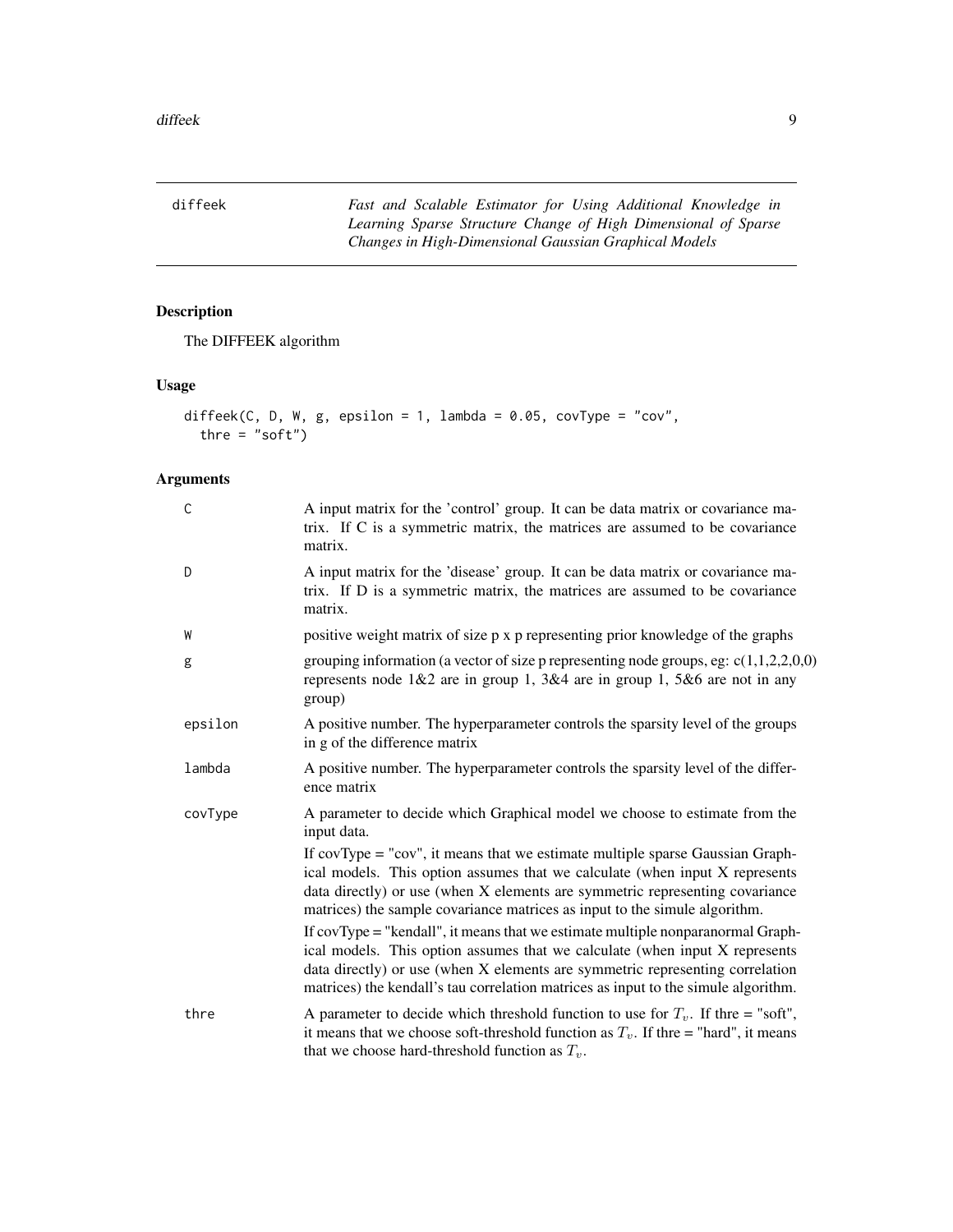# <span id="page-9-0"></span>Value

diffNet A matrix of the estimated sparse changes between two Gaussian Graphical Models

# Author(s)

Beilun Wang

#### Examples

```
library(JointNets)
data(exampleData)
result = diffeek(exampleData[[1]], exampleData[[2]],
W = matrix(1, 20, 20), g = rep(0, 20), epsilon = 0.2,lambda = 0.4, covType = "cov")plot(result)
```
exampleData *A simulated toy dataset that includes 2 data matrices (from 2 related tasks).*

#### Description

A simulated toy dataset that includes 2 data matrices (from 2 related tasks). Each data matrix is about 100 features observed in 200 samples. The two data matrices are about exactly the same set of 100 features. This multi-task dataset is generated from two related random graphs. Please run demo(diffee) to learn the basic functions provided by this package. For further details, please read the original paper: <http://link.springer.com/article/10.1007/s10994-017-5635-7>.

#### Usage

data(exampleData)

### Format

The format is: List of 2 matrices \$ : num (1:200, 1:100) -0.0982 -0.2417 -1.704 0.4 ... ..- attr(*, "dimnames")=List of 2 .. ..\$ : NULL .. ..\$ : NULL \$ : num (1:200, 1:100) -0.161 0.41 0.17 0. ... .. attr(*, "dimnames")=List of 2 .. ..\$ : NULL .. ..\$ : NULL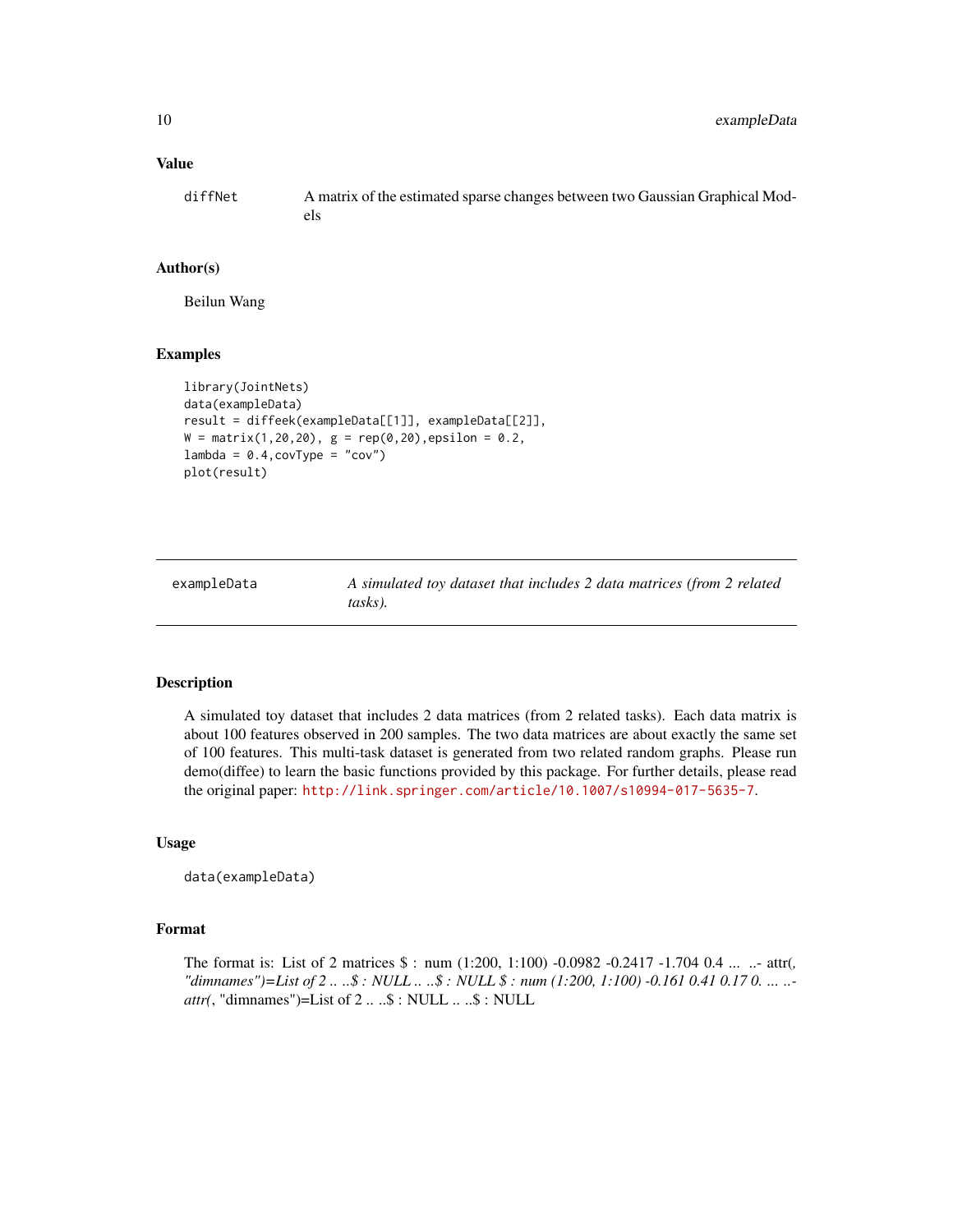<span id="page-10-0"></span>exampleDataGraph *A simulated toy dataset that includes 3 igraph objects*

# Description

(first one being the shared graph and second and third being task specific 1 and 2 graphs) The graphs are generated from two related random graphs and the underlaying high dimensional gaussian distribution generates the exampleData dataset. exampleDataGraph serves as a groundtruth to compare in demo(synthetic).

#### Usage

data(exampleDataGraph)

#### Format

A list of 3 igraph objects

F1 *Compute F1 score for JointNets result*

#### Description

Compute F1 score for JointNets result

# Usage

F1(result, simulatedgraphs, ...)

# Arguments

| result                  | output generated from any one of the jointnet algorithms |
|-------------------------|----------------------------------------------------------|
| simulatedgraphs         |                                                          |
|                         | Ssimulated graphs from function simulation()             |
| $\cdot$ $\cdot$ $\cdot$ | unused                                                   |

# Value

F1 scores (F1 score for each context and the shared part (for simule and wsimule))

# Author(s)

Zhaoyang Wang (Author), Zhaoyang Wang (maintainer) <zw4dn@virginia.edu>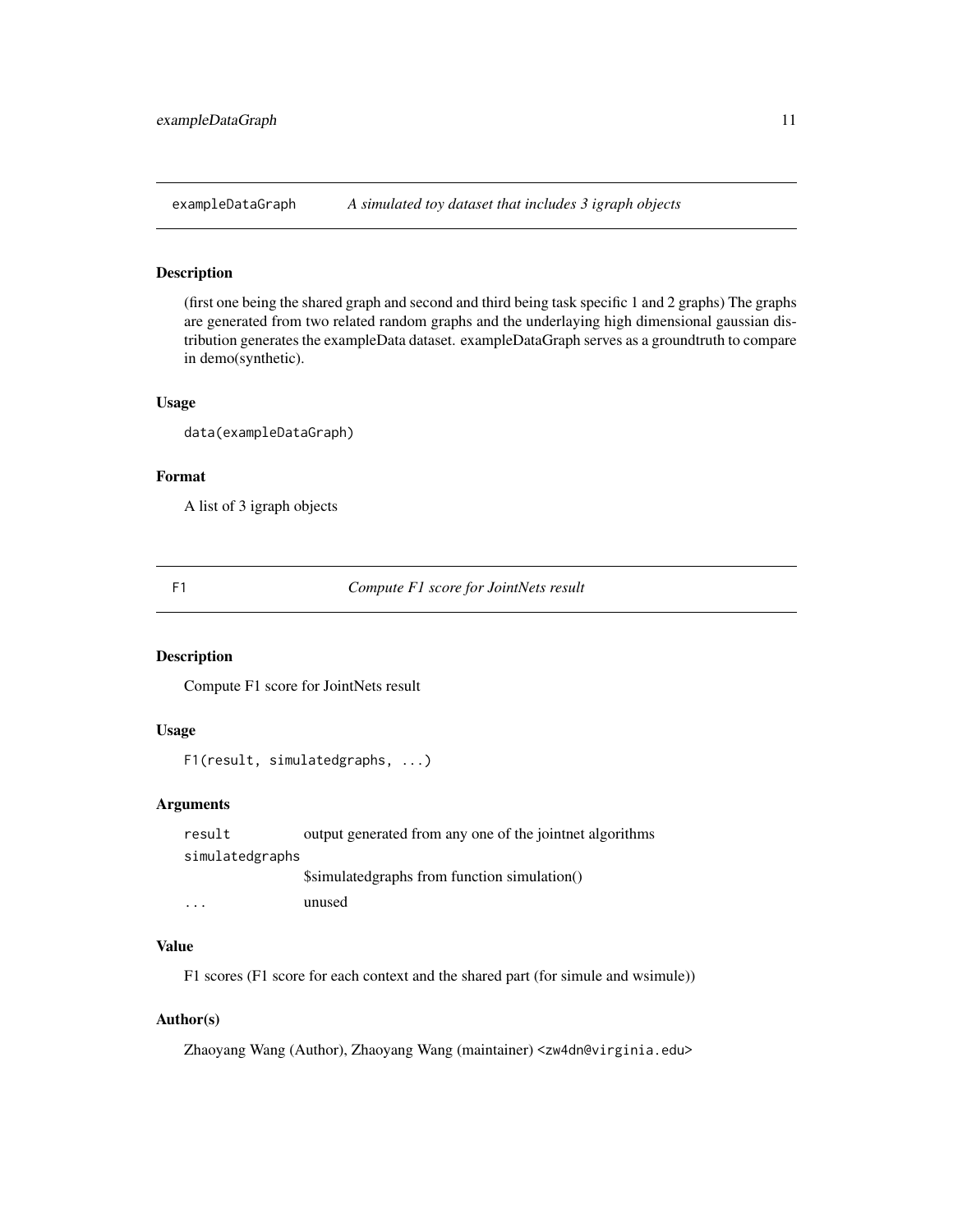# Examples

```
library(JointNets)
simulationresult = simulation(p = 20, n = c(100, 100))
truth = simulationresult$simulatedgraphs
result = simule(simulationresult$simulatedsamples, 0.2, 0.5, covType = "cov", FALSE)
F1(result,truth)
```
F1.diffee *computes F1 score for jointnet result*

# Description

computes F1 score for jointnet result

#### Usage

```
## S3 method for class 'diffee'
F1(result, simulatedgraphs, ...)
```
# Arguments

| result          | output generated from any one of the joint net algorithms |
|-----------------|-----------------------------------------------------------|
| simulatedgraphs |                                                           |
|                 | Ssimulated graphs from function simulation()              |
| $\ddotsc$       | unused                                                    |
|                 |                                                           |

# Examples

```
library(JointNets)
simulationresult = simulation(p = 20, n = c(100, 100))
truth = simulationresult$simulatedgraphs
result = diffee(simulationresult$simulatedsamples[[1]],
simulationresult$simulatedsamples[[2]], 0.01)
F1(result, truth)
```
F1.diffeek *computes F1 score for jointnet result*

# Description

computes F1 score for jointnet result

# Usage

## S3 method for class 'diffeek' F1(result, simulatedgraphs, ...)

<span id="page-11-0"></span>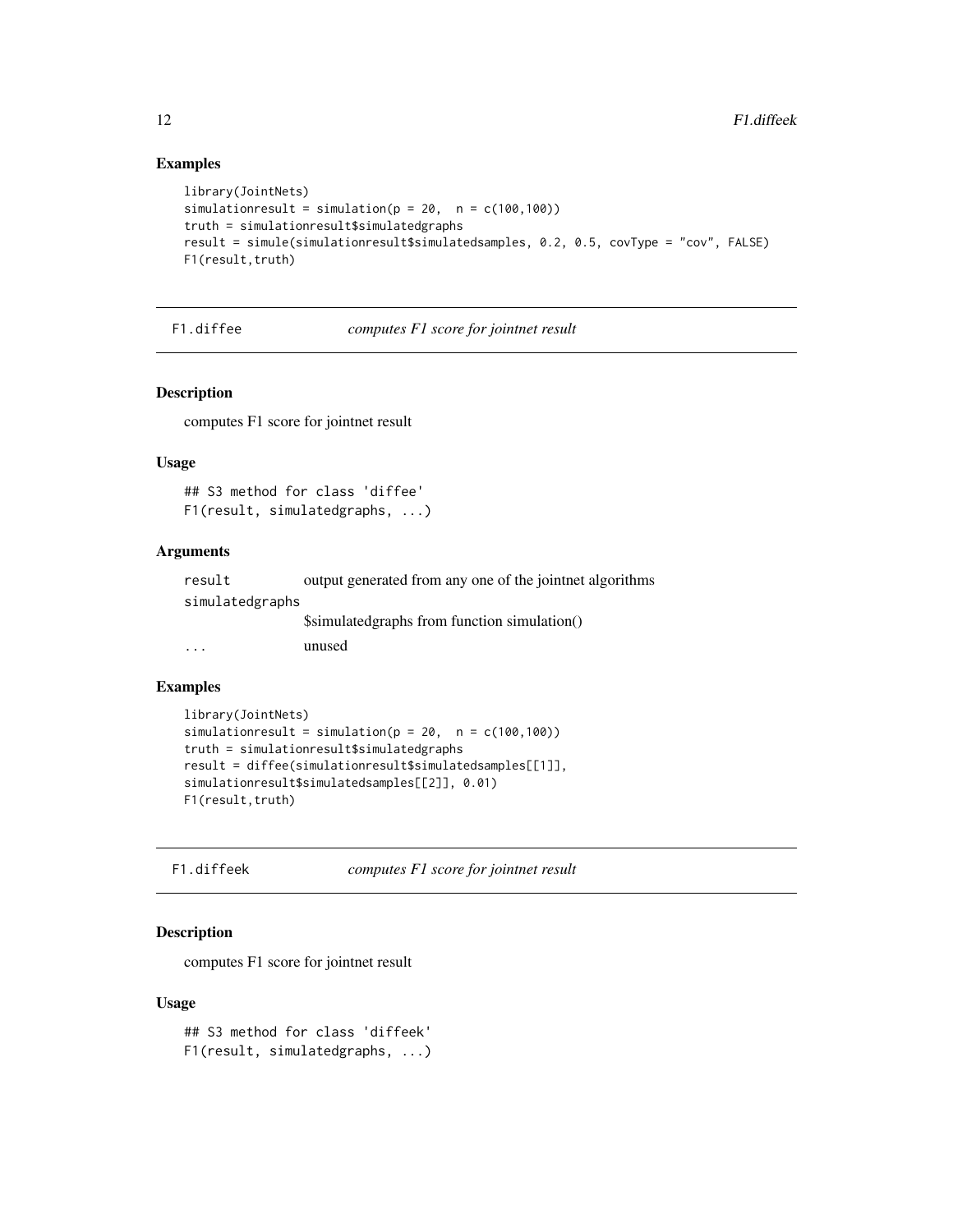#### <span id="page-12-0"></span>F1.fasjem 13

# Arguments

| result          | output generated from any one of the joint net algorithms |
|-----------------|-----------------------------------------------------------|
| simulatedgraphs |                                                           |
|                 | Ssimulated graphs from function simulation()              |
|                 | unused                                                    |

# Examples

```
library(JointNets)
simulationresult = simulation(p = 20, n = c(100, 100))
truth = simulationresult$simulatedgraphs
result = diffeek(simulationresult$simulatedsamples[[1]],
simulationresult$simulatedsamples[[2]],
W = matrix(1, 20, 20), g = rep(0, 20), epsilon = 0.2,lambda = 0.4, covType = "cov")F1(result,truth)
```
F1.fasjem *computes F1 score for jointnet result*

#### Description

computes F1 score for jointnet result

#### Usage

```
## S3 method for class 'fasjem'
F1(result, simulatedgraphs, ...)
```
# Arguments

result output generated from any one of the jointnet algorithms simulatedgraphs \$simulatedgraphs from function simulation() ... unused

# Examples

```
library(JointNets)
simulationresult = simulation(p = 20, n = c(100, 100))
truth = simulationresult$simulatedgraphs
result = fasjem(simulationresult$simulatedsamples, method = "fasjem-g", 2, 0.1, 0.1, 0.05, 20)
F1(result,truth)
```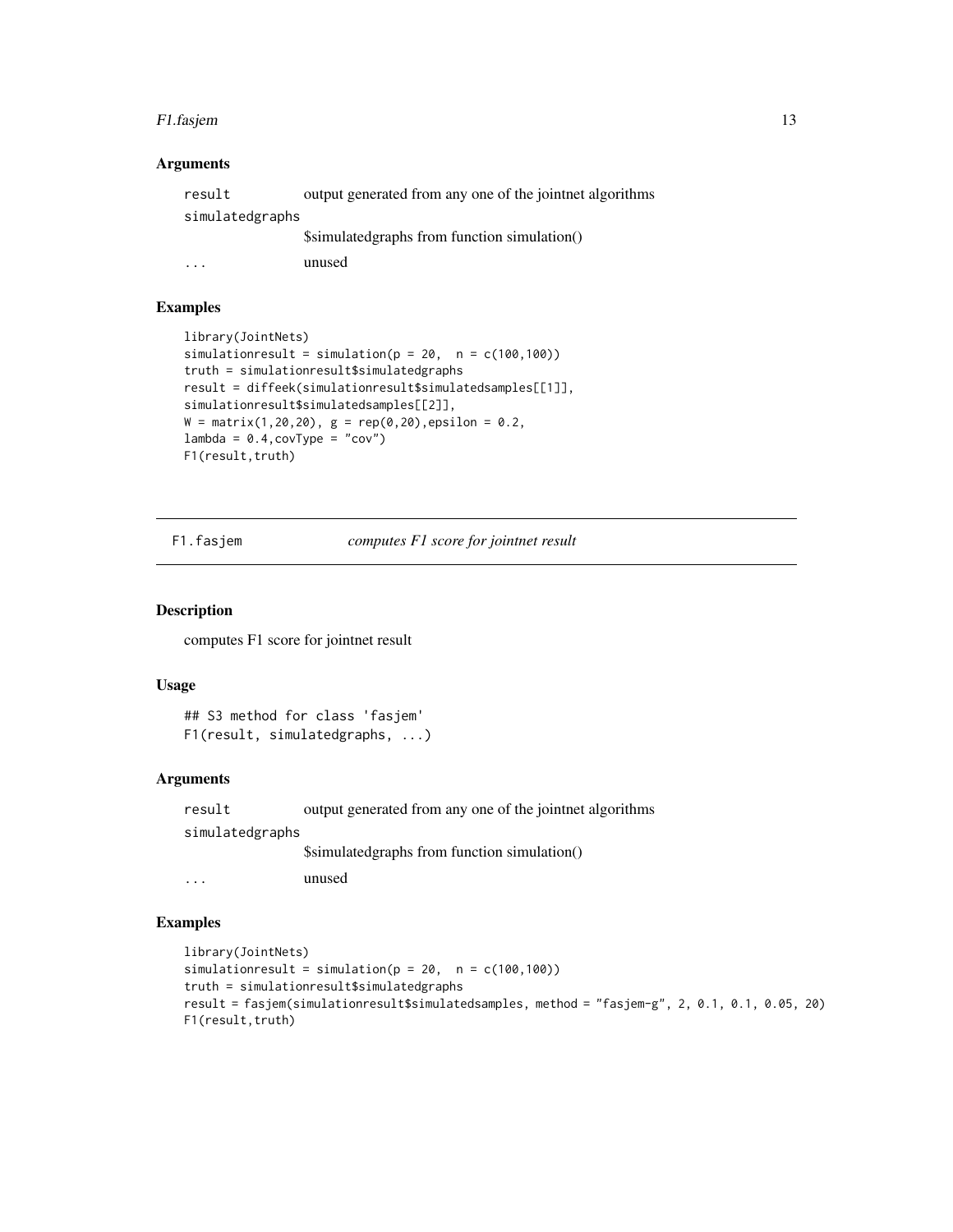<span id="page-13-0"></span>

# Description

computes F1 score for jointnet result

#### Usage

```
## S3 method for class 'jeek'
F1(result, simulatedgraphs, ...)
```
#### Arguments

| result          | output generated from any one of the joint net algorithms |
|-----------------|-----------------------------------------------------------|
| simulatedgraphs |                                                           |
|                 | Ssimulated graphs from function simulation()              |
|                 | unucad                                                    |

... unused

# Examples

```
library(JointNets)
simulationresult = simulation(p = 20, n = c(100, 100))
truth = simulationresult$simulatedgraphs
result = jeek(simulationresult$simulatedsamples,0.25,covType = "kendall",parallel = FALSE)
F1(result,truth)
```
F1.simule *computes F1 score for jointnet result*

# Description

computes F1 score for jointnet result

# Usage

```
## S3 method for class 'simule'
F1(result, simulatedgraphs, ...)
```
# Arguments

result output generated from any one of the jointnet algorithms simulatedgraphs \$simulatedgraphs from function simulation() ... unused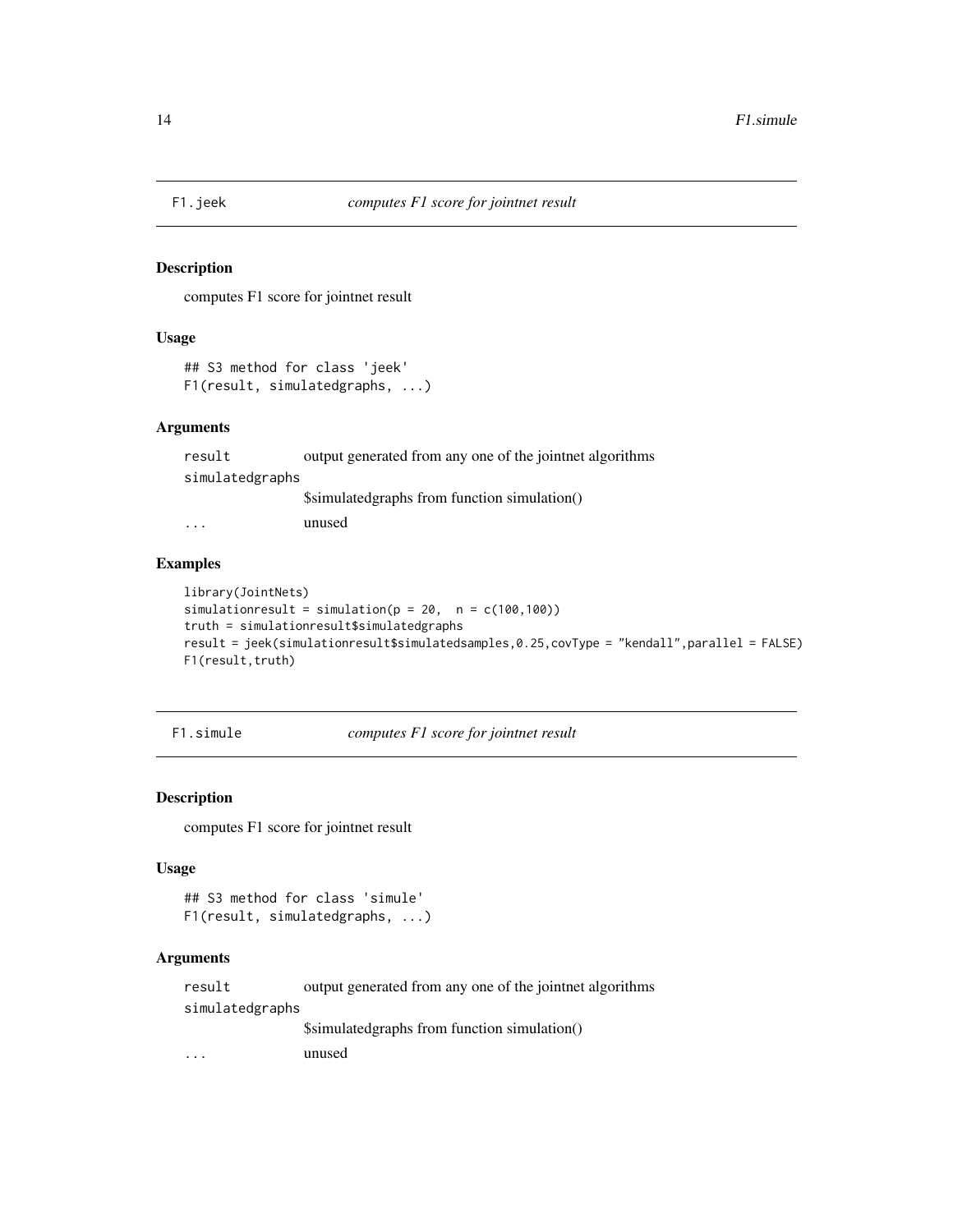#### <span id="page-14-0"></span>F1.wsimule 15

#### Examples

```
library(JointNets)
simulationresult = simulation(p = 20, n = c(100, 100))
truth = simulationresult$simulatedgraphs
result = simule(simulationresult$simulatedsamples, 0.2, 0.5, covType = "cov", FALSE)
F1(result,truth)
```
F1.wsimule *computes F1 score for jointnet result*

#### Description

computes F1 score for jointnet result

#### Usage

## S3 method for class 'wsimule' F1(result, simulatedgraphs, ...)

#### Arguments

| result          | output generated from any one of the joint net algorithms |
|-----------------|-----------------------------------------------------------|
| simulatedgraphs |                                                           |
|                 | Ssimulated graphs from function simulation()              |
| $\cdot$         | unused                                                    |

# Examples

```
library(JointNets)
simulationresult = simulation(p = 20, n = c(100, 100))
truth = simulationresult$simulatedgraphs
result = wsimule(simulationresult$simulatedsamples,
0.2, 1, W = matrix(1,20,20), covType = "cov", FALSE)
F1(result,truth)
```
fasjem *A Fast and Scalable Joint Estimator for Learning Multiple Related Sparse Gaussian Graphical Models*

# Description

The R implementation of the FASJEM method, which is introduced in the paper "A Fast and Scalable Joint Estimator for Learning Multiple Related Sparse Gaussian Graphical Models". Please run demo(fasjem) to learn the basic functions provided by this package. For more details, please see <http://proceedings.mlr.press/v54/wang17e/wang17e.pdf>.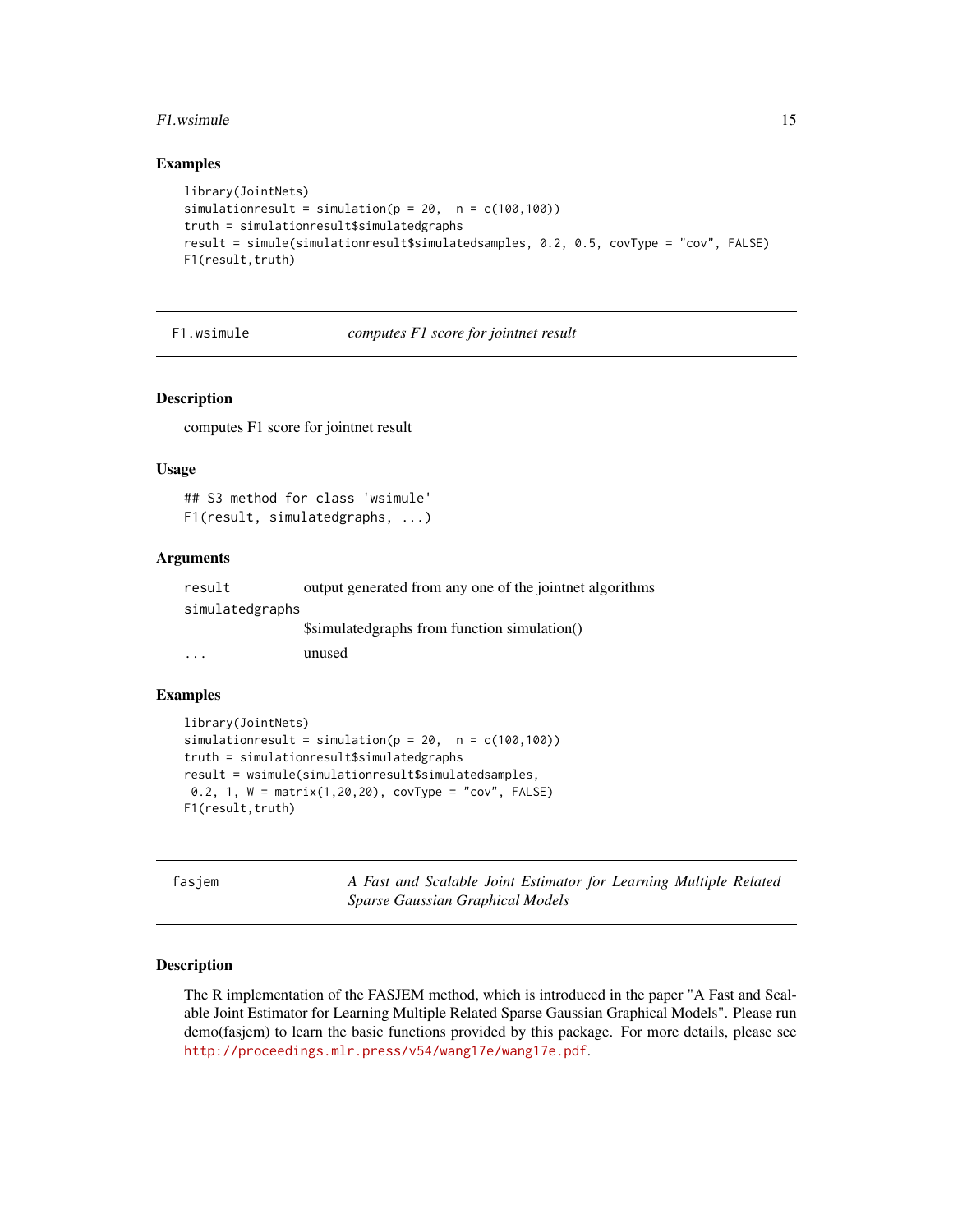# Usage

```
fasjem(X, method = "fasjem-g", lambda = 0.5, epsilon = 0.1,
 gamma = 0.1, rho = 0.05, iterMax = 10)
```
#### Arguments

| X       | A List of input matrices. They can be either data matrices or covariance ma-<br>trices. If every matrix in the $X$ is a symmetric matrix, the input matrices are<br>assumed to be the covariance matrices from the multiple related tasks.                                                       |
|---------|--------------------------------------------------------------------------------------------------------------------------------------------------------------------------------------------------------------------------------------------------------------------------------------------------|
| method  | By using two different regularization functions as the second norm in the ob-<br>jective, this package provides two different options for regularizing the sparsity<br>pattern shared among multiple graphs. This parameter decides which function<br>to use for the second regularization norm. |
|         | When method = $"f$ asjem-g", fasjem will use the group, 2 norm as the second<br>regularization function.                                                                                                                                                                                         |
|         | When method = $"f$ asjem-i", fasjem will choose the group, infinity norm as the<br>second regularization function. The default value is "fasjem-g". Please check<br>the paper for more details.                                                                                                  |
| lambda  | A positive number. This hyperparameter controls the sparsity level of the matri-<br>ces. The $\lambda_n$ in the following section: Details.                                                                                                                                                      |
| epsilon | A positive number. This hyperparameter represents the ratio between the 11<br>norm and the second group norm. The $\epsilon$ in the following section: Details.                                                                                                                                  |
| gamma   | A positive number. This hyperparameter is used in calculating each proximity<br>during optimization. Please check the Algorithm 1 in our paper for more details.                                                                                                                                 |
| rho     | A positive number. This hyperparameter controls the learning rate of the proxi-<br>mal gradient method. Please check the Algorithm 1 in our paper for more details.                                                                                                                              |
| iterMax | An integer. The max number of iterations in the optimization of fasjem.                                                                                                                                                                                                                          |

# Details

The FASJEM algorithm is a fast and scalable method to estimate multiple related sparse Gaussian Graphical models. It solves the following equation:

$$
\min_{\Omega_{tot}} ||\Omega_{tot}||_1 + \epsilon \mathcal{R}'(\Omega_{tot})
$$

Subject to :

$$
||\Omega_{tot} - inv(T_v(\hat{\Sigma}_{tot}))||_{\infty} \le \lambda_n
$$
  

$$
\mathcal{R}'^*(\Omega_{tot} - inv(T_v(\hat{\Sigma}_{tot}))) \le \epsilon \lambda_n
$$

More details are provided in the equation (3.1) of our original paper.

The  $\lambda_n$  in the above equation represents the hyperparameter 1 ambda who controls the sparsity level of the target precision matrices.

The  $\epsilon \lambda_n$  in the above equation represents the regularization parameter of the second norm who controls how multiple graphs share a certain pattern. Here  $\epsilon$  represents the input parameter epsilon whose default value is 0.1.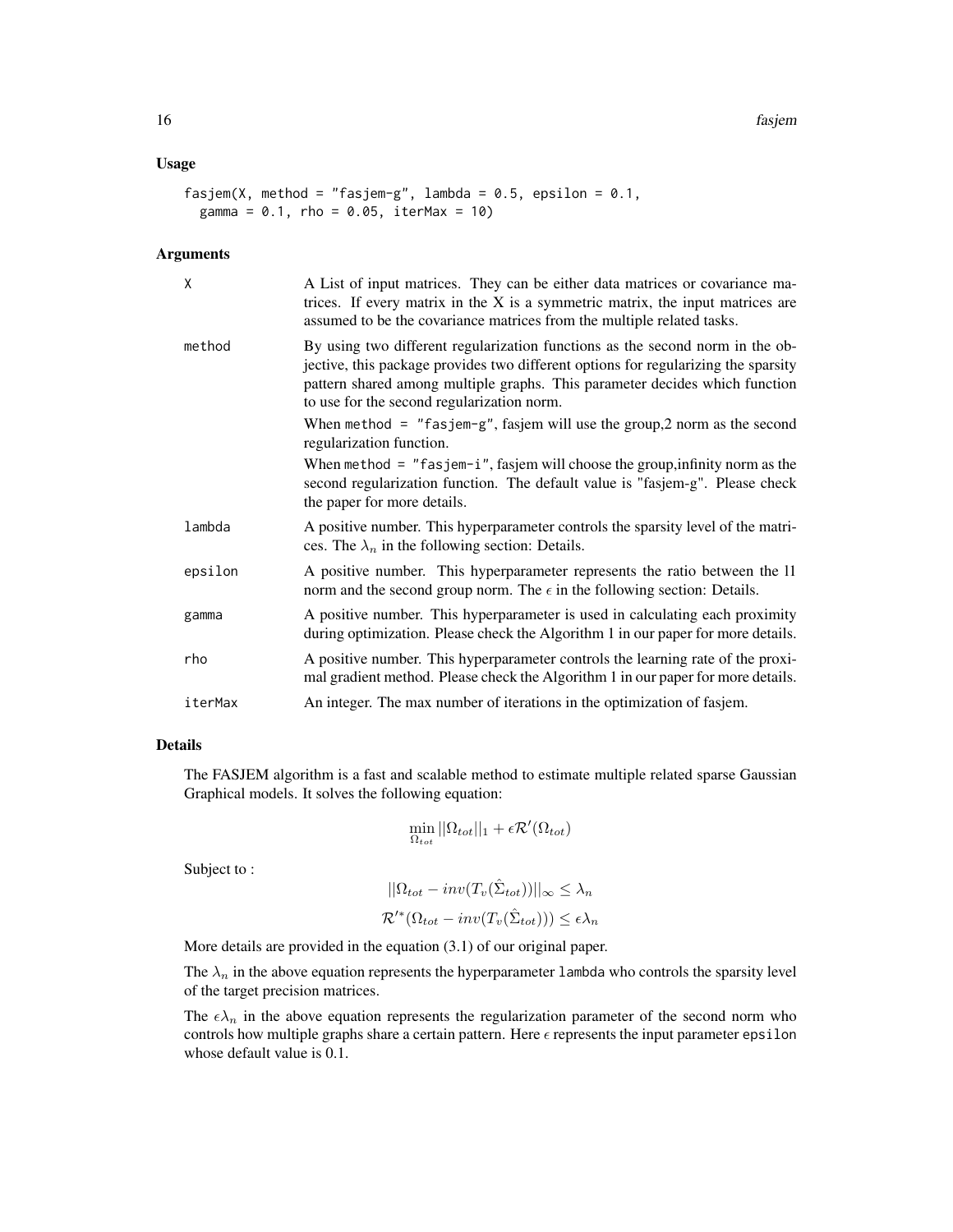# <span id="page-16-0"></span>generateSampleList 17

Other parameters in the fasjem function are described in details by the Algorithm 1 in our paper.

When method = "fasjem-g",  $\mathcal{R}'(\cdot) = || \cdot ||_{\mathcal{G},2}$ .

When method = "fasjem-i", $\mathcal{R}'(\cdot) = || \cdot ||_{\mathcal{G},\infty}$ .

Please run demo(fasjem) to learn the basics. For more details, please see [http://proceedings.](http://proceedings.mlr.press/v54/wang17e/wang17e.pdf) [mlr.press/v54/wang17e/wang17e.pdf](http://proceedings.mlr.press/v54/wang17e/wang17e.pdf).

if labels are provided in the datalist as column names, result will contain labels (to be plotted)

#### Value

\$graphs A list of the estimated inverse covariance matrices.

#### References

Beilun Wang, Ji Gao, Yanjun Qi (2017). A Fast and Scalable Joint Estimator for Learning Multiple Related Sparse Gaussian Graphical Models. [http://proceedings.mlr.press/v54/wang17e/](http://proceedings.mlr.press/v54/wang17e/wang17e.pdf) [wang17e.pdf](http://proceedings.mlr.press/v54/wang17e/wang17e.pdf)

### Examples

```
library(JointNets)
data(exampleData)
result = fasjem(X = exampleData, method = "fasjem-g", 0.5, 0.1, 0.1, 0.05, 10)
plot(result)
```
generateSampleList *function to generate a list of samples from simulatedGraph result*

#### Description

function to generate a list of samples from simulatedGraph result

#### Usage

```
generateSampleList(simulate, n)
```
#### Arguments

| simulate | result from simulateGraph                                                  |
|----------|----------------------------------------------------------------------------|
|          | a vector of corresponding size to indicate number of samples for each task |

#### Details

if n is c(100,200,300) and p is 20, the function will return a list of 3 data matrices of size (100x20,200x20,300x20)

#### Value

a list of length(n) data matrices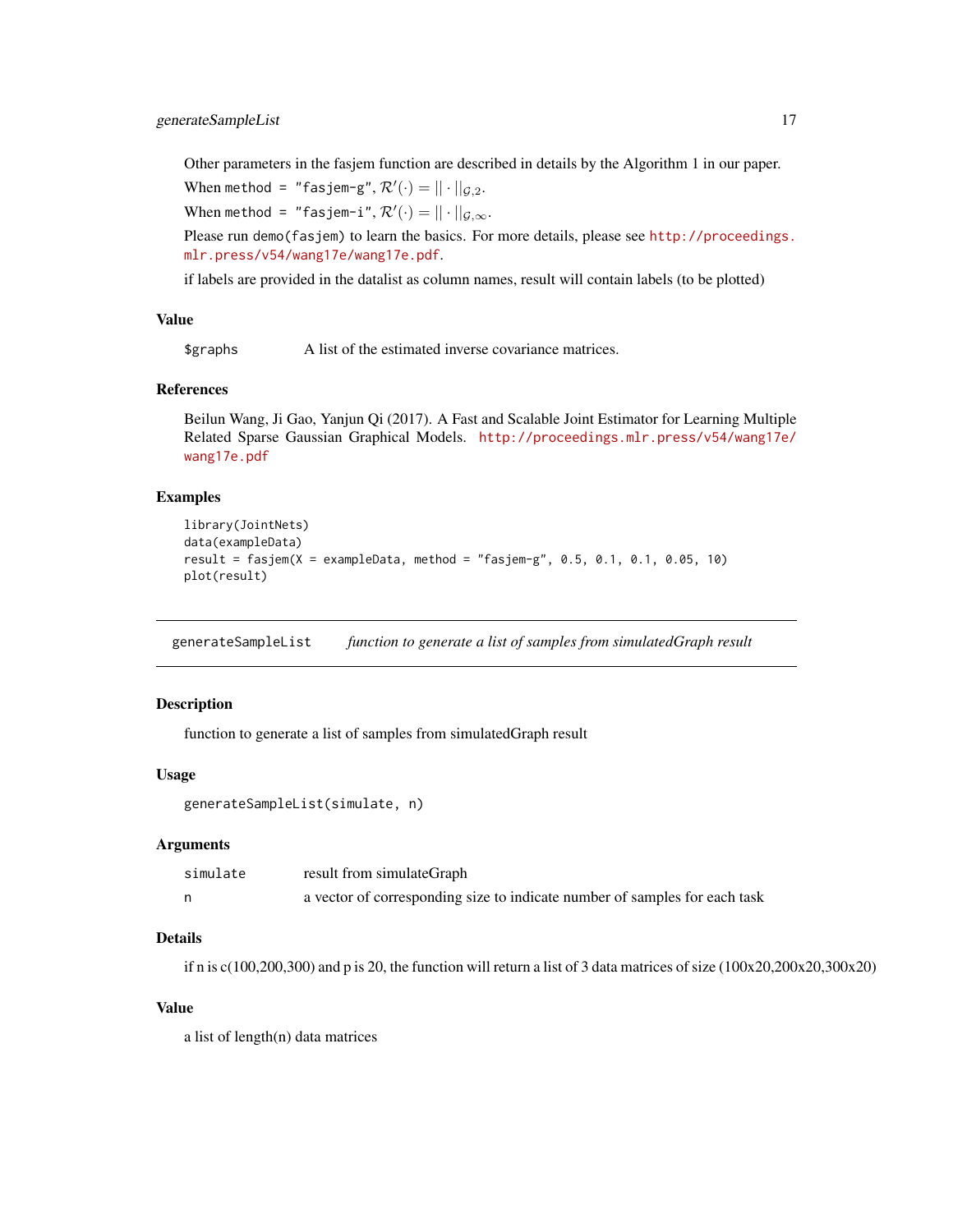<span id="page-17-0"></span>

#### Description

function to generate samples from a single precision matrix

# Usage

```
generateSamples(precision, n = 100)
```
# Arguments

| precision | pxp precision matrix (generated from simulateGraph) |
|-----------|-----------------------------------------------------|
|           | number of samples                                   |

# Value

a list of nXp randomly generated gaussian samples from pxp precision matrix

| ieek | A Fast and Scalable Joint Estimator for Integrating Additional Knowl- |
|------|-----------------------------------------------------------------------|
|      | edge in Learning Multiple Related Sparse Gaussian Graphical Models    |

#### Description

A Fast and Scalable Joint Estimator for Integrating Additional Knowledge in Learning Multiple Related Sparse Gaussian Graphical Models. Please run demo(jeek) to learn the basic functions provided by this package. For further details, please read the original paper: Beilun Wang, Arshdeep Sekhon, Yanjun Qi (2018).

# Usage

```
jeek(X, \text{lambda}, W = NA, \text{covType} = "cov", \text{parallel} = FALSE)
```

| $\mathsf{X}$ | A List of input matrices. They can be data matrices or covariance/correlation<br>matrices. If every matrix in the X is a symmetric matrix, the matrices are as-<br>sumed to be covariance/correlation matrices.                                                                                                            |
|--------------|----------------------------------------------------------------------------------------------------------------------------------------------------------------------------------------------------------------------------------------------------------------------------------------------------------------------------|
| lambda       | A positive number. The hyperparameter controls the sparsity level of the matri-<br>ces. The $\lambda_n$ in the following section: Details.                                                                                                                                                                                 |
| W            | A list of weight matrices. The hyperparameter intergrating the additional knowl-<br>edge into the model. The $W_{ij}$ is large means that node i and node j have less<br>probability to connect with each other. The default value of each entry is 1,<br>which means there is no additional knowledge in the formulation. |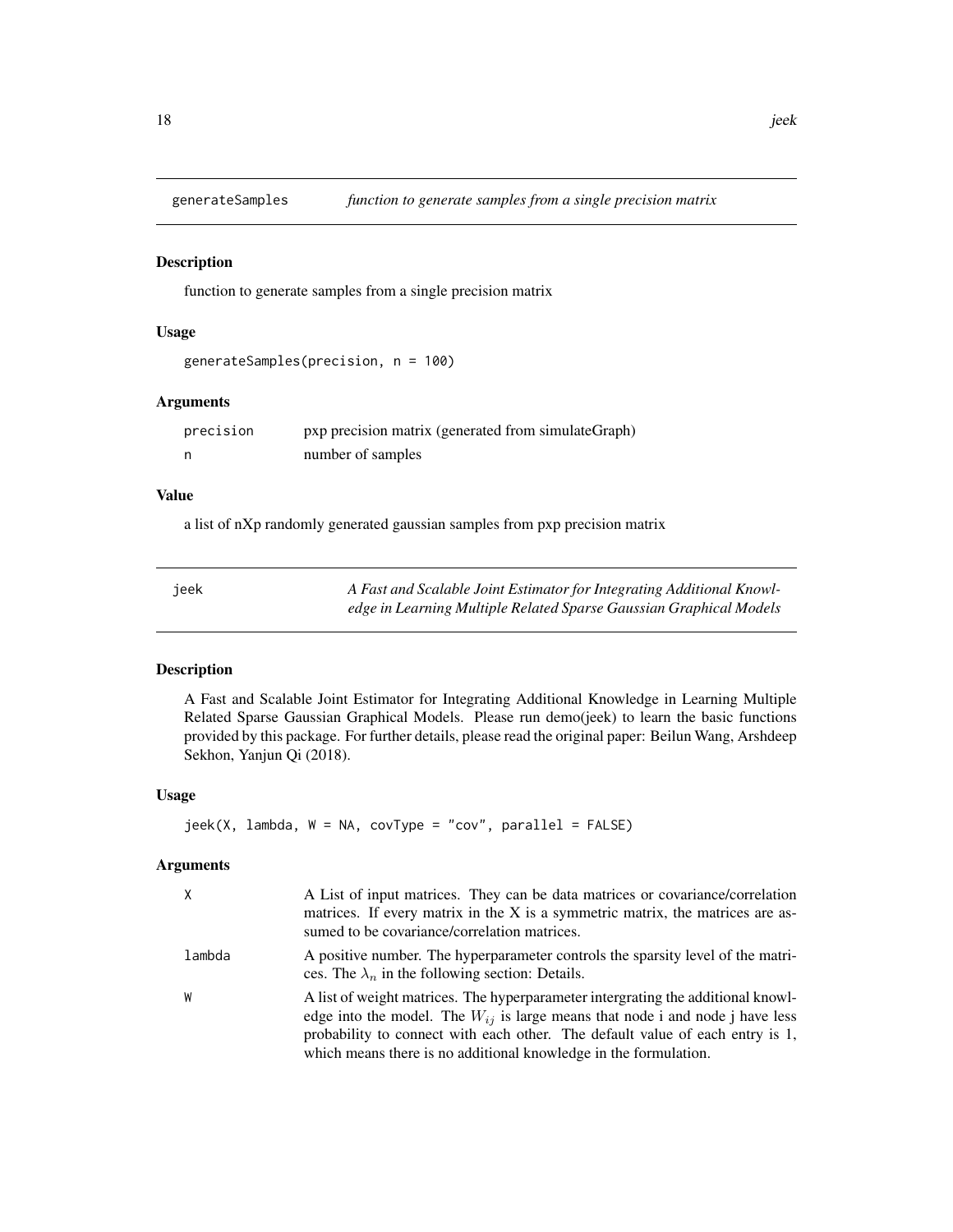| covType  | A parameter to decide which Graphical model we choose to estimate from the<br>input data.                                                                                                                                                                                                                                           |
|----------|-------------------------------------------------------------------------------------------------------------------------------------------------------------------------------------------------------------------------------------------------------------------------------------------------------------------------------------|
|          | If $covType = "cov",$ it means that we estimate multiple sparse Gaussian Graph-<br>ical models. This option assumes that we calculate (when input X represents<br>data directly) or use (when X elements are symmetric representing covariance<br>matrices) the sample covariance matrices as input to the JEEK algorithm.          |
|          | If covType = "kendall", it means that we estimate multiple nonparanormal Graph-<br>ical models. This option assumes that we calculate (when input X represents<br>data directly) or use (when X elements are symmetric representing correlation<br>matrices) the kendall's tau correlation matrices as input to the JEEK algorithm. |
| parallel | A boolean. This parameter decides if the package will use the multithreading<br>architecture or not.                                                                                                                                                                                                                                |

The JEEK algorithm is a novel Joint Elementary Estimator incorporating additional Knowledge (JEEK) to infer multiple related sparse Gaussian Graphical models from large-scale heterogeneous data. It solves the following equation:

$$
\min_{\Omega^{tot}_I, \Omega^{tot}_S} ||W^{tot}_I \circ \Omega^{tot}_I||_1 + ||W^{tot}_S \circ \Omega^{tot}_S||
$$

Subject to :

$$
||W_I^{tot} \circ (\Omega^{tot} - inv(T_v(\hat{\Sigma}^{tot})))||_{\infty} \le \lambda_n
$$

$$
||W_S^{tot} \circ (\Omega^{tot} - inv(T_v(\hat{\Sigma}^{tot})))||_{\infty} \le \lambda_n
$$

$$
\Omega^{tot} = \Omega_S^{tot} + \Omega_I^{tot}
$$

Please also see the equation (3.7) in our paper. The  $\lambda_n$  is the hyperparameter controlling the sparsity level of the matrices and it is the lambda in our function. For further details, please see our paper: Beilun Wang, Arshdeep Sekhon, Yanjun Qi. A Fast and Scalable Joint Estimator for Integrating Additional Knowledge in Learning Multiple Related Sparse Gaussian Graphical Models. ICML 2018

if labels are provided in the datalist as column names, result will contain labels (to be plotted)

#### Value

\$graphs A list of the estimated inverse covariance/correlation matrices.

### Author(s)

Beilun Wang

#### References

Beilun Wang, Arshdeep Sekhon, Yanjun Qi. A Fast and Scalable Joint Estimator for Integrating Additional Knowledge in Learning Multiple Related Sparse Gaussian Graphical Models. [https:](https://arxiv.org/abs/1806.00548) [//arxiv.org/abs/1806.00548](https://arxiv.org/abs/1806.00548)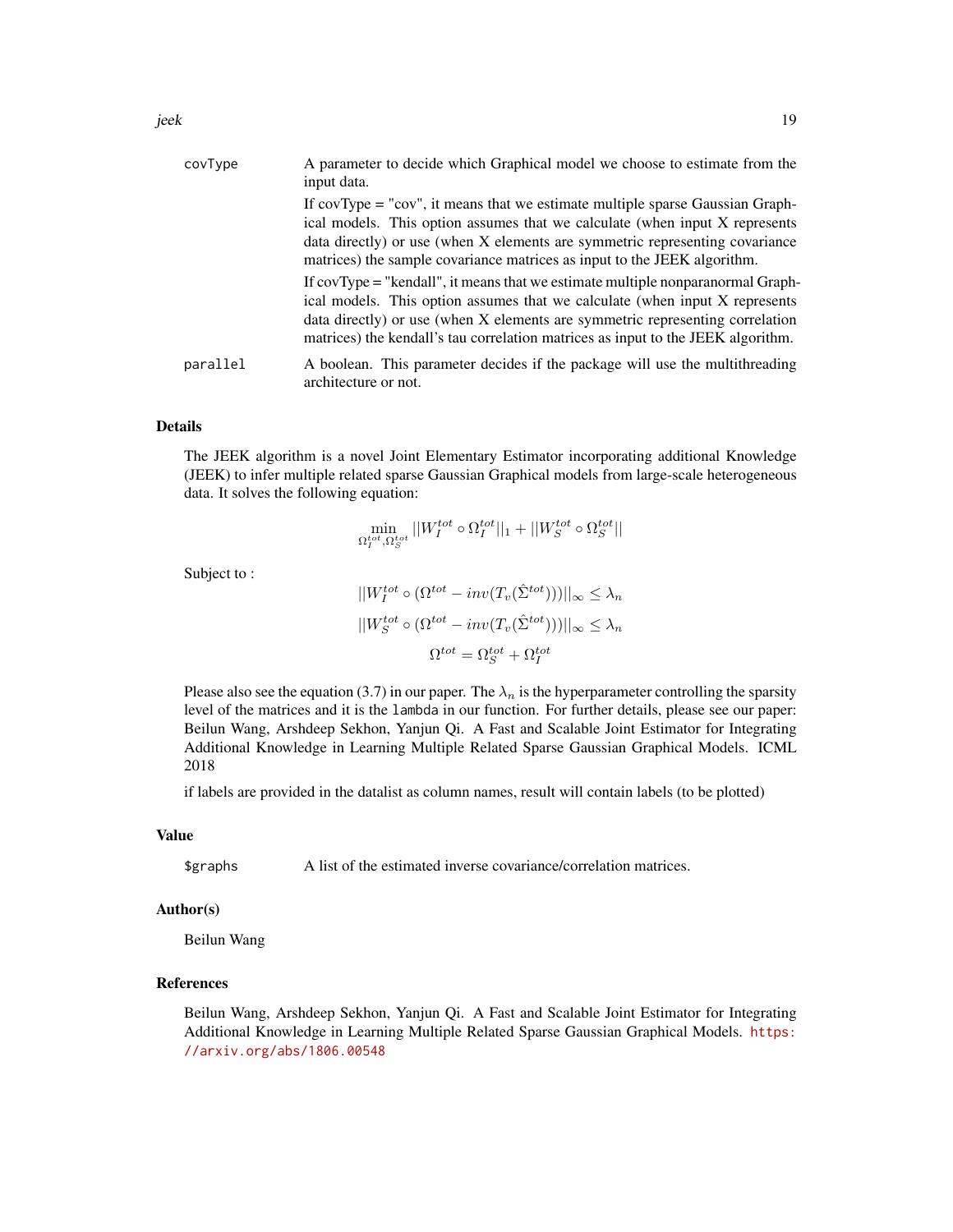# Examples

```
library(JointNets)
data(exampleData)
result = jeek(X = exampleData, 0.3, covType = "cov", parallel = FALSE)
plot(result)
```
jointplot *core function to plot*

# Description

core function to plot

# Usage

```
jointplot(x, type = "task", neighbouroption = "task", subID = NULL,
 index = NULL, hastitle = TRUE, haslegend = TRUE, ...)
```

| X               | output generated from JointNets                                                                                                                                                                                |
|-----------------|----------------------------------------------------------------------------------------------------------------------------------------------------------------------------------------------------------------|
| type            | type of graph. There are four options:                                                                                                                                                                         |
|                 | • "task" (graph for each task (including shared part) specified further by subID<br>(task number))                                                                                                             |
|                 | • "share" (shared graph for all tasks)                                                                                                                                                                         |
|                 | • "taskspecific" (graph for each task specific graph (excluding shared part)<br>specified further by subID (task number))                                                                                      |
|                 | • "neighbour" (zoom into nodes in the graph specified further by neighbourop-<br>toin, subID (task number) and index (node id))                                                                                |
| neighbouroption |                                                                                                                                                                                                                |
|                 | determines what type of graph to zoom into when parameter "type" is "neigh-<br><b>bour"</b> . There are two options:                                                                                           |
|                 | • "task" (zoom into graph for each task (including shared part))                                                                                                                                               |
|                 | • "taskspecific" (zoom into graph for each task specific (excluding shared<br>part))                                                                                                                           |
| subID           | selects which task to display. There are four options:                                                                                                                                                         |
|                 | • 0 (only allowed when "type" is "task" or "type" is "neighbour" and<br>"neighbouroption" is "task") (selects share graph)                                                                                     |
|                 | • positive task number (selects that particular task)                                                                                                                                                          |
|                 | • a vector of task number (selects multiple tasks)                                                                                                                                                             |
|                 | • NULL (selects all tasks (all graphs))                                                                                                                                                                        |
| index           | determines which node(s) to zoom into when parameter "type" is "neighbour".<br>This parameter could either be an integer or vector of integers representing node<br>ids (zoom into one node or multiple nodes) |

<span id="page-19-0"></span>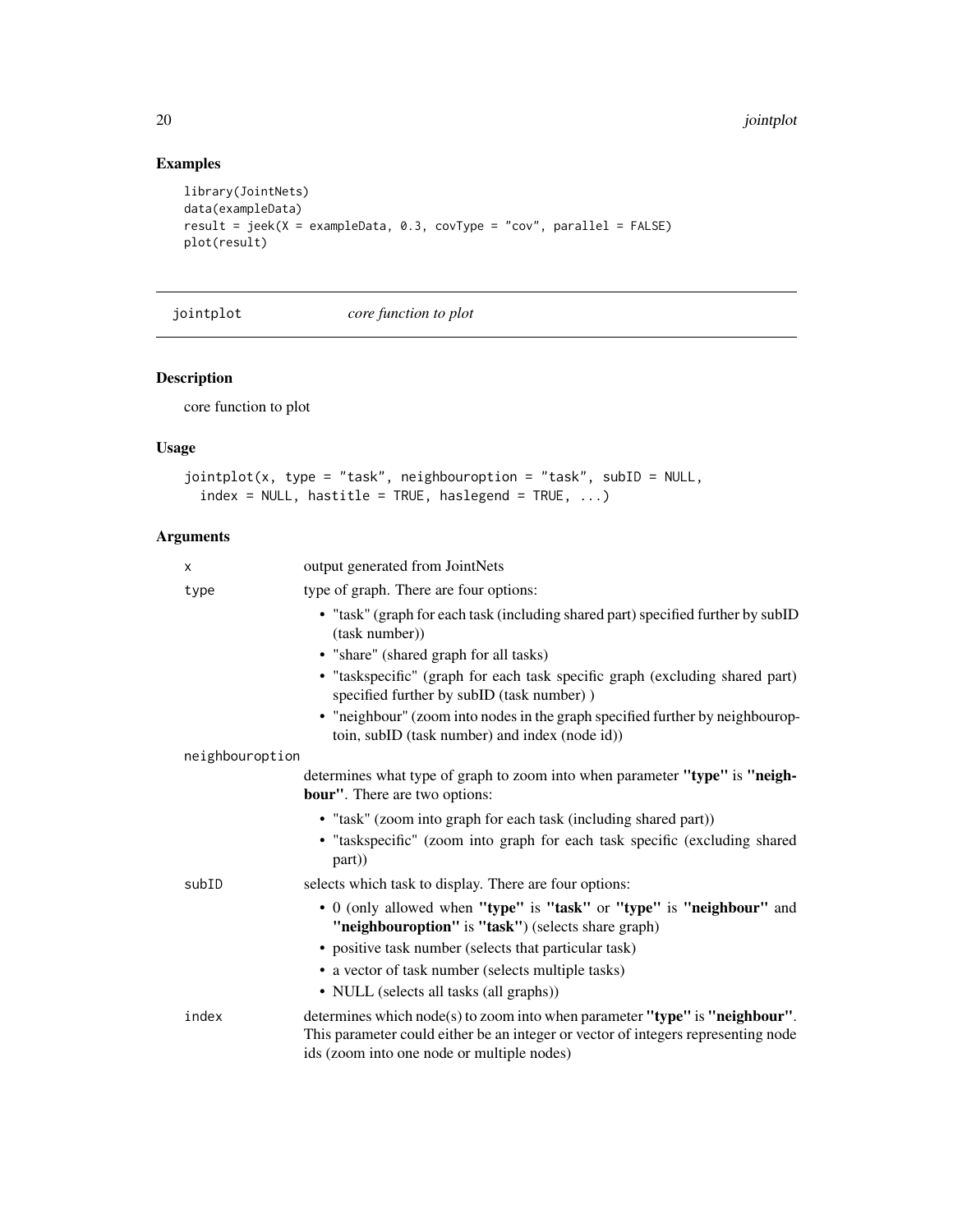<span id="page-20-0"></span>

| hastitle                | determines whether the graph title is displayed or not (TRUE to display / FALSE)<br>to hide)                                                          |
|-------------------------|-------------------------------------------------------------------------------------------------------------------------------------------------------|
| haslegend               | determines whether the graph legend is displayed or not (TRUE to display /<br>FALSE to hide)                                                          |
| $\cdot$ $\cdot$ $\cdot$ | extra parameters passed to plot.igraph() and legend() (only the argument "leg-<br>end" for legend() is available). Please see plot. igraph and legend |

# Value

a plot of graph

nip\_37\_data *NIPS word count dataset*

# Description

This NIPS Conference Papers 1987-2015 Data set is avaiable at UCI Machine Learning Repository. The original dataset is in the form of a 11463 x 5812 matrix of word counts (11463 words and 5812 conference papers) Due to the size of the original dataset, it is preprocessed and reduced to a list of two matrices (2900 x 37 and 2911 x 37) The dataset consists of two tasks (early (up to 2006) and recent (after 2006) NIPS conference papers) with 37 words

#### Usage

data(nip\_37\_data)

# Format

a list of two nonnegative integer matrices (1:2900, 1:37) and (1:2911,1:37) Columns are named with year\_paperid and rows are names with word name

#### References

'Poisson Random Fields for Dynamic Feature Models'. Perrone V., Jenkins P. A., Spano D., Teh Y. W. (2016)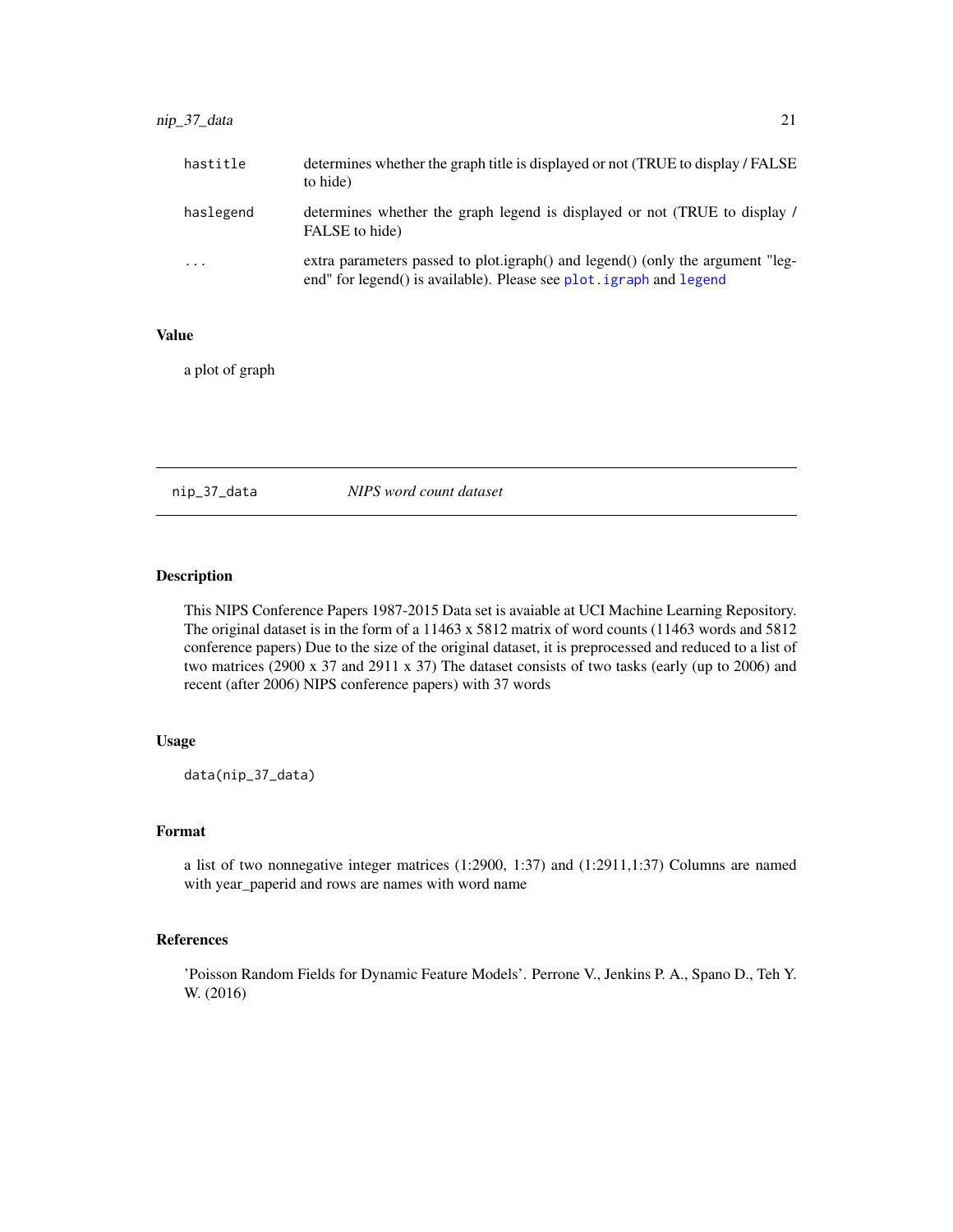<span id="page-21-0"></span>

#### Description

This function can plot diffee result

#### Usage

```
## S3 method for class 'diffee'
plot(x, type = "task", index = NULL,hastitle = TRUE, ...)
```
# Arguments

| x        | output generated from diffee function (diffee class)                                                                                                                    |
|----------|-------------------------------------------------------------------------------------------------------------------------------------------------------------------------|
| type     | type of graph. There are two options:                                                                                                                                   |
|          | • "task" (difference graph)                                                                                                                                             |
|          | • "neighbour" (zoom into nodes in the difference graph specified further by<br>parameter "index" (node id)                                                              |
| index    | determines which node(s) to zoom into when parameter "type" is "neighbour".<br>This parameter could either be an integer or vector of integers representing node<br>ids |
| hastitle | determines whether the graph title is displayed or not (TRUE to display / FALSE)<br>to hide)                                                                            |
| .        | extra parameters passed to plot. i graph (zoom into one node or multiple nodes)                                                                                         |

#### Details

when only the diffee result is provided, the function will plot all graphs with default numeric labels. Users can specify multiple subID to zoom in multiple nodes. Each graph will include a descriptive title.

# Value

a plot of the difference graph from diffee result specified by user input

# Author(s)

Beilun Wang, Zhaoyang Wang (Author), Zhaoyang Wang (maintainer) <zw4dn@virginia.edu>

# Examples

```
library(JointNets)
data(exampleData)
result = diffee(exampleData[[1]], exampleData[[2]], 0.45)
plot.diffee(result)
```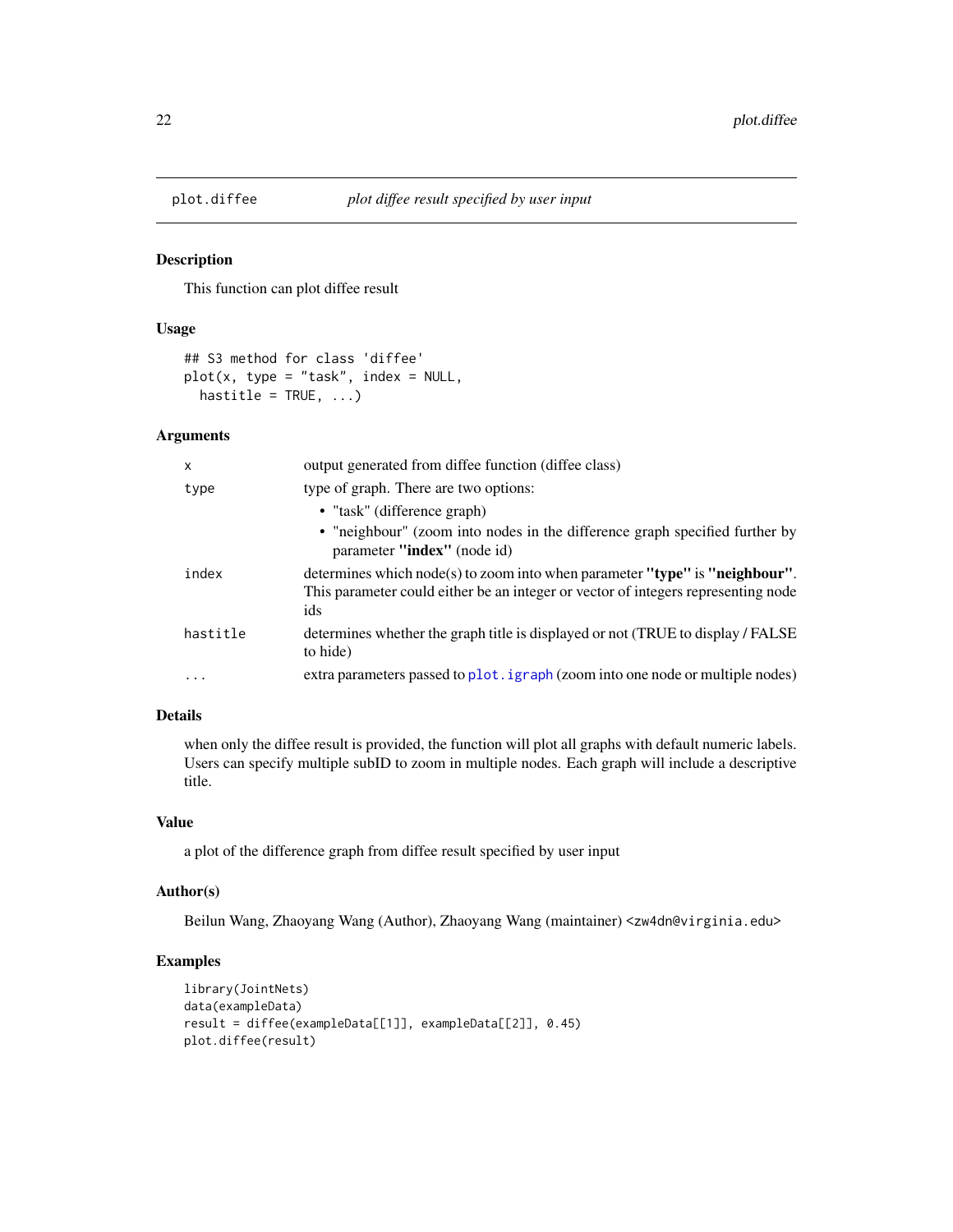<span id="page-22-0"></span>

# Description

This function can plot diffeek result

### Usage

```
## S3 method for class 'diffeek'
plot(x, type = "task", index = NULL,hastitle = TRUE, ...)
```
# Arguments

| X         | output generated from diffee function (diffee class)                                                                                                                    |
|-----------|-------------------------------------------------------------------------------------------------------------------------------------------------------------------------|
| type      | type of graph. There are two options:                                                                                                                                   |
|           | • "task" (difference graph)                                                                                                                                             |
|           | • "neighbour" (zoom into nodes in the difference graph specified further by<br>parameter "index" (node id)                                                              |
| index     | determines which node(s) to zoom into when parameter "type" is "neighbour".<br>This parameter could either be an integer or vector of integers representing node<br>ids |
| hastitle  | determines whether the graph title is displayed or not (TRUE to display / FALSE)<br>to hide)                                                                            |
| $\ddotsc$ | extra parameters passed to plot. <i>igraph</i> (zoom into one node or multiple nodes)                                                                                   |

#### Details

when only the diffeek result is provided, the function will plot all graphs with default numeric labels. Users can specify multiple subID to zoom in multiple nodes. Each graph will include a descriptive title.

# Value

a plot of the difference graph from diffeek result specified by user input

# Author(s)

Beilun Wang, Zhaoyang Wang (Author), Zhaoyang Wang (maintainer) <zw4dn@virginia.edu>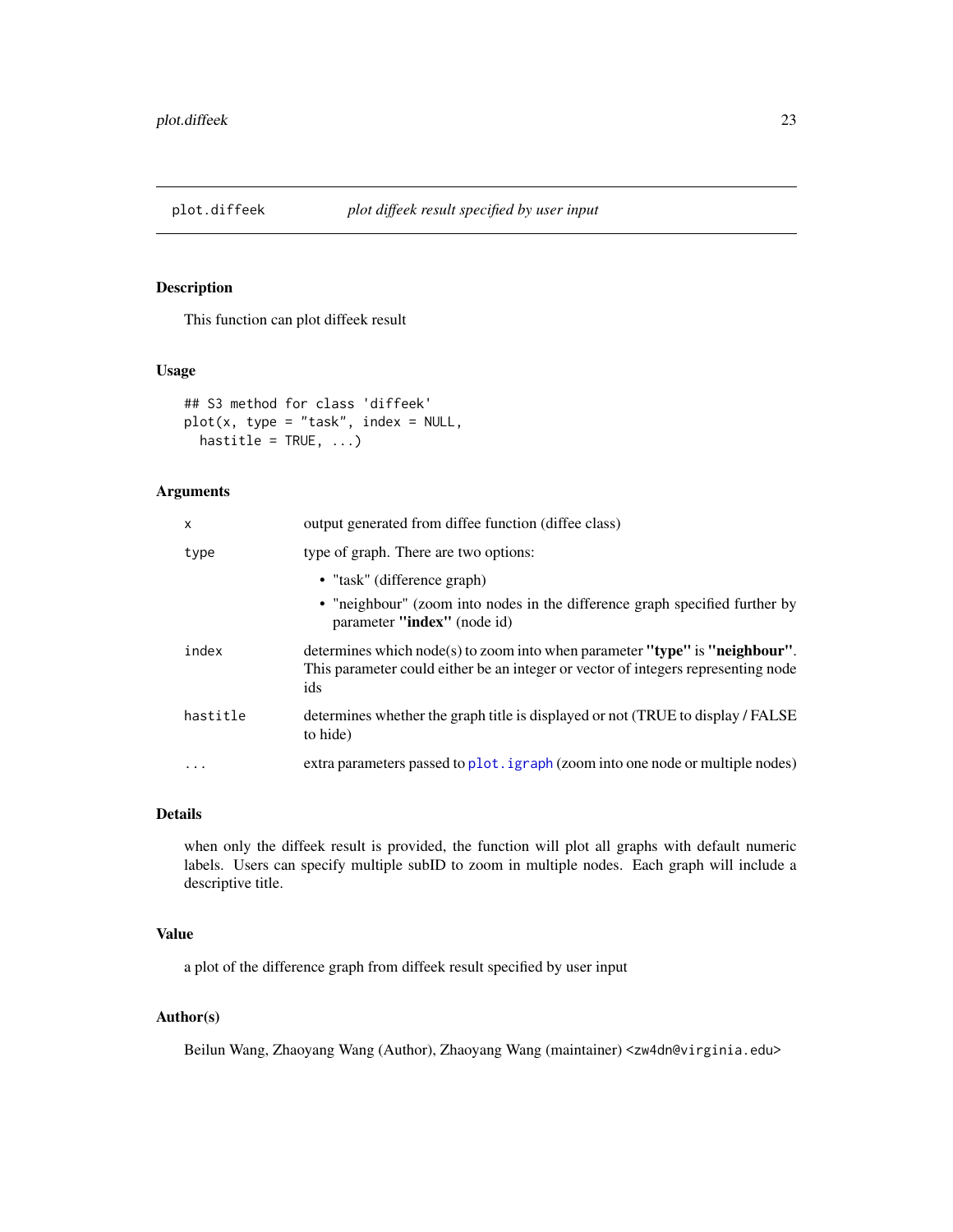# Examples

```
library(JointNets)
data(exampleData)
result = diffeek(exampleData[[1]], exampleData[[2]],
W = matrix(1, 20, 20), g = rep(0, 20), epsilon = 0.2,lambda = 0.4, covType = "cov")plot(result)
```
plot.fasjem *Plot fasjem result specified by user input*

# Description

This function can plot and return multiple sparse graphs distinguished by edge colors from the result generated by fasjem

# Usage

```
## S3 method for class 'fasjem'
plot(x, type = "task", neighbouroption = "task",
  subID = NULL, index = NULL, hastitle = TRUE, haslegend = TRUE,
  ...)
```

| output generated from fasjem function (fasjem class)                                                                                                                                |
|-------------------------------------------------------------------------------------------------------------------------------------------------------------------------------------|
| type of graph. There are four options:                                                                                                                                              |
| • "task" (graph for each task (including shared part) specified further by subID<br>(task number))                                                                                  |
| • "share" (shared graph for all tasks)                                                                                                                                              |
| • "taskspecific" (graph for each task specific graph (excluding shared part)<br>specified further by subID (task number))                                                           |
| • "neighbour" (zoom into nodes in the graph specified further by neighbourop-<br>toin, subID (task number) and index (node id))                                                     |
| neighbouroption                                                                                                                                                                     |
| determines what type of graph to zoom into when parameter "type" is "neigh-<br><b>bour''</b> . There are two options:                                                               |
| • "task" (zoom into graph for each task (including shared part))                                                                                                                    |
| • "taskspecific" (zoom into graph for each task specific (excluding shared<br>part))                                                                                                |
| selects which task to display. There are four options:                                                                                                                              |
| • 0 (only allowed when "type" is "task" or "type" is "neighbour" and<br>"neighbouroption" is "task") (selects share graph)<br>• positive task number (selects that particular task) |
|                                                                                                                                                                                     |

<span id="page-23-0"></span>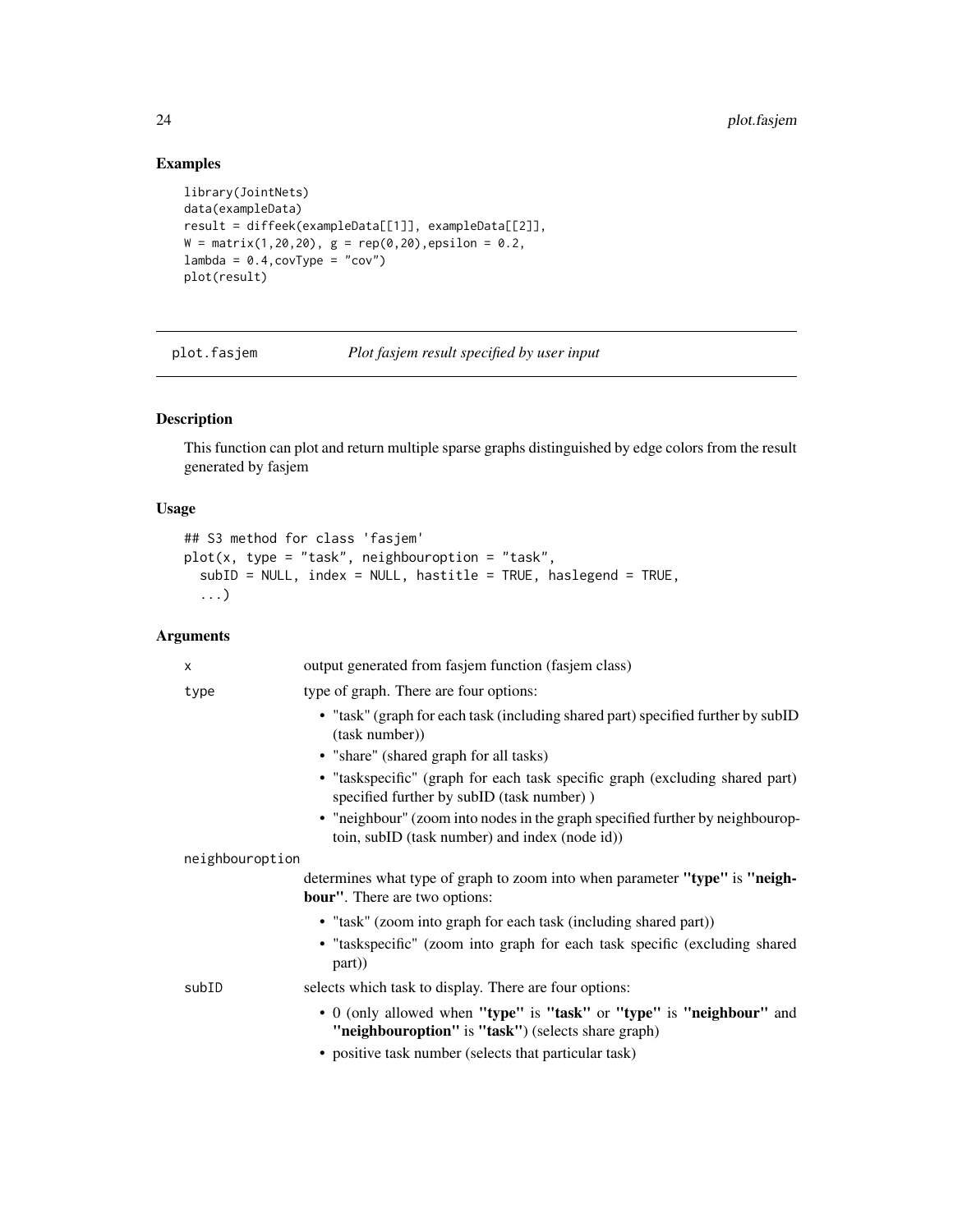#### <span id="page-24-0"></span>plot.jeek 25

|           | • a vector of task number (selects multiple tasks)                                                                                                                                                             |
|-----------|----------------------------------------------------------------------------------------------------------------------------------------------------------------------------------------------------------------|
|           | • NULL (selects all tasks (all graphs))                                                                                                                                                                        |
| index     | determines which node(s) to zoom into when parameter "type" is "neighbour".<br>This parameter could either be an integer or vector of integers representing node<br>ids (zoom into one node or multiple nodes) |
| hastitle  | determines whether the graph title is displayed or not (TRUE to display / FALSE)<br>to hide)                                                                                                                   |
| haslegend | determines whether the graph legend is displayed or not (TRUE to display /<br>FALSE to hide)                                                                                                                   |
| $\ddots$  | extra parameters passed to plot.igraph() and legend() (only the argument "leg-<br>end" for legend() is available). Please see plot. igraph and legend                                                          |

# Details

when only the fasjem result is provided, the function will plot all graphs with default numeric labels. User can specify multiple subID and multiple index to zoom in multiple nodes on multiple graphs. Each graph will include a descriptive title and legend to indicate correspondence between edge color and task.

# Value

a plot of graph / subgraph from fasjem result specified by user input

#### Author(s)

Beilun Wang, Zhaoyang Wang (Author), Zhaoyang Wang (maintainer) <zw4dn@virginia.edu>

# Examples

```
library(JointNets)
data(exampleData)
result = fasjem(X = exampleData, method = "fasjem-g", 0.5, 0.1, 0.1, 0.05, 10)plot(result)
```
plot.jeek *Plot jeek result specified by user input*

#### Description

This function can plot and return multiple sparse graphs distinguished by edge colors from the result generated by jeek

# Usage

```
## S3 method for class 'jeek'
plot(x, type = "task", neighborpoint) = "task",subID = NULL, index = NULL, hastitle = TRUE, haslegend = TRUE,
  ...)
```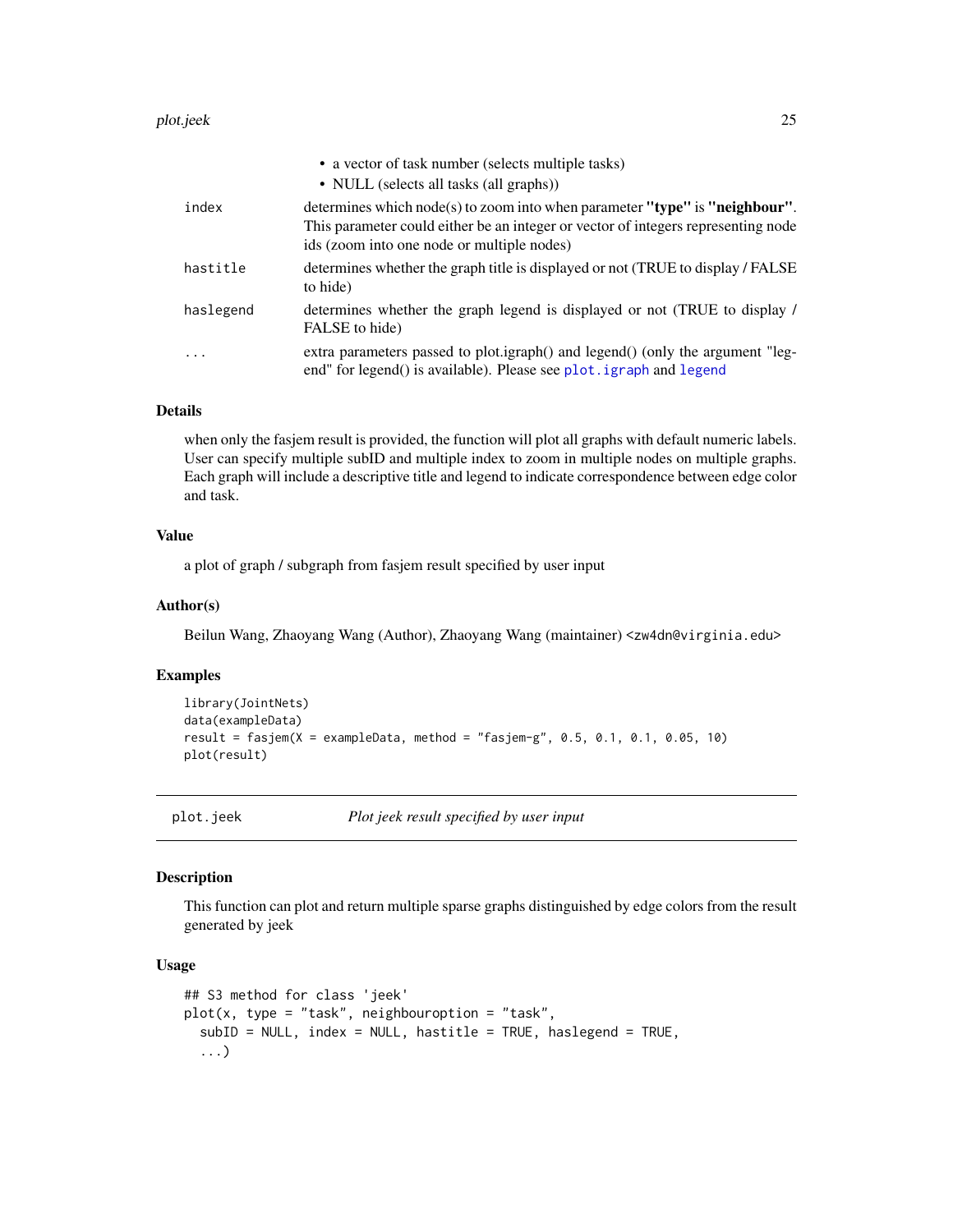# <span id="page-25-0"></span>Arguments

| х               | output generated from jeek function (jeek class)                                                                                                                                                               |
|-----------------|----------------------------------------------------------------------------------------------------------------------------------------------------------------------------------------------------------------|
| type            | type of graph. There are four options:                                                                                                                                                                         |
|                 | • "task" (graph for each task (including shared part) specified further by subID<br>(task number))                                                                                                             |
|                 | • "share" (shared graph for all tasks)                                                                                                                                                                         |
|                 | • "taskspecific" (graph for each task specific graph (excluding shared part)<br>specified further by subID (task number))                                                                                      |
|                 | • "neighbour" (zoom into nodes in the graph specified further by neighbourop-<br>toin, subID (task number) and index (node id))                                                                                |
| neighbouroption |                                                                                                                                                                                                                |
|                 | determines what type of graph to zoom into when parameter "type" is "neigh-<br><b>bour"</b> . There are two options:                                                                                           |
|                 | • "task" (zoom into graph for each task (including shared part))                                                                                                                                               |
|                 | • "taskspecific" (zoom into graph for each task specific (excluding shared<br>part))                                                                                                                           |
| subID           | selects which task to display. There are four options:                                                                                                                                                         |
|                 | • 0 (only allowed when "type" is "task" or "type" is "neighbour" and<br>"neighbouroption" is "task") (selects share graph)                                                                                     |
|                 | • positive task number (selects that particular task)                                                                                                                                                          |
|                 | • a vector of task number (selects multiple tasks)                                                                                                                                                             |
|                 | • NULL (selects all tasks (all graphs))                                                                                                                                                                        |
| index           | determines which node(s) to zoom into when parameter "type" is "neighbour".<br>This parameter could either be an integer or vector of integers representing node<br>ids (zoom into one node or multiple nodes) |
| hastitle        | determines whether the graph title is displayed or not (TRUE to display / FALSE<br>to hide)                                                                                                                    |
| haslegend       | determines whether the graph legend is displayed or not (TRUE to display /<br>FALSE to hide)                                                                                                                   |
| .               | extra parameters passed to plot.igraph() and legend() (only the argument "leg-<br>end" for legend() is available). Please see plot. igraph and legend                                                          |

# Details

when only the jeek result is provided, the function will plot all graphs with default numeric labels User can specify multiple subID and multiple index to zoom in multiple nodes on multiple graphs Each graph will include a descriptive title and legend to indicate correspondence between edge color and task.

# Value

a plot of graph / subgraph from jeek result specified by user input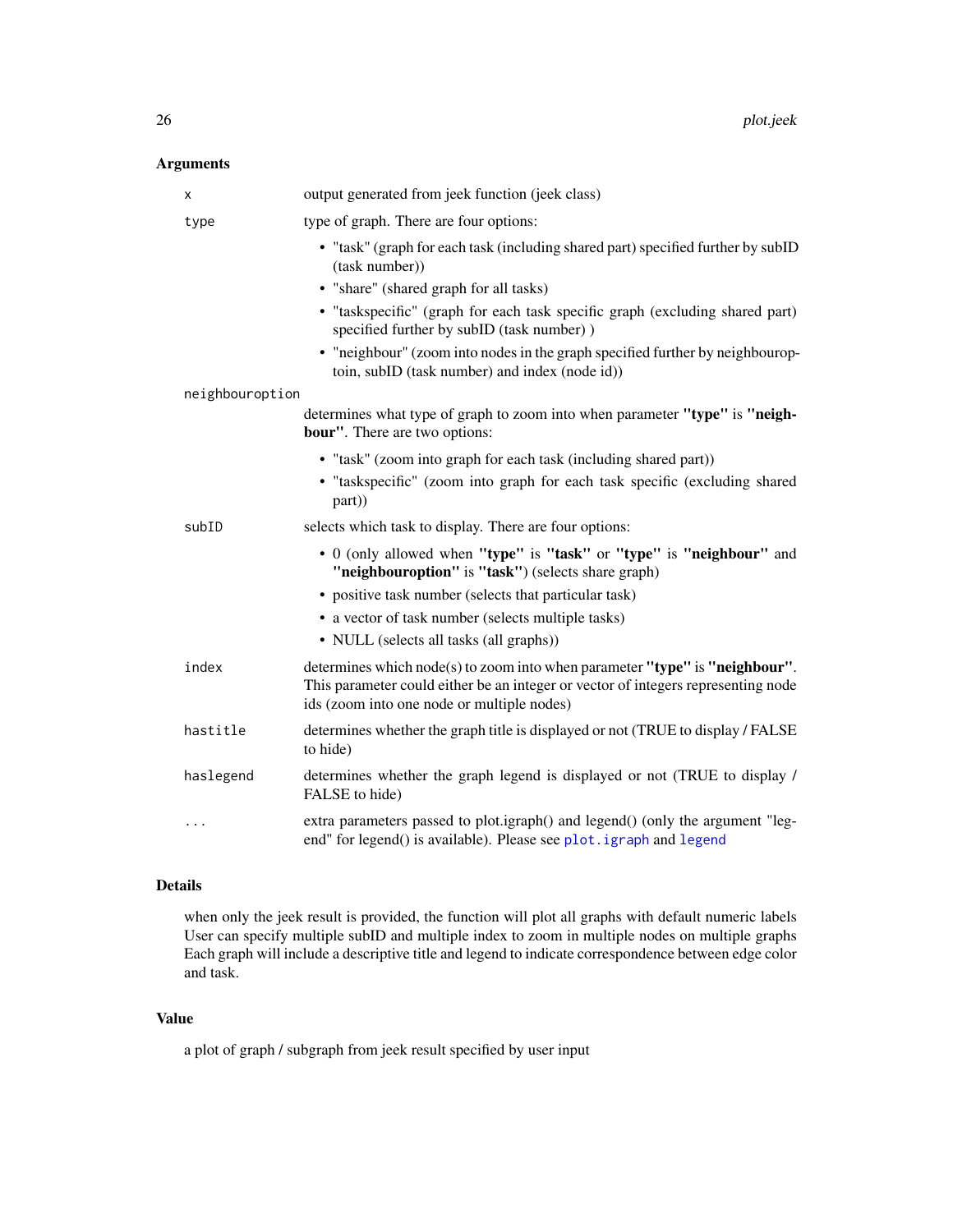# <span id="page-26-0"></span>plot.simulation 27

# Author(s)

Beilun Wang, Zhaoyang Wang (Author), Zhaoyang Wang (maintainer) <zw4dn@virginia.edu>

### Examples

```
library(JointNets)
data(exampleData)
result = jeek(X = exampleData, 0.3, covType = "cov", parallel = FALSE)
plot(result)
```

| plot.simulation | Plot simulatedgraph result (generated from function simulation()) |  |  |
|-----------------|-------------------------------------------------------------------|--|--|
|                 | (class simulation)                                                |  |  |

# Description

This function can plot and return multiple sparse graphs distinguished by edge colors from the result generated by simulation()

#### Usage

```
## S3 method for class 'simulation'
plot(x, type = "task", neighboroption = "task",subID = NULL, index = NULL, hastitle = TRUE, haslegend = TRUE,
  ...)
```

| X               | output generated from simule function (simule class)                                                                            |
|-----------------|---------------------------------------------------------------------------------------------------------------------------------|
| type            | type of graph. There are four options:                                                                                          |
|                 | • "task" (graph for each task (including shared part) specified further by subID<br>(task number))                              |
|                 | • "share" (shared graph for all tasks)                                                                                          |
|                 | • "taskspecific" (graph for each task specific graph (excluding shared part)<br>specified further by subID (task number))       |
|                 | • "neighbour" (zoom into nodes in the graph specified further by neighbourop-<br>toin, subID (task number) and index (node id)) |
| neighbouroption |                                                                                                                                 |
|                 | determines what type of graph to zoom into when parameter "type" is "neigh-<br><b>bour</b> ". There are two options:            |
|                 | • "task" (zoom into graph for each task (including shared part))                                                                |
|                 | • "taskspecific" (zoom into graph for each task specific (excluding shared<br>part)                                             |
| subID           | selects which task to display. There are four options:                                                                          |
|                 |                                                                                                                                 |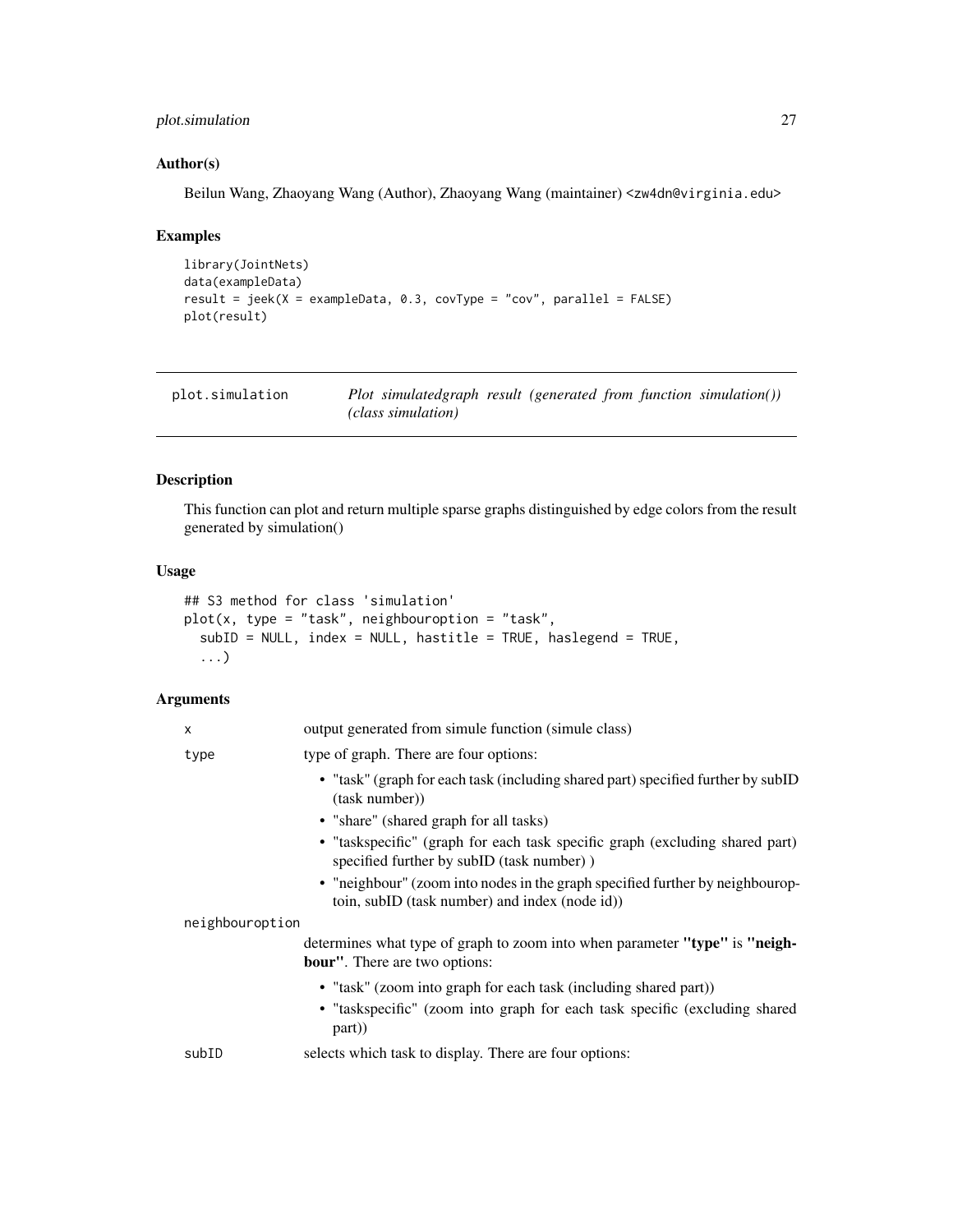<span id="page-27-0"></span>

|           | • 0 (only allowed when "type" is "task" or "type" is "neighbour" and<br>"neighbouroption" is "task") (selects share graph)                                                                                     |
|-----------|----------------------------------------------------------------------------------------------------------------------------------------------------------------------------------------------------------------|
|           | • positive task number (selects that particular task)                                                                                                                                                          |
|           | • a vector of task number (selects multiple tasks)                                                                                                                                                             |
|           | • NULL (selects all tasks (all graphs))                                                                                                                                                                        |
| index     | determines which node(s) to zoom into when parameter "type" is "neighbour".<br>This parameter could either be an integer or vector of integers representing node<br>ids (zoom into one node or multiple nodes) |
| hastitle  | determines whether the graph title is displayed or not (TRUE to display / FALSE<br>to hide)                                                                                                                    |
| haslegend | determines whether the graph legend is displayed or not (TRUE to display /<br>FALSE to hide)                                                                                                                   |
| .         | extra parameters passed to plot.igraph() and legend() (only the argument "leg-<br>end" for legend() is available). Please see plot . igraph and legend                                                         |

when only the simulatedgraph is provided, the function will plot all graphs with default numeric labels. User can specify multiple subID and multiple index to zoom in multiple nodes on multiple graphs. Each graph will include a descriptive title and legend to indicate correspondence between edge color and task.

#### Value

a plot of graph / subgraph from simulatedgraph result specified by user input

# Author(s)

Beilun Wang, Zhaoyang Wang (Author), Zhaoyang Wang (maintainer) <zw4dn@virginia.edu>

#### Examples

```
library(JointNets)
data(exampleData)
result = simulation(n = c(100, 100, 100))$simulatedgraphs
plot(result)
```
plot.simule *Plot simule result specified by user input*

# Description

This function can plot and return multiple sparse graphs distinguished by edge colors from the result generated by simule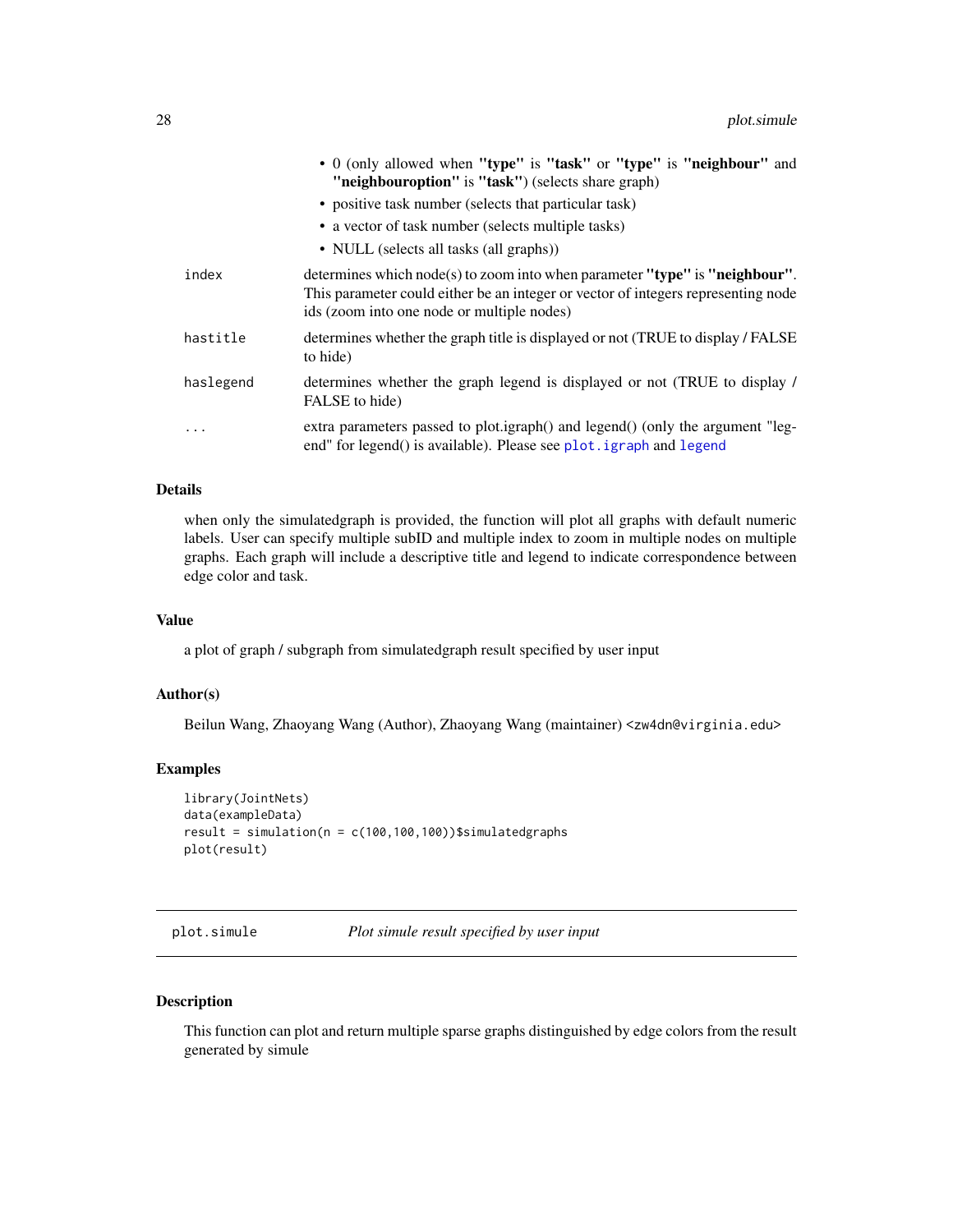# <span id="page-28-0"></span>plot.simule 29

# Usage

```
## S3 method for class 'simule'
plot(x, type = "task", neighboroption = "task",subID = NULL, index = NULL, hastitle = TRUE, haslegend = TRUE,
  ...)
```
# Arguments

| x               | output generated from simule function (simule class)                                                                                                                                                           |
|-----------------|----------------------------------------------------------------------------------------------------------------------------------------------------------------------------------------------------------------|
| type            | type of graph. There are four options:                                                                                                                                                                         |
|                 | • "task" (graph for each task (including shared part) specified further by subID<br>(task number))                                                                                                             |
|                 | • "share" (shared graph for all tasks)                                                                                                                                                                         |
|                 | · "taskspecific" (graph for each task specific graph (excluding shared part)<br>specified further by subID (task number))                                                                                      |
|                 | • "neighbour" (zoom into nodes in the graph specified further by neighbourop-<br>toin, subID (task number) and index (node id))                                                                                |
| neighbouroption |                                                                                                                                                                                                                |
|                 | determines what type of graph to zoom into when parameter "type" is "neigh-<br><b>bour"</b> . There are two options:                                                                                           |
|                 | · "task" (zoom into graph for each task (including shared part))                                                                                                                                               |
|                 | · "taskspecific" (zoom into graph for each task specific (excluding shared<br>part))                                                                                                                           |
| subID           | selects which task to display. There are four options:                                                                                                                                                         |
|                 | • 0 (only allowed when "type" is "task" or "type" is "neighbour" and<br>"neighbouroption" is "task") (selects share graph)                                                                                     |
|                 | • positive task number (selects that particular task)                                                                                                                                                          |
|                 | • a vector of task number (selects multiple tasks)                                                                                                                                                             |
|                 | • NULL (selects all tasks (all graphs))                                                                                                                                                                        |
| index           | determines which node(s) to zoom into when parameter "type" is "neighbour".<br>This parameter could either be an integer or vector of integers representing node<br>ids (zoom into one node or multiple nodes) |
| hastitle        | determines whether the graph title is displayed or not (TRUE to display / FALSE<br>to hide)                                                                                                                    |
| haslegend       | determines whether the graph legend is displayed or not (TRUE to display /<br>FALSE to hide)                                                                                                                   |
|                 | extra parameters passed to plot.igraph() and legend() (only the argument "leg-<br>end" for legend() is available). Please see plot. igraph and legend                                                          |

# Details

when only the simule result is provided, the function will plot all graphs with default numeric labels. User can specify multiple subID and multiple index to zoom in multiple nodes on multiple graphs. Each graph will include a descriptive title and legend to indicate correspondence between edge color and task.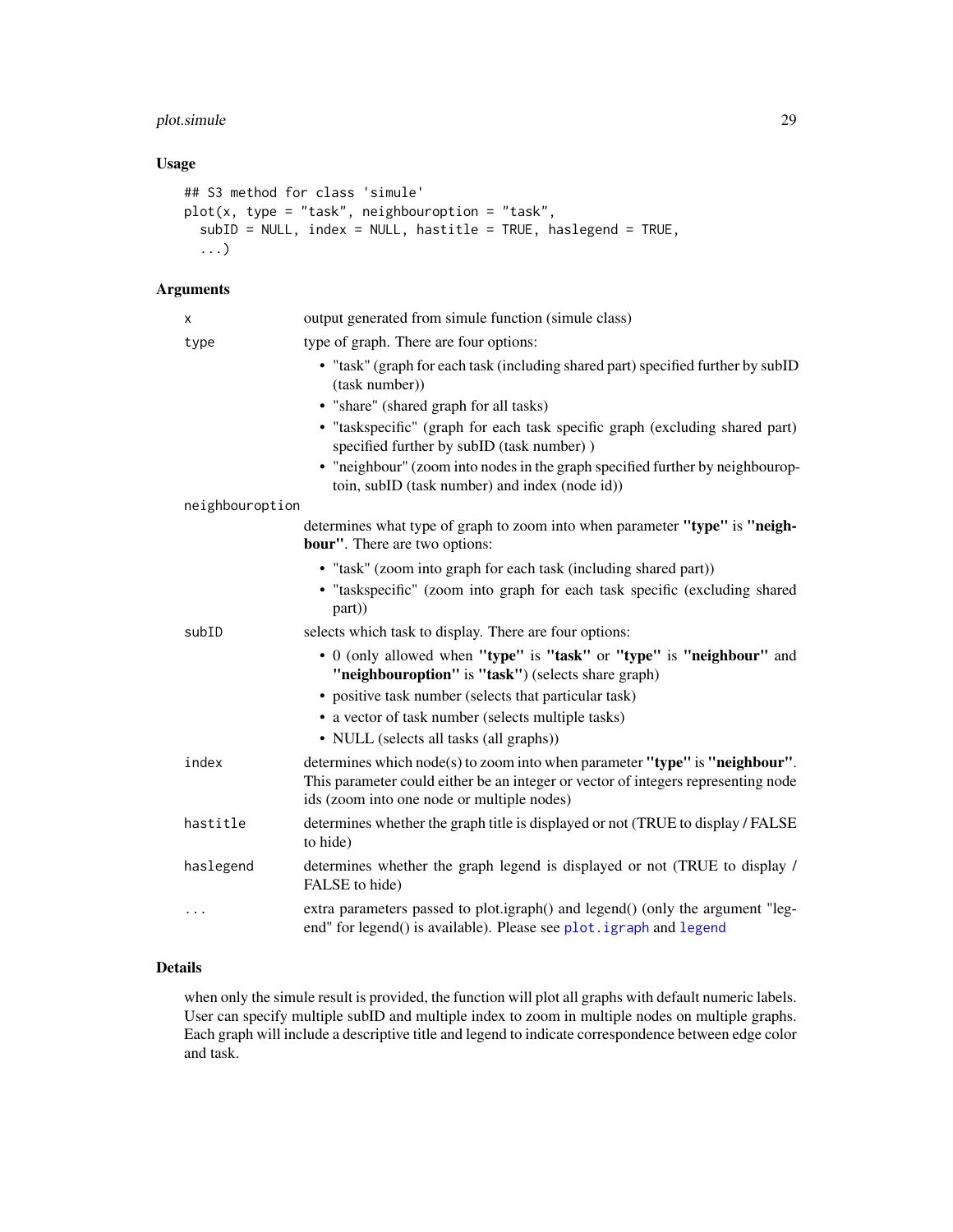# <span id="page-29-0"></span>Value

a plot of graph / subgraph from simule result specified by user input

#### Author(s)

Beilun Wang, Zhaoyang Wang (Author), Zhaoyang Wang (maintainer) <zw4dn@virginia.edu>

### Examples

```
library(JointNets)
data(exampleData)
result = simule(X = exampleData, lambda = 0.1, epsilon = 0.45, covType = "cov", FALSE)
plot(result)
```
plot.wsimule *Plot wsimule result specified by user input*

# Description

This function can plot and return multiple sparse graphs distinguished by edge colors from the result generated by wsimule

# Usage

```
## S3 method for class 'wsimule'
plot(x, type = "task", neighbor option = "task",subID = NULL, index = NULL, hastitle = TRUE, haslegend = TRUE,
  ...)
```

| X               | output generated from wsimule function (wsimule class)                                                                                                  |
|-----------------|---------------------------------------------------------------------------------------------------------------------------------------------------------|
| type            | type of graph. There are four options:                                                                                                                  |
|                 | • "task" (graph for each task (including shared part) specified further by subID<br>(task number))                                                      |
|                 | • "share" (shared graph for all tasks)                                                                                                                  |
|                 | • "taskspecific" (graph for each task specific graph (excluding shared part)<br>specified further by subID (task number))                               |
|                 | • "neighbour" (zoom into nodes in the graph specified further by neighbourop-<br>toin, subID (task number) and index (node id))                         |
| neighbouroption |                                                                                                                                                         |
|                 | determines what type of graph to zoom into when parameter "type" is "neigh-<br><b>bour</b> ". There are two options:                                    |
|                 | • "task" (zoom into graph for each task (including shared part))<br>• "taskspecific" (zoom into graph for each task specific (excluding shared<br>part) |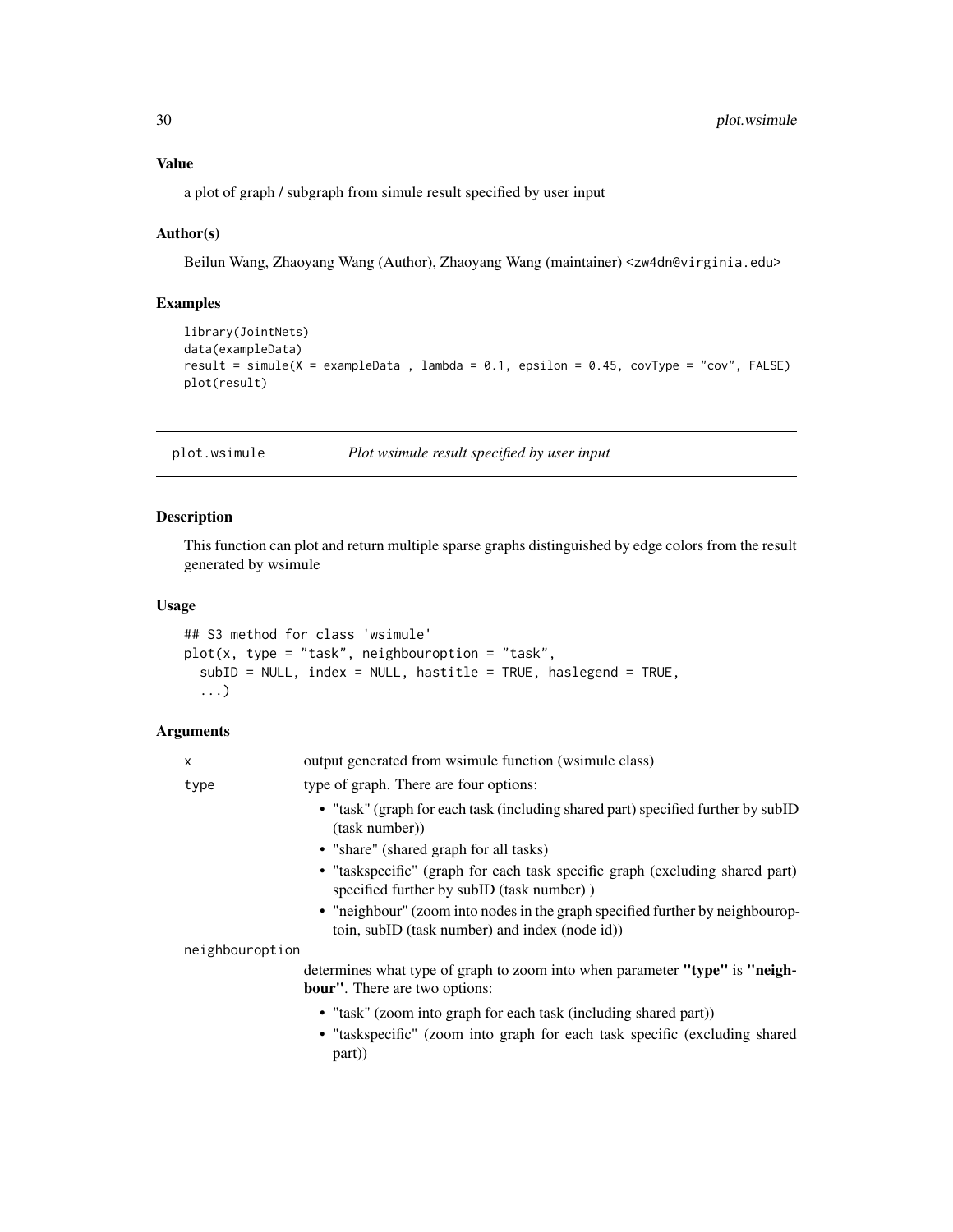# <span id="page-30-0"></span>plot.wsimule 31

| subID     | selects which task to display. There are four options:                                                                                                                                                         |
|-----------|----------------------------------------------------------------------------------------------------------------------------------------------------------------------------------------------------------------|
|           | • 0 (only allowed when "type" is "task" or "type" is "neighbour" and<br>"neighbouroption" is "task") (selects share graph)                                                                                     |
|           | • positive task number (selects that particular task)                                                                                                                                                          |
|           | • a vector of task number (selects multiple tasks)                                                                                                                                                             |
|           | • NULL (selects all tasks (all graphs))                                                                                                                                                                        |
| index     | determines which node(s) to zoom into when parameter "type" is "neighbour".<br>This parameter could either be an integer or vector of integers representing node<br>ids (zoom into one node or multiple nodes) |
| hastitle  | determines whether the graph title is displayed or not (TRUE to display / FALSE)<br>to hide)                                                                                                                   |
| haslegend | determines whether the graph legend is displayed or not (TRUE to display /<br>FALSE to hide)                                                                                                                   |
| .         | extra parameters passed to plot.igraph() and legend() (only the argument "leg-<br>end" for legend() is available). Please see plot. igraph and legend                                                          |

# Details

when only the wsimule result is provided, the function will plot all graphs with default numeric labels. User can specify multiple subID and multiple index to zoom in multiple nodes on multiple graphs. Each graph will include a descriptive title and legend to indicate correspondence between edge color and task.

#### Value

a plot of graph / subgraph from wsimule result specified by user input

# Author(s)

Beilun Wang, Zhaoyang Wang (Author), Zhaoyang Wang (maintainer) <zw4dn@virginia.edu>

# Examples

```
library(JointNets)
data(exampleData)
result = wsimule(X = exampleData, lambda = 0.1, epsilon = 0.45,
W = matrix(1, 20, 20), covType = "cov", FALSE)
plot(result)
```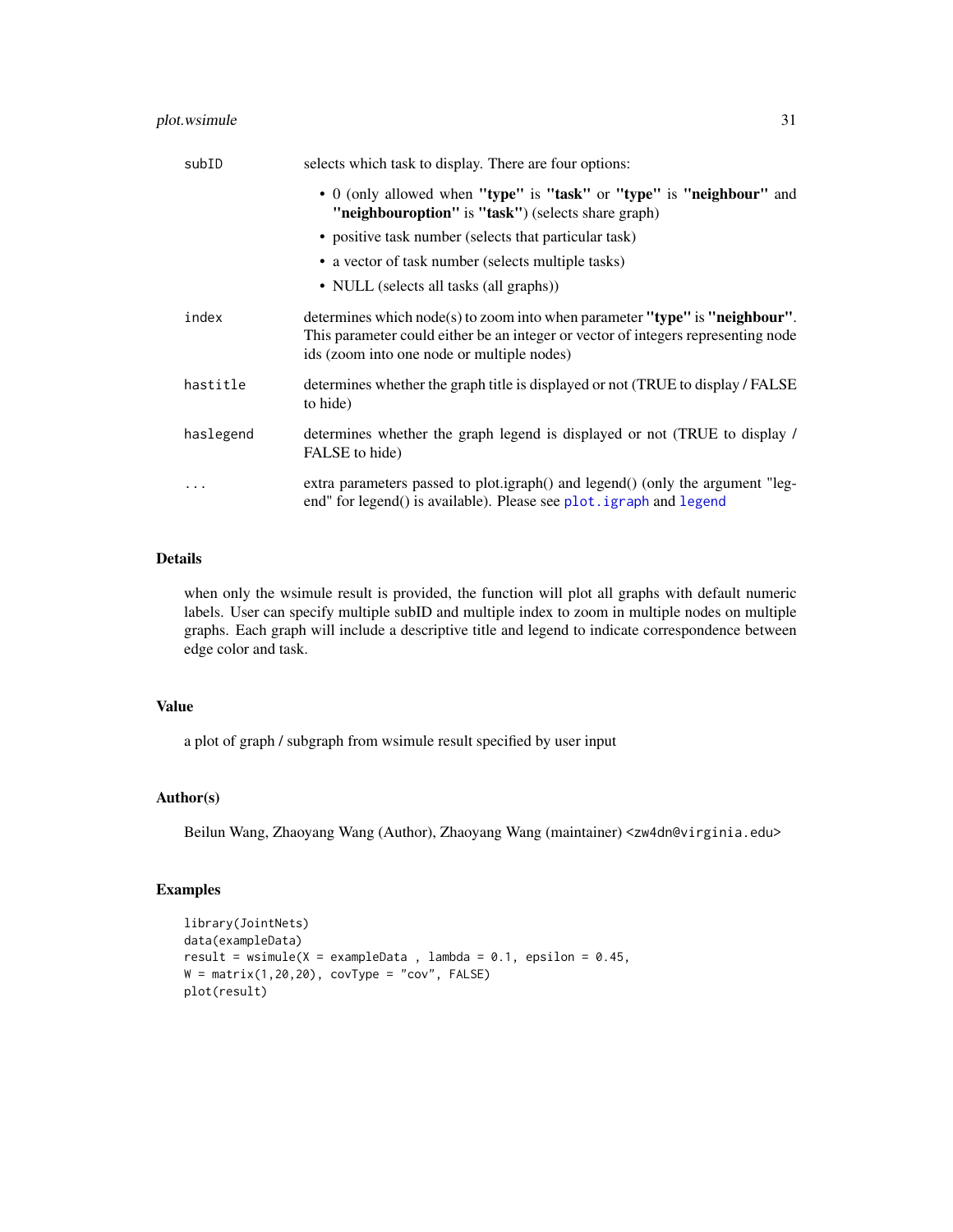<span id="page-31-0"></span>

#### Description

This function plots 3d brain network from JointNets result

#### Usage

plotbrain(x, ...)

#### Arguments

|   | output generated from any one of the JointNets functions (simule, wsimule, jeek, fasjem, diffee, diffeek) |
|---|-----------------------------------------------------------------------------------------------------------|
| . | additional arguments, please see plotbrain, simule, plotbrain, wsimule and                                |
|   | etc for details                                                                                           |

# Details

The function plots brain network using [rglplot.igraph](#page-0-0)

#### Value

3d (rgl) brain network

# Author(s)

Zhaoyang Wang (Author), Zhaoyang Wang (maintainer) <zw4dn@virginia.edu>

#### Examples

```
library(JointNets)
graphics.off()
par(ask=FALSE)
par(mfrow=c(1,1))
data(ABIDE_aal116_timeseries)
data(aal116coordinates)
layout = cbind(aal116coordinates$x.mni + 90,
aal116coordinates$y.mni+126, aal116coordinates$z.mni+72)
result = simulation(p=116, s = 0.001, ss = 0.001, n = c(1,1))$simulatedgraphs
class(result) = "simule"
plotbrain(result, type = "task", neighbouroption = "task",
subID = NULL, index = NULL, layout = layout, hasbackground = FALSE)
result = simule(ABIDE_aal116_timeseries, 0.2, 1, covType = "cov", FALSE)
plotbrain(result, type = "task", neighbouroption = "task",
subID = NULL, index = NULL, layout = layout)
```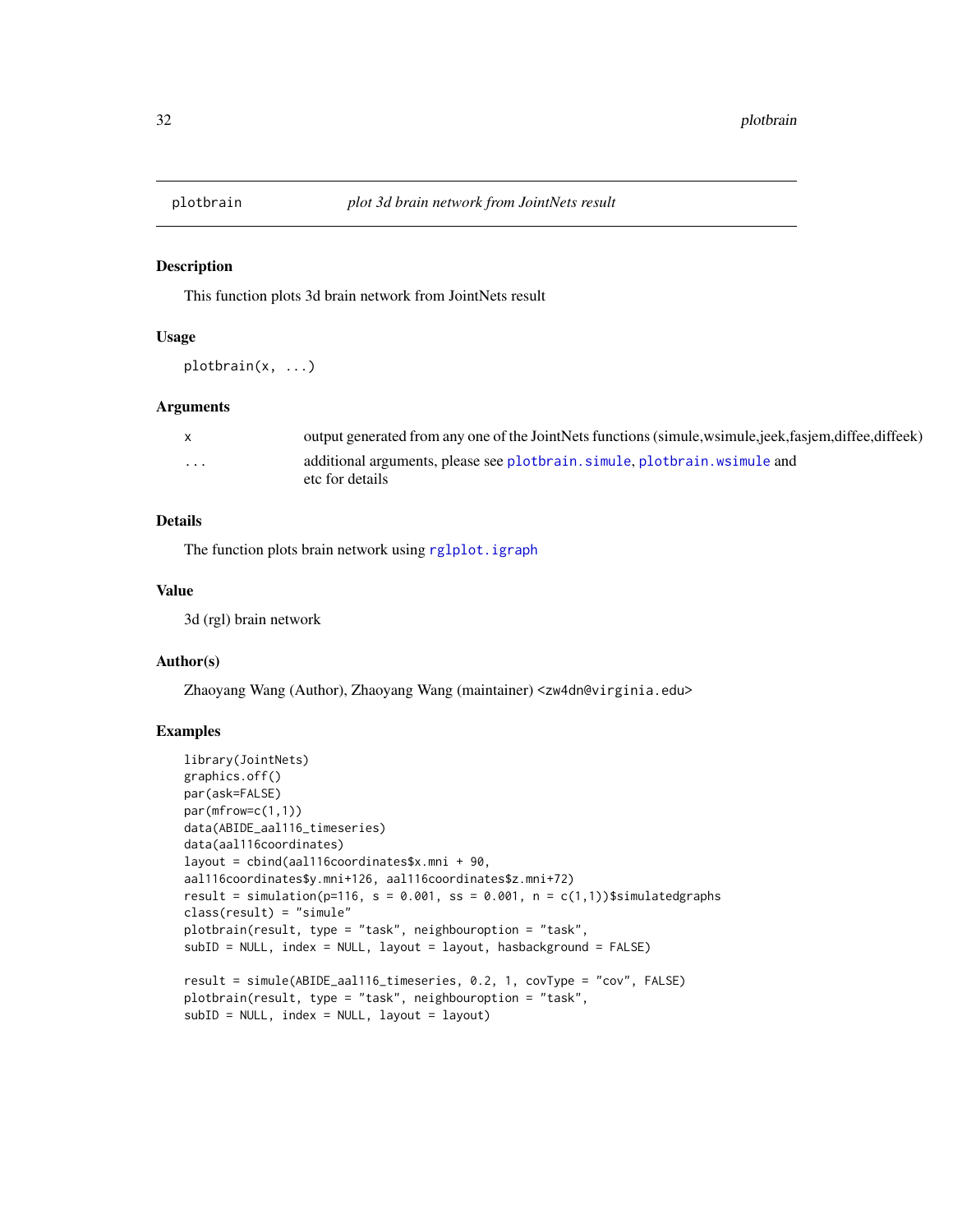<span id="page-32-0"></span>plotbrain.diffee *plot 3d brain network from diffee result*

# Description

This function plots 3d brain network from diffee result

#### Usage

```
## S3 method for class 'diffee'
plotbrain(x, type = "task", neighbouroption = "task",
  subID = NULL, index = NULL, hastitle = TRUE, haslegend = TRUE,
 hasbackground = TRUE, ...)
```
# Arguments

| $\mathsf{x}$    | output generated from diffee function (diffee class)                                                                                                                    |
|-----------------|-------------------------------------------------------------------------------------------------------------------------------------------------------------------------|
| type            | type of graph. There are two options:                                                                                                                                   |
|                 | • "task" (difference graph)                                                                                                                                             |
|                 | • "neighbour" (zoom into nodes in the difference graph specified further by<br>parameter "index" (node id)                                                              |
| neighbouroption |                                                                                                                                                                         |
|                 | not used                                                                                                                                                                |
| subID           | not used                                                                                                                                                                |
| index           | determines which node(s) to zoom into when parameter "type" is "neighbour".<br>This parameter could either be an integer or vector of integers representing node<br>ids |
| hastitle        | determines whether the graph title is displayed or not (TRUE to display / FALSE)<br>to hide)                                                                            |
| haslegend       | not used                                                                                                                                                                |
| hasbackground   | determines whether the reference brain is plotted or not (TRUE to display /<br>FALSE to hide)                                                                           |
|                 | extra parameters passed to igraph::rglplot()                                                                                                                            |

# Details

The function plots brain network using [rglplot.igraph](#page-0-0)

# Value

3d (rgl) brain network

# Author(s)

Zhaoyang Wang (Author), Zhaoyang Wang (maintainer) <zw4dn@virginia.edu>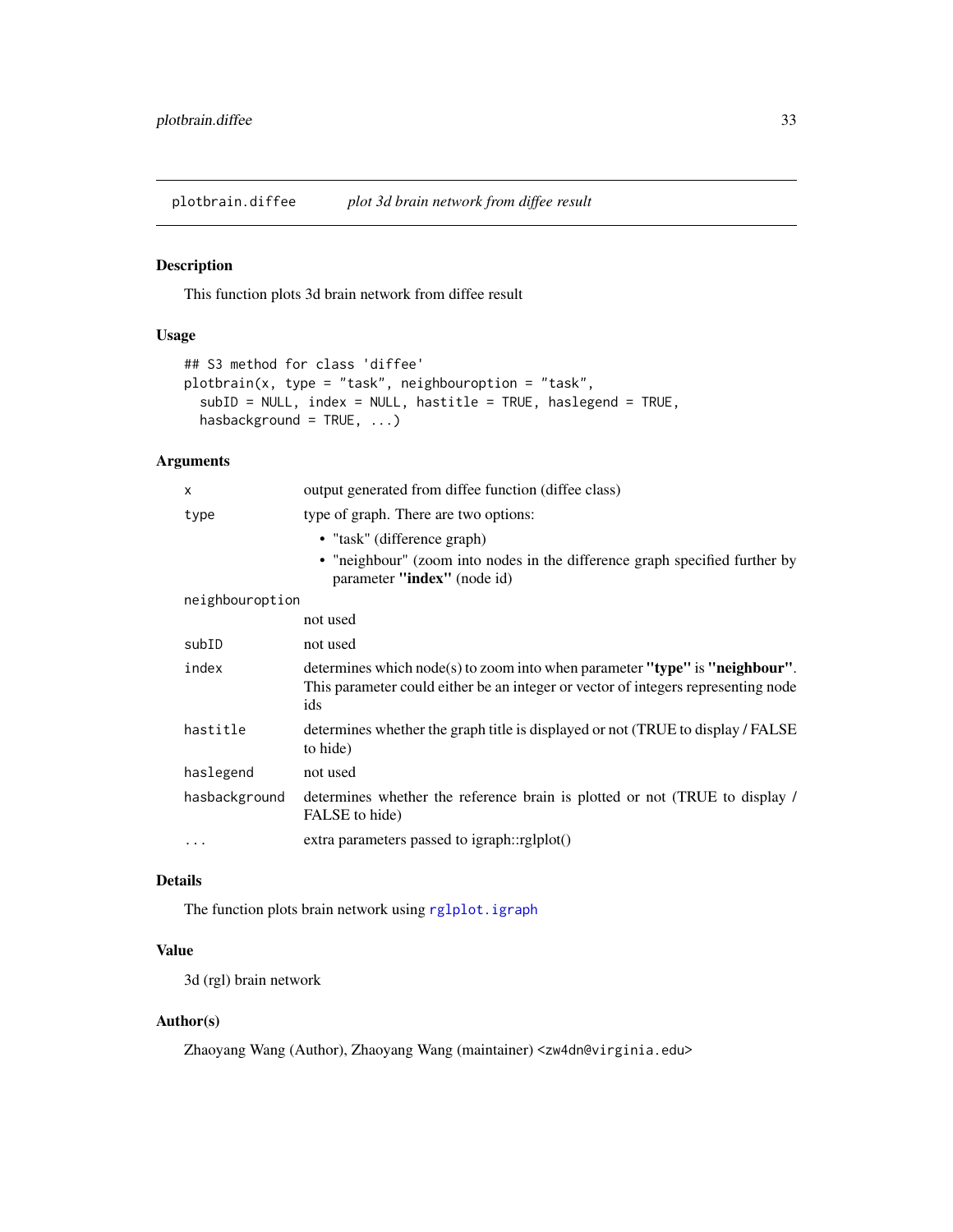# Examples

```
library(JointNets)
graphics.off()
par(ask=FALSE)
par(mfrow=c(1,1))
data(ABIDE_aal116_timeseries)
data(aal116coordinates)
layout = cbind(aal116coordinates$x.mni + 90,
aal116coordinates$y.mni+126, aal116coordinates$z.mni+72)
result = simulation(p=116, s = 0.001, ss = 0.001, n = c(1,1))$simulatedgraphs
class(result) = "simule"
plotbrain(result, type = "task", neighbouroption = "task",
subID = NULL, index = NULL, layout = layout, hasbackground = FALSE)
result = diffee(ABIDE_aal116_timeseries[[1]],
ABIDE_aal116_timeseries[[2]], 0.001)
plotbrain(result, type = "task", neighbouroption = "task",
subID = NULL, index = NULL, layout = layout)
```
plotbrain.diffeek *plot 3d brain network from diffeek result*

#### Description

This function plots 3d brain network from diffeek result

#### Usage

```
## S3 method for class 'diffeek'
plotbrain(x, type = "task", neighbouroption = "task",
  subID = NULL, index = NULL, hastitle = TRUE, haslegend = TRUE,
  hasbackground = TRUE, ...)
```

| output generated from diffeek function (diffeek class)                                                                                                                  |
|-------------------------------------------------------------------------------------------------------------------------------------------------------------------------|
| type of graph. There are two options:                                                                                                                                   |
| • "task" (difference graph)                                                                                                                                             |
| • "neighbour" (zoom into nodes in the difference graph specified further by<br>parameter "index" (node id)                                                              |
| neighbouroption                                                                                                                                                         |
| not used                                                                                                                                                                |
| not used                                                                                                                                                                |
| determines which node(s) to zoom into when parameter "type" is "neighbour".<br>This parameter could either be an integer or vector of integers representing node<br>ids |
|                                                                                                                                                                         |

<span id="page-33-0"></span>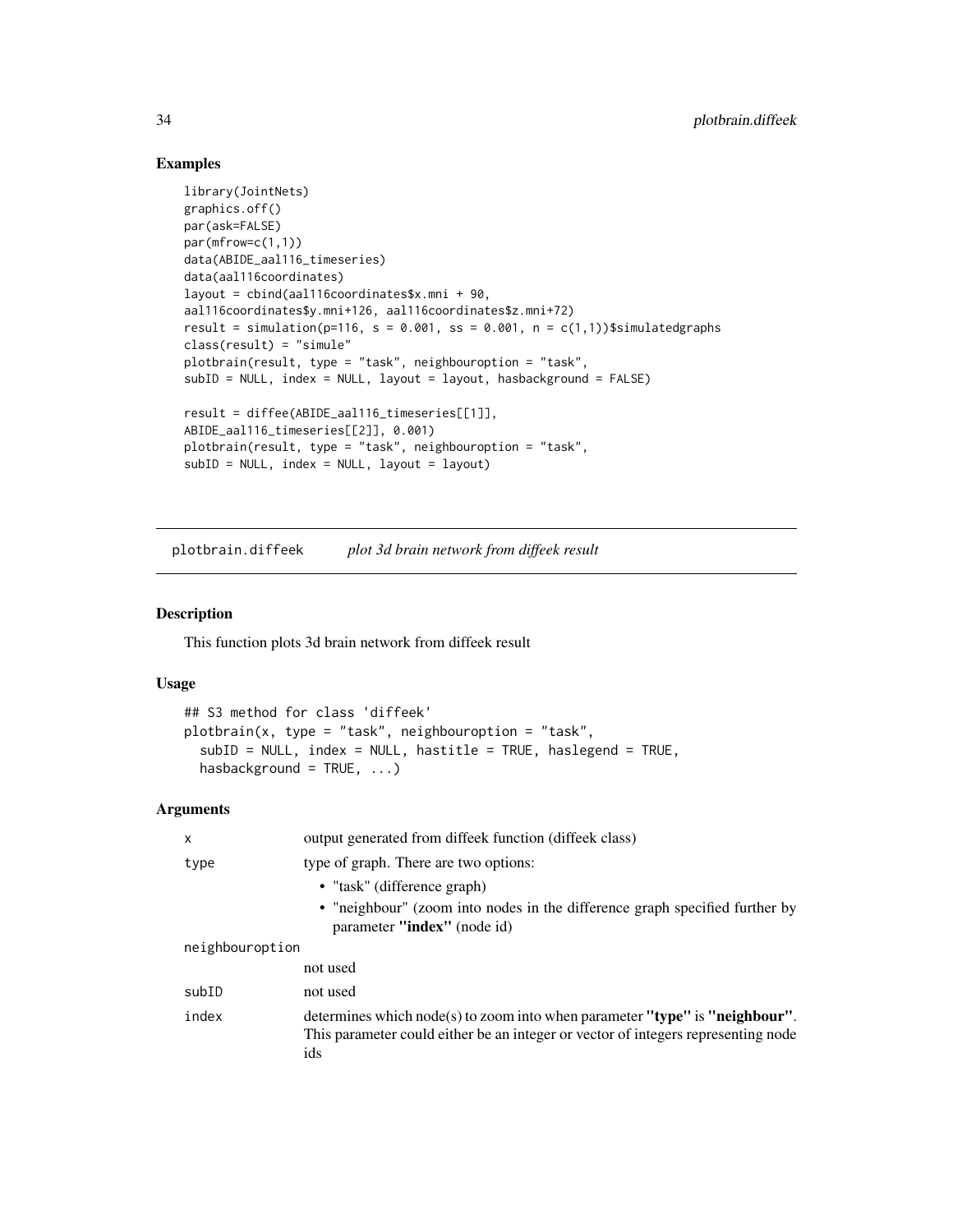# <span id="page-34-0"></span>plotbrain.fasjem 35

| hastitle      | determines whether the graph title is displayed or not (TRUE to display / FALSE)<br>to hide)  |
|---------------|-----------------------------------------------------------------------------------------------|
| haslegend     | not used                                                                                      |
| hasbackground | determines whether the reference brain is plotted or not (TRUE to display /<br>FALSE to hide) |
| $\cdots$      | extra parameters passed to igraph::rglplot()                                                  |

#### Details

The function plots brain network using [rglplot.igraph](#page-0-0)

#### Value

3d (rgl) brain network

# Author(s)

Zhaoyang Wang (Author), Zhaoyang Wang (maintainer) <zw4dn@virginia.edu>

# Examples

```
library(JointNets)
graphics.off()
par(ask=FALSE)
par(mfrow=c(1,1))
data(ABIDE_aal116_timeseries)
data(aal116coordinates)
layout = cbind(aal116coordinates$x.mni + 90,
aal116coordinates$y.mni+126, aal116coordinates$z.mni+72)
result = simulation(p=116, s = 0.001, ss = 0.001, n = c(1,1))$simulatedgraphs
class(result) = "simule"
plotbrain(result, type = "task", neighbouroption = "task",
subID = NULL, index = NULL, layout = layout, hasbackground = FALSE)
result = diffeek(ABIDE_aal116_timeseries[[1]], ABIDE_aal116_timeseries[[2]],
W = matrix(1, 116, 116), g = 0, epsilon = 0.1, lambda = 0.001)plotbrain(result, type = "task", neighbouroption = "task",
subID = NULL, index = NULL, layout = layout)
```
plotbrain.fasjem *plot 3d brain network from fasjem result*

# Description

This function plots 3d brain network from fasjem result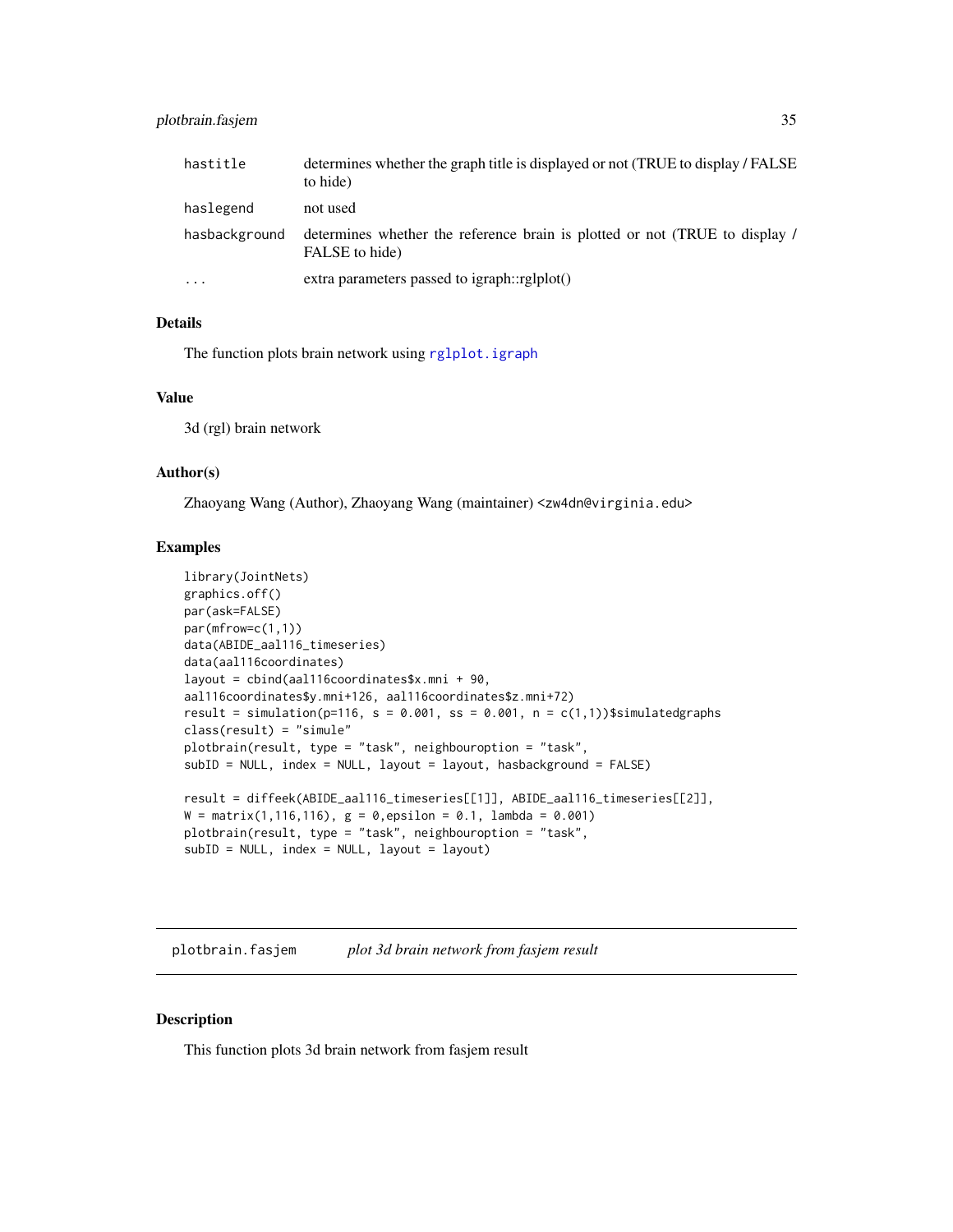# <span id="page-35-0"></span>Usage

```
## S3 method for class 'fasjem'
plotbrain(x, type = "task", neighbouroption = "task",
  subID = NULL, index = NULL, hastitle = TRUE, haslegend = TRUE,
  hasbackground = TRUE, ...)
```
# Arguments

| х               | output generated from fasjem function (fasjem class)                                                                                                                                                           |
|-----------------|----------------------------------------------------------------------------------------------------------------------------------------------------------------------------------------------------------------|
| type            | type of graph. There are four options:                                                                                                                                                                         |
|                 | • "task" (graph for each task (including shared part) specified further by subID<br>(task number))                                                                                                             |
|                 | • "share" (shared graph for all tasks)                                                                                                                                                                         |
|                 | · "taskspecific" (graph for each task specific graph (excluding shared part)<br>specified further by subID (task number))                                                                                      |
|                 | • "neighbour" (zoom into nodes in the graph specified further by neighbourop-<br>toin, subID (task number) and index (node id))                                                                                |
| neighbouroption |                                                                                                                                                                                                                |
|                 | determines what type of graph to zoom into when parameter "type" is "neigh-<br><b>bour"</b> . There are two options:                                                                                           |
|                 | • "task" (zoom into graph for each task (including shared part))                                                                                                                                               |
|                 | • "taskspecific" (zoom into graph for each task specific (excluding shared<br>part))                                                                                                                           |
| subID           | selects which task to display. There are four options:                                                                                                                                                         |
|                 | • 0 (only allowed when "type" is "task" or "type" is "neighbour" and<br>"neighbouroption" is "task") (selects share graph)                                                                                     |
|                 | • positive task number (selects that particular task)                                                                                                                                                          |
|                 | • a vector of task number (selects multiple tasks)                                                                                                                                                             |
|                 | • NULL (selects all tasks (all graphs))                                                                                                                                                                        |
| index           | determines which node(s) to zoom into when parameter "type" is "neighbour".<br>This parameter could either be an integer or vector of integers representing node<br>ids (zoom into one node or multiple nodes) |
| hastitle        | determines whether the graph title is displayed or not (TRUE to display / FALSE<br>to hide)                                                                                                                    |
| haslegend       | determines whether the graph legend is displayed or not (TRUE to display /<br>FALSE to hide)                                                                                                                   |
| hasbackground   | determines whether the reference brain is plotted or not (TRUE to display /<br>FALSE to hide)                                                                                                                  |
| $\cdots$        | extra parameters passed to igraph::rglplot()                                                                                                                                                                   |
|                 |                                                                                                                                                                                                                |

# Details

The function plots brain network using [rglplot.igraph](#page-0-0)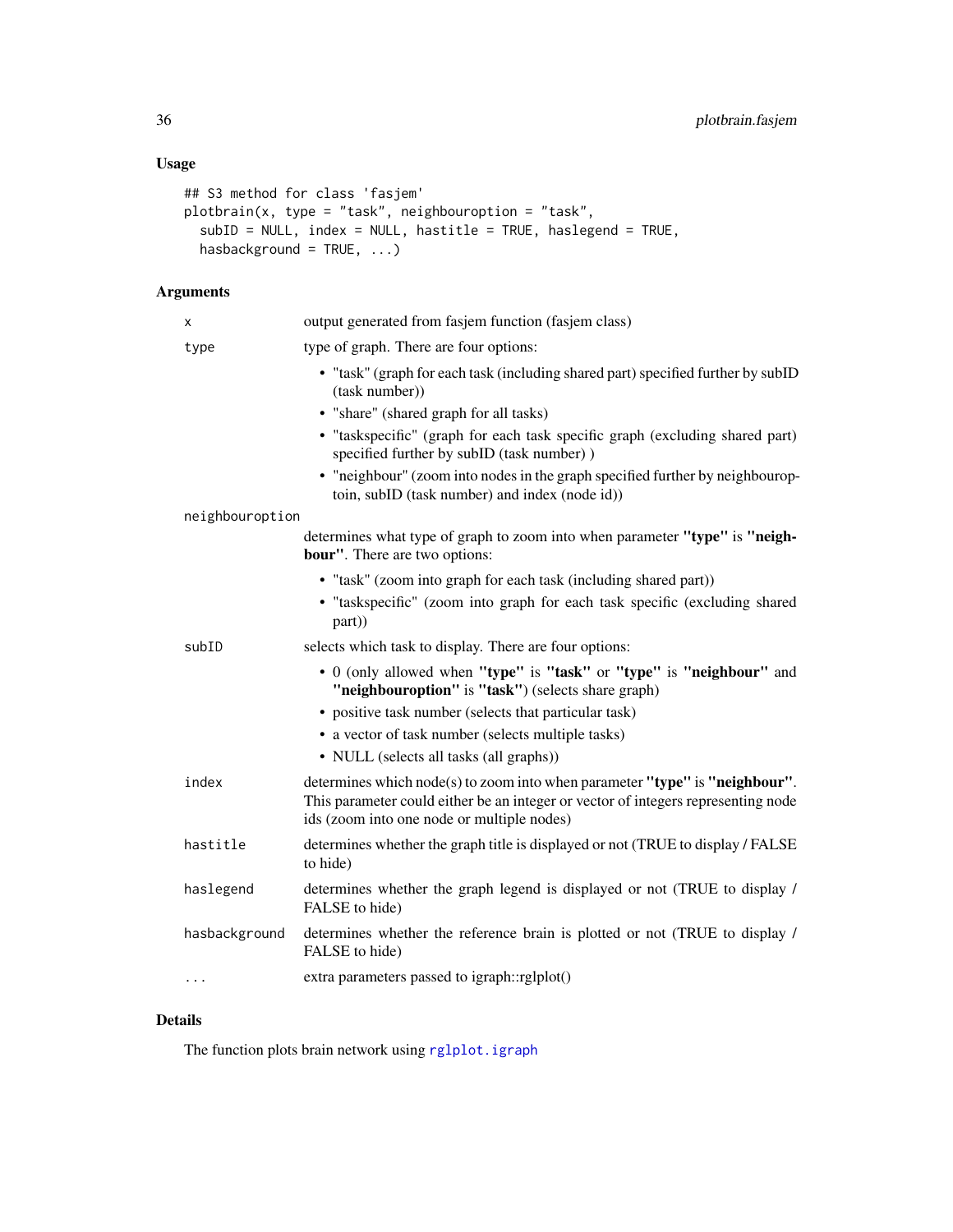# <span id="page-36-0"></span>plotbrain.jeek 37

# Value

3d (rgl) brain network

# Author(s)

Zhaoyang Wang (Author), Zhaoyang Wang (maintainer) <zw4dn@virginia.edu>

### Examples

```
library(JointNets)
graphics.off()
par(ask=FALSE)
par(mfrow=c(1,1))
data(ABIDE_aal116_timeseries)
data(aal116coordinates)
layout = cbind(aal116coordinates$x.mni + 90,
aal116coordinates$y.mni+126, aal116coordinates$z.mni+72)
result = simulation(p=116, s = 0.001, ss = 0.001, n = c(1,1))$simulatedgraphs
class(result) = "simule"
plotbrain(result, type = "task", neighbouroption = "task",
subID = NULL, index = NULL, layout = layout, hasbackground = FALSE)
result = fasjem(X = ABIDE_aal116_timeseries,
method = "fasjem-g", 0.001, 0.1, 0.1, 0.05, 20)
plotbrain(result, type = "task", neighbouroption = "task",
subID = NULL, index = NULL, layout = layout)
```
plotbrain.jeek *plot 3d brain network from jeek result*

# Description

This function plots 3d brain network from jeek result

# Usage

```
## S3 method for class 'jeek'
plotbrain(x, type = "task", neighbouroption = "task",subID = NULL, index = NULL, hastitle = TRUE, haslegend = TRUE,
  hasbackground = TRUE, ...)
```

|      | output generated from jeek function (jeek class)                                                   |
|------|----------------------------------------------------------------------------------------------------|
| type | type of graph. There are four options:                                                             |
|      | • "task" (graph for each task (including shared part) specified further by subID<br>(task number)) |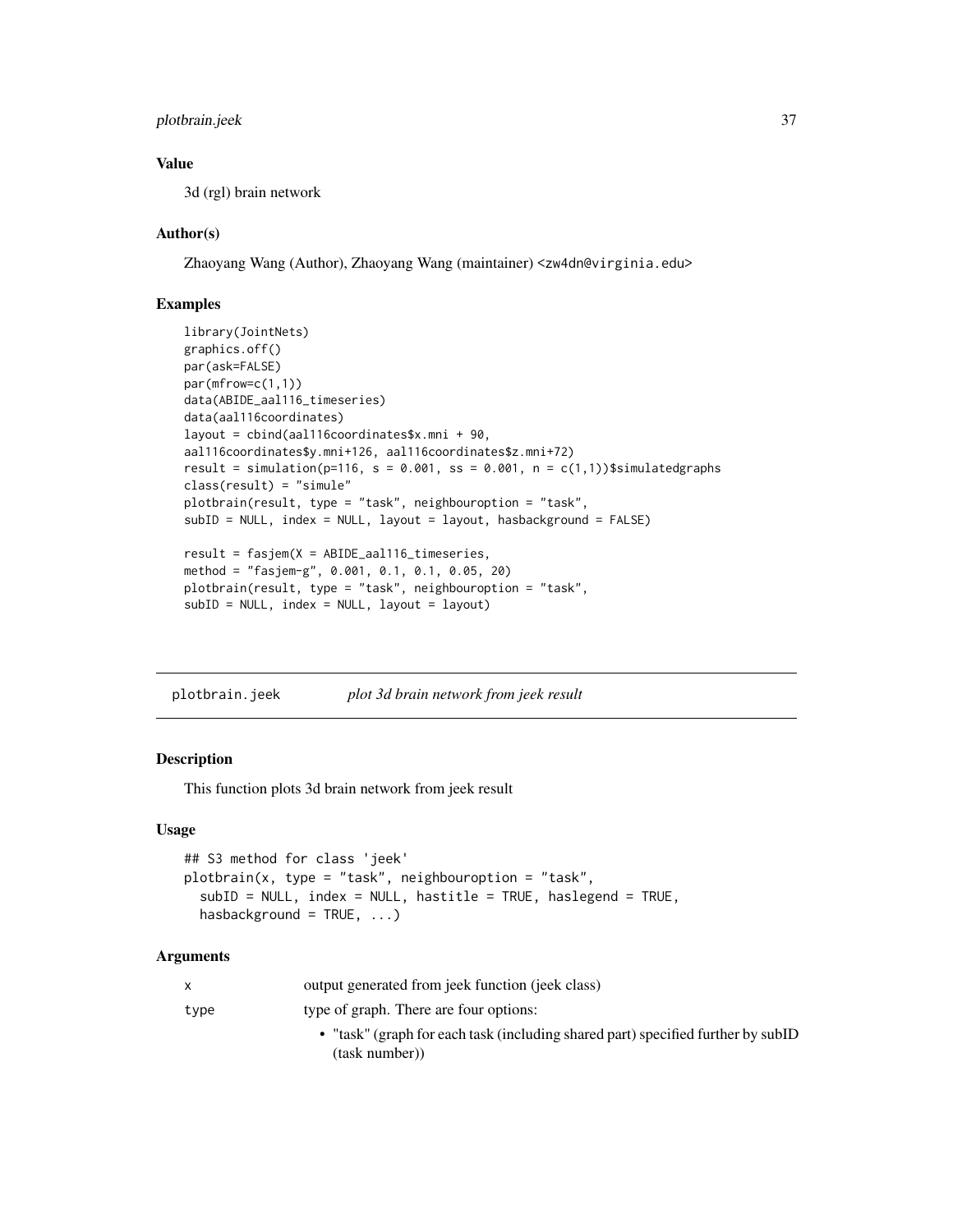<span id="page-37-0"></span>

|                 | • "share" (shared graph for all tasks)                                                                                                                                                                         |
|-----------------|----------------------------------------------------------------------------------------------------------------------------------------------------------------------------------------------------------------|
|                 | · "taskspecific" (graph for each task specific graph (excluding shared part)<br>specified further by subID (task number))                                                                                      |
|                 | • "neighbour" (zoom into nodes in the graph specified further by neighbourop-<br>toin, subID (task number) and index (node id))                                                                                |
| neighbouroption |                                                                                                                                                                                                                |
|                 | determines what type of graph to zoom into when parameter "type" is "neigh-<br><b>bour"</b> . There are two options:                                                                                           |
|                 | • "task" (zoom into graph for each task (including shared part))                                                                                                                                               |
|                 | • "taskspecific" (zoom into graph for each task specific (excluding shared<br>part))                                                                                                                           |
| subID           | selects which task to display. There are four options:                                                                                                                                                         |
|                 | • 0 (only allowed when "type" is "task" or "type" is "neighbour" and<br>"neighbouroption" is "task") (selects share graph)                                                                                     |
|                 | • positive task number (selects that particular task)                                                                                                                                                          |
|                 | • a vector of task number (selects multiple tasks)                                                                                                                                                             |
|                 | • NULL (selects all tasks (all graphs))                                                                                                                                                                        |
| index           | determines which node(s) to zoom into when parameter "type" is "neighbour".<br>This parameter could either be an integer or vector of integers representing node<br>ids (zoom into one node or multiple nodes) |
| hastitle        | determines whether the graph title is displayed or not (TRUE to display / FALSE<br>to hide)                                                                                                                    |
| haslegend       | determines whether the graph legend is displayed or not (TRUE to display /<br>FALSE to hide)                                                                                                                   |
| hasbackground   | determines whether the reference brain is plotted or not (TRUE to display /<br>FALSE to hide)                                                                                                                  |
| .               | extra parameters passed to igraph::rglplot()                                                                                                                                                                   |

The function plots brain network using [rglplot.igraph](#page-0-0)

# Value

3d (rgl) brain network

# Author(s)

Zhaoyang Wang (Author), Zhaoyang Wang (maintainer) <zw4dn@virginia.edu>

# Examples

```
library(JointNets)
graphics.off()
par(ask=FALSE)
par(mfrow=c(1,1))
```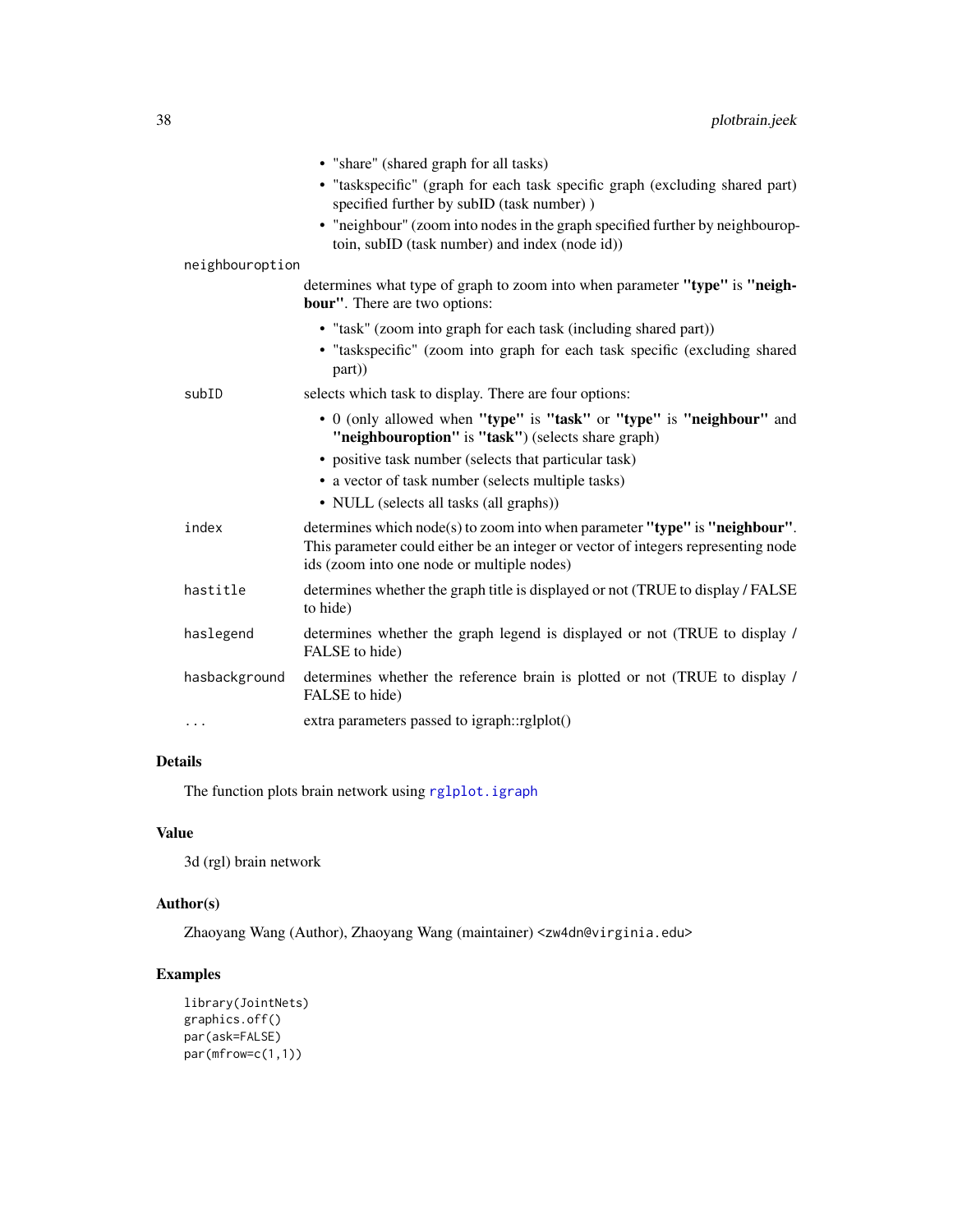```
data(ABIDE_aal116_timeseries)
data(aal116coordinates)
layout = cbind(aal116coordinates$x.mni + 90,
aal116coordinates$y.mni+126, aal116coordinates$z.mni+72)
result = simulation(p=116, s = 0.001, ss = 0.001, n = c(1,1))$simulatedgraphs
class(result) = "simule"
plotbrain(result, type = "task", neighbouroption = "task",
subID = NULL, index = NULL, layout = layout, hasbackground = FALSE)
result = jeek(X = ABIDE_aal116_timeseries,0.25,
covType = "kendall",parallel = FALSE)
plotbrain(result, type = "task", neighbouroption = "task",
subID = NULL, index = NULL, layout = layout)
```
<span id="page-38-1"></span>plotbrain.simule *plot 3d brain network from simule result*

#### Description

This function plots 3d brain network from simule result

#### Usage

```
## S3 method for class 'simule'
plotbrain(x, type = "task", neighbouroption = "task",
  subID = NULL, index = NULL, hastitle = TRUE, haslegend = TRUE,
  hasbackground = TRUE, ...)
```

| X               | output generated from simule function (simule class)                                                                            |
|-----------------|---------------------------------------------------------------------------------------------------------------------------------|
| type            | type of graph. There are four options:                                                                                          |
|                 | • "task" (graph for each task (including shared part) specified further by subID<br>(task number))                              |
|                 | • "share" (shared graph for all tasks)                                                                                          |
|                 | • "taskspecific" (graph for each task specific graph (excluding shared part)<br>specified further by subID (task number))       |
|                 | • "neighbour" (zoom into nodes in the graph specified further by neighbourop-<br>toin, subID (task number) and index (node id)) |
| neighbouroption |                                                                                                                                 |
|                 | determines what type of graph to zoom into when parameter "type" is "neigh-<br><b>bour</b> ". There are two options:            |
|                 | • "task" (zoom into graph for each task (including shared part))                                                                |
|                 | • "taskspecific" (zoom into graph for each task specific (excluding shared<br>part)                                             |
|                 |                                                                                                                                 |
|                 |                                                                                                                                 |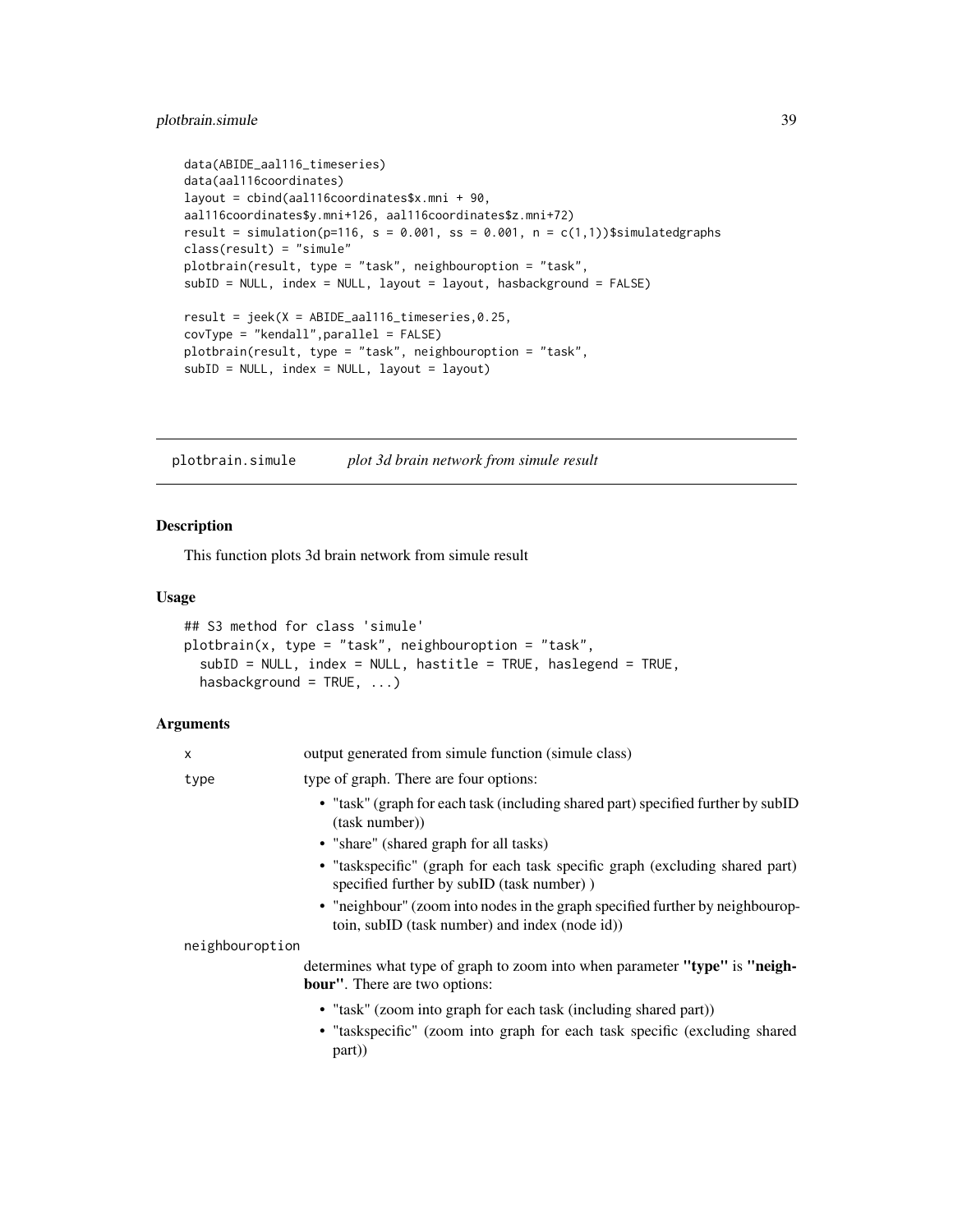<span id="page-39-0"></span>

| subID         | selects which task to display. There are four options:                                                                                                                                                         |
|---------------|----------------------------------------------------------------------------------------------------------------------------------------------------------------------------------------------------------------|
|               | • 0 (only allowed when "type" is "task" or "type" is "neighbour" and<br>"neighbouroption" is "task") (selects share graph)                                                                                     |
|               | • positive task number (selects that particular task)                                                                                                                                                          |
|               | • a vector of task number (selects multiple tasks)                                                                                                                                                             |
|               | • NULL (selects all tasks (all graphs))                                                                                                                                                                        |
| index         | determines which node(s) to zoom into when parameter "type" is "neighbour".<br>This parameter could either be an integer or vector of integers representing node<br>ids (zoom into one node or multiple nodes) |
| hastitle      | determines whether the graph title is displayed or not (TRUE to display / FALSE)<br>to hide)                                                                                                                   |
| haslegend     | determines whether the graph legend is displayed or not (TRUE to display /<br>FALSE to hide)                                                                                                                   |
| hasbackground | determines whether the reference brain is plotted or not (TRUE to display /<br>FALSE to hide)                                                                                                                  |
| $\cdots$      | extra parameters passed to igraph::rglplot()                                                                                                                                                                   |

The function plots brain network using [rglplot.igraph](#page-0-0)

# Value

3d (rgl) brain network

# Author(s)

Zhaoyang Wang (Author), Zhaoyang Wang (maintainer) <zw4dn@virginia.edu>

# Examples

```
library(JointNets)
graphics.off()
par(ask=FALSE)
par(mfrow=c(1,1))
data(ABIDE_aal116_timeseries)
data(aal116coordinates)
layout = cbind(aal116coordinates$x.mni + 90,
aal116coordinates$y.mni+126, aal116coordinates$z.mni+72)
result = simulation(p=116, s = 0.001, ss = 0.001, n = c(1,1))$simulatedgraphs
class(result) = "simule"
plotbrain(result, type = "task", neighbouroption = "task",
subID = NULL, index = NULL, layout = layout, hasbackground = FALSE)
result = simule(ABIDE_aal116_timeseries, 0.2, 1, covType = "cov", FALSE)
plotbrain(result, type = "task", neighbouroption = "task",
subID = NULL, index = NULL, layout = layout)
```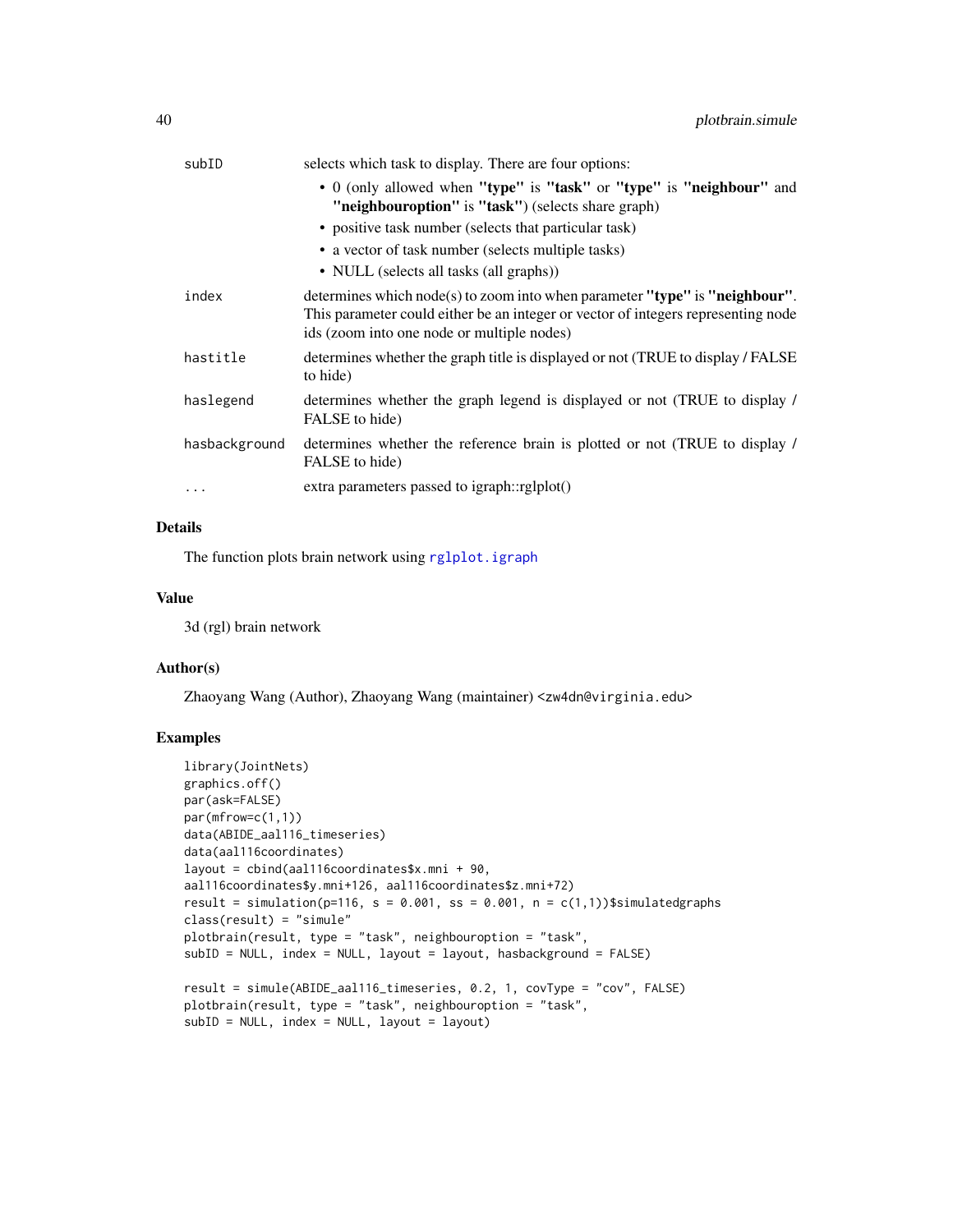<span id="page-40-1"></span><span id="page-40-0"></span>plotbrain.wsimule *plot 3d brain network from wsimule result*

# Description

This function plots 3d brain network from wsimule result

# Usage

```
## S3 method for class 'wsimule'
plotbrain(x, type = "task", neighbouroption = "task",
  subID = NULL, index = NULL, hastitle = TRUE, haslegend = TRUE,
 hasbackground = TRUE, ...)
```

| x               | output generated from wsimule function (wsimule class)                                                                                                                                                         |
|-----------------|----------------------------------------------------------------------------------------------------------------------------------------------------------------------------------------------------------------|
| type            | type of graph. There are four options:                                                                                                                                                                         |
|                 | • "task" (graph for each task (including shared part) specified further by subID<br>(task number))                                                                                                             |
|                 | • "share" (shared graph for all tasks)                                                                                                                                                                         |
|                 | · "taskspecific" (graph for each task specific graph (excluding shared part)<br>specified further by subID (task number))                                                                                      |
|                 | • "neighbour" (zoom into nodes in the graph specified further by neighbourop-<br>toin, subID (task number) and index (node id))                                                                                |
| neighbouroption |                                                                                                                                                                                                                |
|                 | determines what type of graph to zoom into when parameter "type" is "neigh-<br><b>bour</b> ". There are two options:                                                                                           |
|                 | • "task" (zoom into graph for each task (including shared part))<br>• "taskspecific" (zoom into graph for each task specific (excluding shared<br>part))                                                       |
| subID           | selects which task to display. There are four options:                                                                                                                                                         |
|                 | • 0 (only allowed when "type" is "task" or "type" is "neighbour" and<br>"neighbouroption" is "task") (selects share graph)                                                                                     |
|                 | • positive task number (selects that particular task)                                                                                                                                                          |
|                 | • a vector of task number (selects multiple tasks)                                                                                                                                                             |
|                 | • NULL (selects all tasks (all graphs))                                                                                                                                                                        |
| index           | determines which node(s) to zoom into when parameter "type" is "neighbour".<br>This parameter could either be an integer or vector of integers representing node<br>ids (zoom into one node or multiple nodes) |
| hastitle        | determines whether the graph title is displayed or not (TRUE to display / FALSE<br>to hide)                                                                                                                    |
| haslegend       | determines whether the graph legend is displayed or not (TRUE to display /<br>FALSE to hide)                                                                                                                   |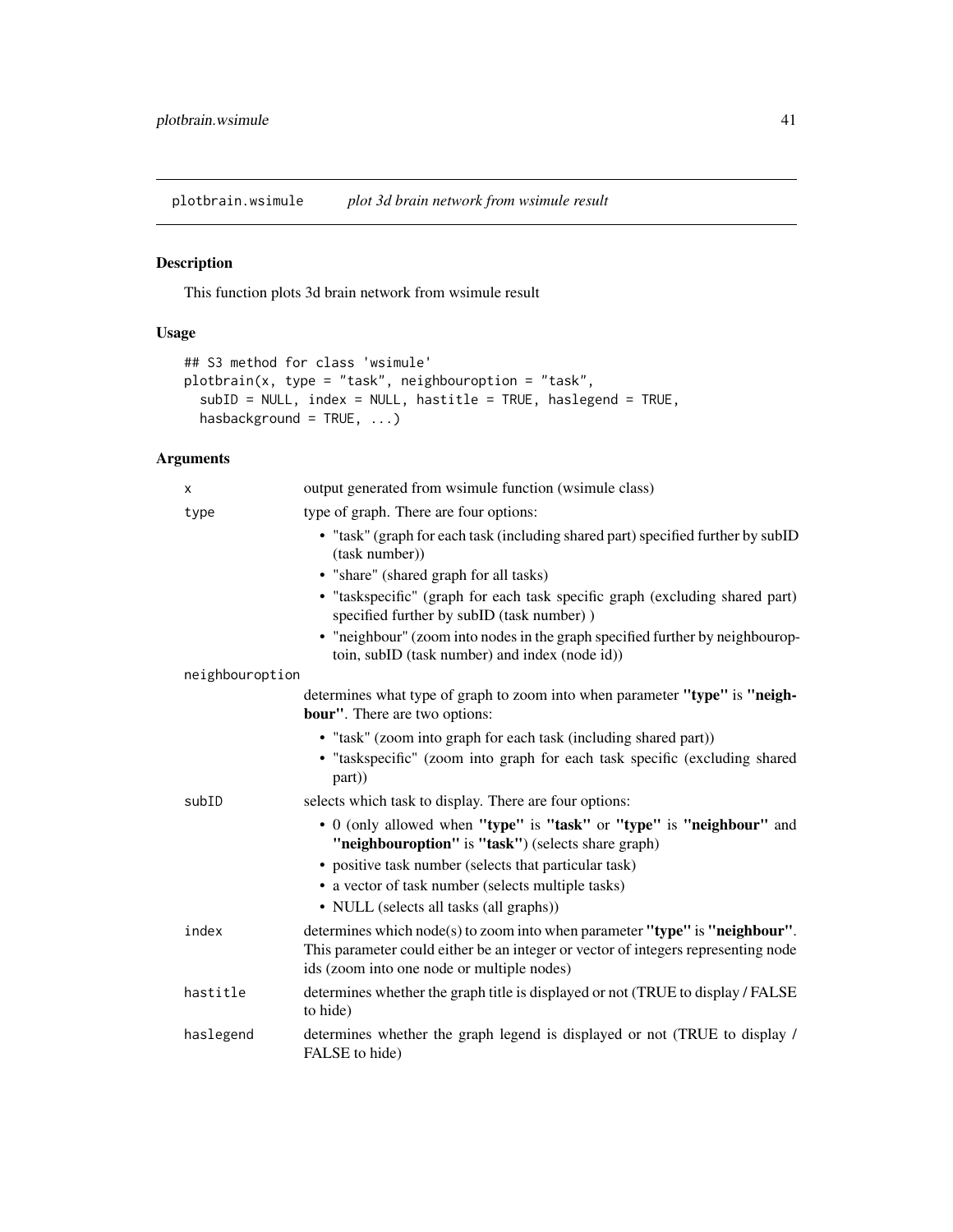<span id="page-41-0"></span>

|                      | hasbackground determines whether the reference brain is plotted or not (TRUE to display) |
|----------------------|------------------------------------------------------------------------------------------|
|                      | FALSE to hide)                                                                           |
| $\ddot{\phantom{0}}$ | extra parameters passed to igraph::rglplot()                                             |

The function plots brain network using [rglplot.igraph](#page-0-0)

# Value

3d (rgl) brain network

#### Author(s)

Zhaoyang Wang (Author), Zhaoyang Wang (maintainer) <zw4dn@virginia.edu>

#### Examples

```
library(JointNets)
graphics.off()
par(ask=FALSE)
par(mfrow=c(1,1))
data(ABIDE_aal116_timeseries)
data(aal116coordinates)
layout = cbind(aal116coordinates$x.mni + 90,
aal116coordinates$y.mni+126, aal116coordinates$z.mni+72)
result = simulation(p=116, s = 0.001, ss = 0.001, n = c(1,1))$simulatedgraphs
class(result) = "simule"
plotbrain(result, type = "task", neighbouroption = "task",
subID = NULL, index = NULL, layout = layout, hasbackground = FALSE)
result = wsimule(ABIDE_aal116_timeseries, 0.2, 1,
W = matrix(1, 116, 116), covType = "cov", FALSE)
plotbrain(result, type = "task", neighbouroption = "task",
subID = NULL, index = NULL, layout = layout)
```
plotbrain\_joint *plot 3d brain network*

# Description

plot 3d brain network

#### Usage

```
plotbrain_joint(x, type = "task", neighbouroption = "task",
  subID = NULL, index = NULL, hastitle = TRUE, haslegend = TRUE,
  hasbackground = TRUE, ...)
```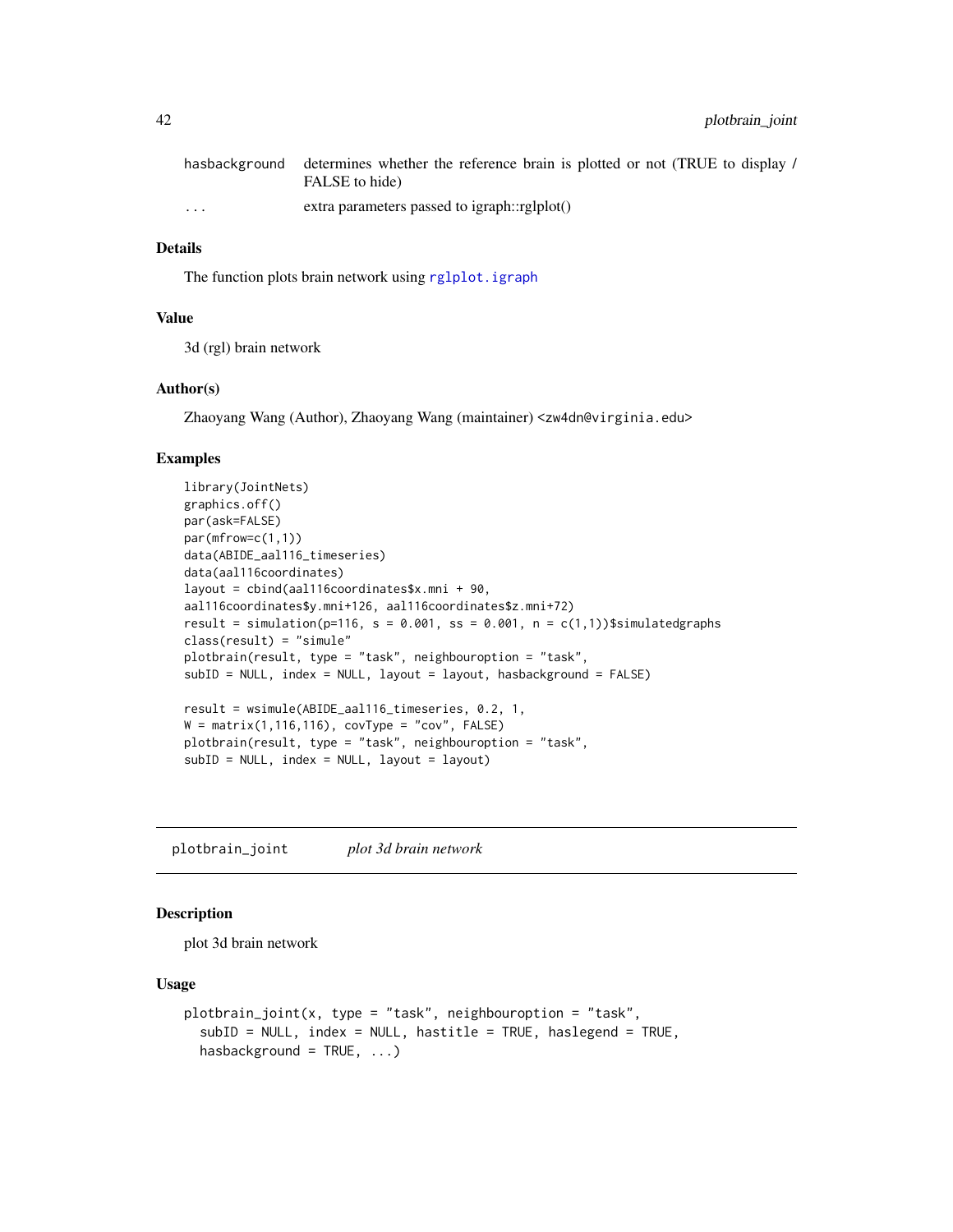# Arguments

| х               | output generated from JointNets Methods                                                                                                                                                                        |
|-----------------|----------------------------------------------------------------------------------------------------------------------------------------------------------------------------------------------------------------|
| type            | type of graph. There are four options:                                                                                                                                                                         |
|                 | • "task" (graph for each task (including shared part) specified further by subID<br>(task number))                                                                                                             |
|                 | • "share" (shared graph for all tasks)                                                                                                                                                                         |
|                 | · "taskspecific" (graph for each task specific graph (excluding shared part)<br>specified further by subID (task number))                                                                                      |
|                 | • "neighbour" (zoom into nodes in the graph specified further by neighbourop-<br>toin, subID (task number) and index (node id))                                                                                |
| neighbouroption |                                                                                                                                                                                                                |
|                 | determines what type of graph to zoom into when parameter "type" is "neigh-<br><b>bour"</b> . There are two options:                                                                                           |
|                 | • "task" (zoom into graph for each task (including shared part))                                                                                                                                               |
|                 | • "taskspecific" (zoom into graph for each task specific (excluding shared<br>part))                                                                                                                           |
| subID           | selects which task to display. There are four options:                                                                                                                                                         |
|                 | • 0 (only allowed when "type" is "task" or "type" is "neighbour" and<br>"neighbouroption" is "task") (selects share graph)                                                                                     |
|                 | • positive task number (selects that particular task)                                                                                                                                                          |
|                 | • a vector of task number (selects multiple tasks)                                                                                                                                                             |
|                 | • NULL (selects all tasks (all graphs))                                                                                                                                                                        |
| index           | determines which node(s) to zoom into when parameter "type" is "neighbour".<br>This parameter could either be an integer or vector of integers representing node<br>ids (zoom into one node or multiple nodes) |
| hastitle        | determines whether the graph title is displayed or not (TRUE to display / FALSE<br>to hide)                                                                                                                    |
| haslegend       | determines whether the graph legend is displayed or not (TRUE to display /<br>FALSE to hide)                                                                                                                   |
| hasbackground   | determines whether the reference brain is plotted or not (TRUE to display /<br>FALSE to hide)                                                                                                                  |
| .               | extra parameters passed to igraph::rglplot() and level in misc::contour3d()                                                                                                                                    |

# Value

3d (rgl) brain network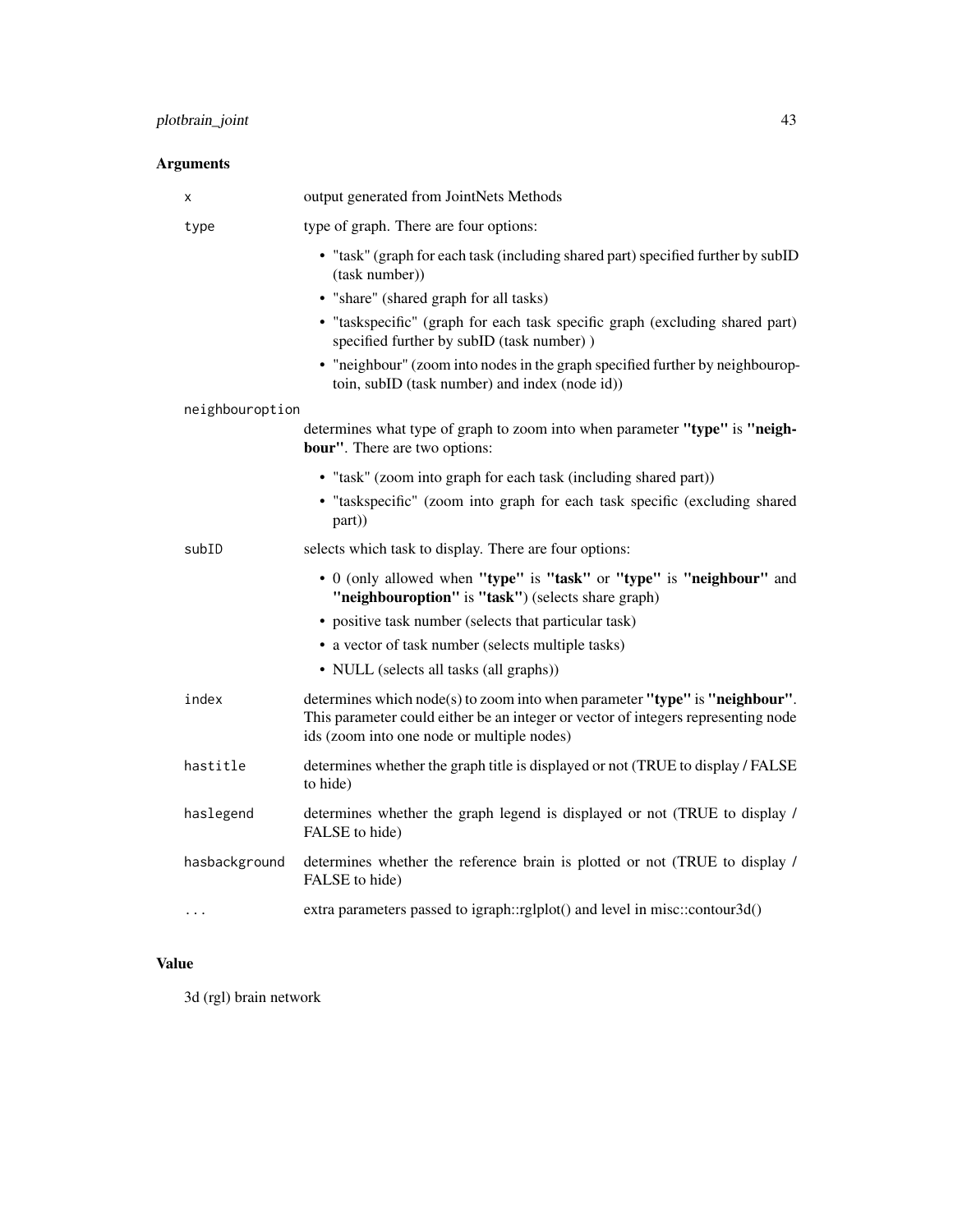<span id="page-43-0"></span>

# Description

GUI version of JointNets plot (input from the global environment)

# Usage

plot\_gui()

# Details

please refer to plot.simule, plot.wsimule and etc for details in plotting. value -1 for subID and index corresponds to NUL value

#### Author(s)

Zhaoyang Wang (Author), Zhaoyang Wang (maintainer) <zw4dn@virginia.edu>

# Examples

```
library(JointNets)
if(interactive()){
plot_gui()
}
```
returngraph *return igraph object from jointnet result specified by user input*

# Description

This function returns an igraph object from jointnet result for user to work with directly

# Usage

returngraph(x, ...)

|          | output generated from any one of the jointnet functions (simule, wsimule, jeek, fasjem, diffee) |
|----------|-------------------------------------------------------------------------------------------------|
| $\cdots$ | additional arguments, see returngraph, simule, returngraph, wsimule, returngraph, diffee,       |
|          | returngraph.fasjem.returngraph.jeek for details.                                                |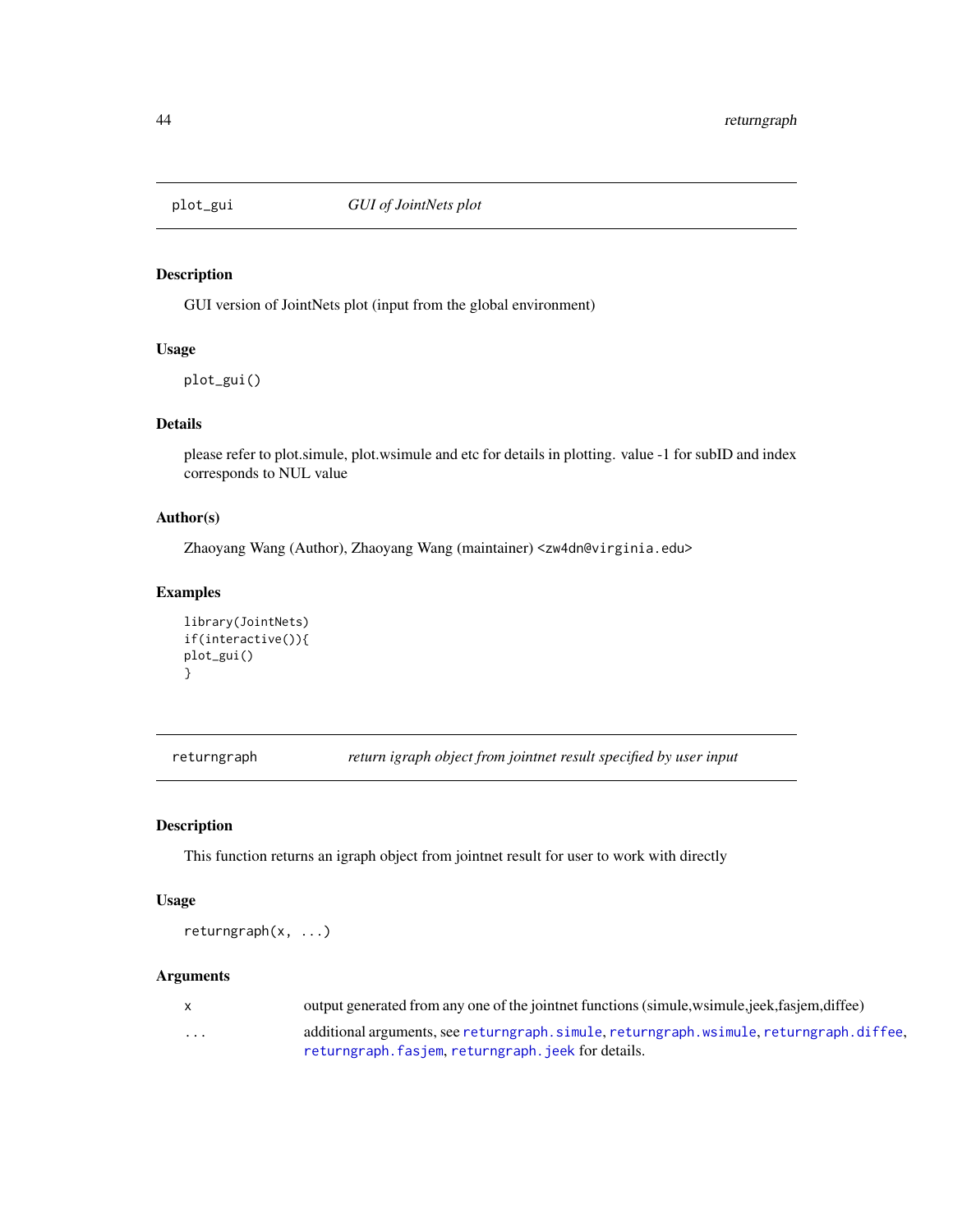# <span id="page-44-0"></span>returngraph.diffee 45

# Details

the function aims to provide users the flexibility to explore and visualize the graph on their own generated from jointnet

# Value

an igraph object of graph / subgraph from jointnet result specified by user input

### Author(s)

Beilun Wang, Zhaoyang Wang (Author), Zhaoyang Wang (maintainer) <zw4dn@virginia.edu>

# Examples

```
library(JointNets)
data(exampleData)
result = jeek(X = exampleData, 0.3, covType = "cov", parallel = FALSE)
graph = returngraph(result)
```
<span id="page-44-1"></span>returngraph.diffee *return igraph object from diffee result specified by user input*

#### Description

This function can return an igraph object from diffee result for user to work with directly

# Usage

```
## S3 method for class 'diffee'
returngraph(x, type = "task",
  neighbouroption = "task", subID = NULL, index = NULL, ...)
```

| X               | output generated from diffee function (diffee class)                                                                                                                                                             |
|-----------------|------------------------------------------------------------------------------------------------------------------------------------------------------------------------------------------------------------------|
| type            | type of graph. There are two options:                                                                                                                                                                            |
|                 | • "task" (difference graph)                                                                                                                                                                                      |
|                 | • "neighbour" (zoom into nodes in the difference graph specified further by<br>parameter "index" (node id)                                                                                                       |
| neighbouroption |                                                                                                                                                                                                                  |
|                 | unused                                                                                                                                                                                                           |
| subID           | unused                                                                                                                                                                                                           |
| index           | determines which $node(s)$ to zoom into when parameter "type" is "neighbour".<br>This parameter could either be an integer or vector of integers representing node<br>ids (zoom into one node or multiple nodes) |
| $\cdots$        | unused                                                                                                                                                                                                           |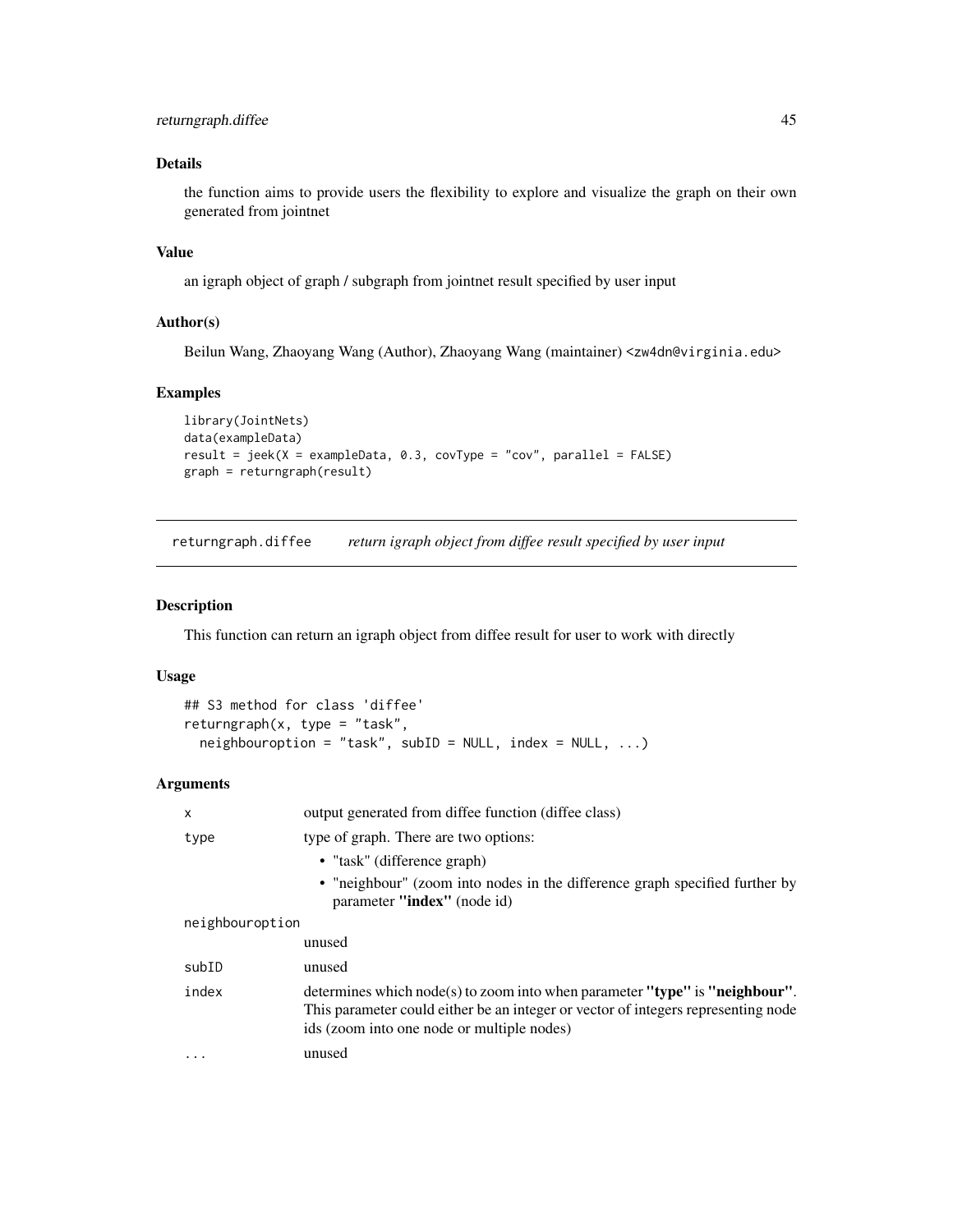<span id="page-45-0"></span>the function aims to provide users the flexibility to explore and visualize the graph own their own generated from diffee

# Value

an igraph object of graph / subgraph from diffee result specified by user input

#### Author(s)

Beilun Wang, Zhaoyang Wang (Author), Zhaoyang Wang (maintainer) <zw4dn@virginia.edu>

# Examples

```
library(JointNets)
data(exampleData)
result = diffee(exampleData[[1]], exampleData[[2]], 0.45)
graph = returngraph(result)
```
returngraph.diffeek *return igraph object from diffee result specified by user input*

#### Description

This function can return an igraph object from diffeek result for user to work with directly

#### Usage

```
## S3 method for class 'diffeek'
returngraph(x, type = "task",
 neighbouroption = "task", subID = NULL, index = NULL, ...)
```

| X               | output generated from diffeek function (diffeek class)                                                                                                                                                         |
|-----------------|----------------------------------------------------------------------------------------------------------------------------------------------------------------------------------------------------------------|
| type            | type of graph. There are two options:                                                                                                                                                                          |
|                 | • "task" (difference graph)                                                                                                                                                                                    |
|                 | • "neighbour" (zoom into nodes in the difference graph specified further by<br>parameter "index" (node id)                                                                                                     |
| neighbouroption |                                                                                                                                                                                                                |
|                 | unused                                                                                                                                                                                                         |
| subID           | unused                                                                                                                                                                                                         |
| index           | determines which node(s) to zoom into when parameter "type" is "neighbour".<br>This parameter could either be an integer or vector of integers representing node<br>ids (zoom into one node or multiple nodes) |
| $\cdots$        | unused                                                                                                                                                                                                         |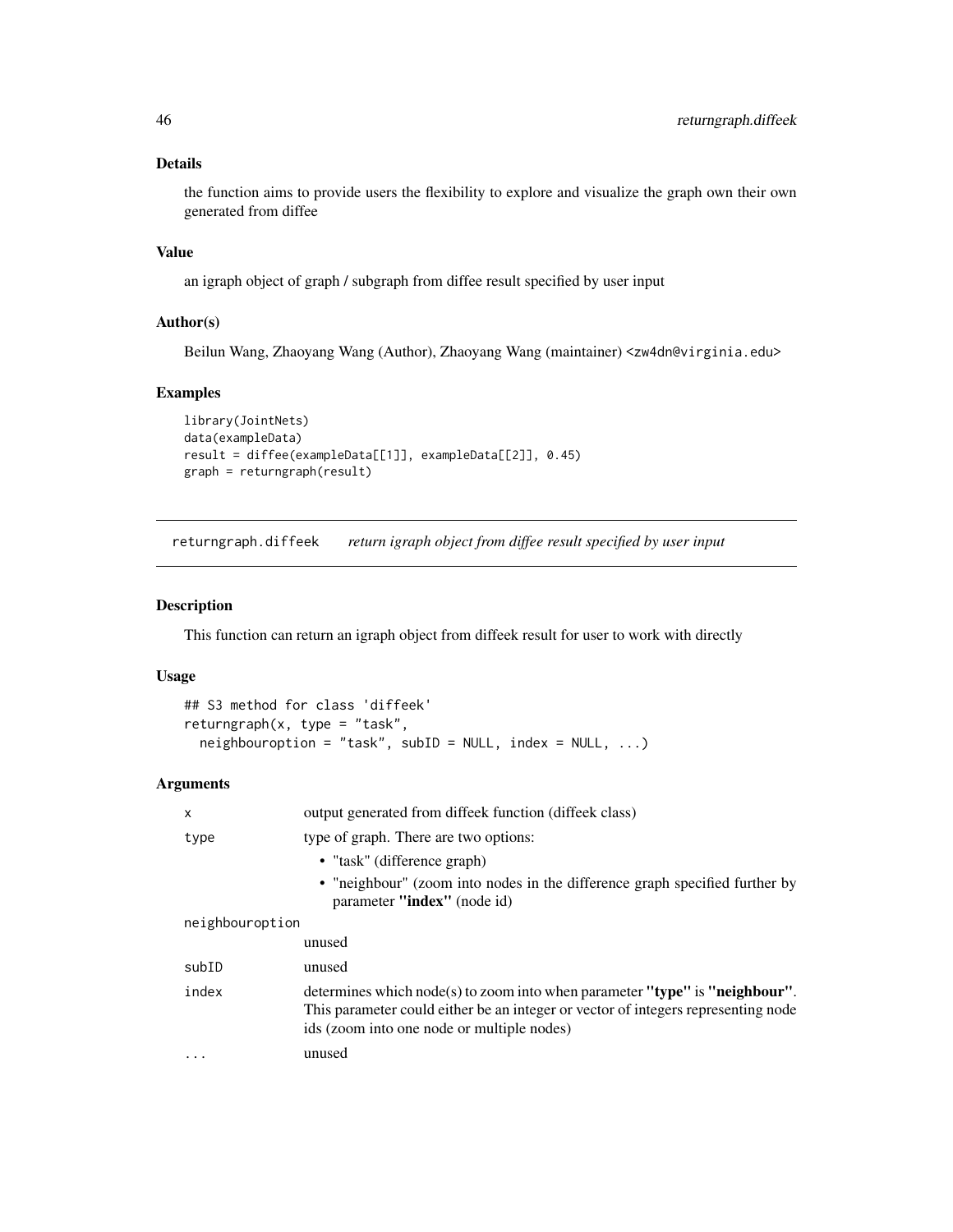<span id="page-46-0"></span>the function aims to provide users the flexibility to explore and visualize the graph own their own generated from diffee

# Value

an igraph object of graph / subgraph from diffee result specified by user input

#### Author(s)

Beilun Wang, Zhaoyang Wang (Author), Zhaoyang Wang (maintainer) <zw4dn@virginia.edu>

# Examples

```
library(JointNets)
data(exampleData)
result = diffeek(exampleData[[1]], exampleData[[2]],
W = matrix(1, 20, 20), g = rep(0, 20), epsilon = 0.2,lambda = 0.4, covType = "cov")graph = returngraph(result)
```
<span id="page-46-1"></span>returngraph.fasjem *return igraph object from fasjem result specified by user input*

# Description

This function can return an igraph object from fasjem result for user to work with directly

# Usage

```
## S3 method for class 'fasjem'
returngraph(x, type = "task",
  neighbouroption = "task", subID = NULL, index = NULL, ...)
```

| x    | output generated from fasjem function (fasjem class)                                                                            |
|------|---------------------------------------------------------------------------------------------------------------------------------|
| type | type of graph. There are four options:                                                                                          |
|      | • "task" (graph for each task (including shared part) specified further by subID<br>(task number))                              |
|      | • "share" (shared graph for all tasks)                                                                                          |
|      | • "taskspecific" (graph for each task specific graph (excluding shared part)<br>specified further by subID (task number))       |
|      | • "neighbour" (zoom into nodes in the graph specified further by neighbourop-<br>toin, subID (task number) and index (node id)) |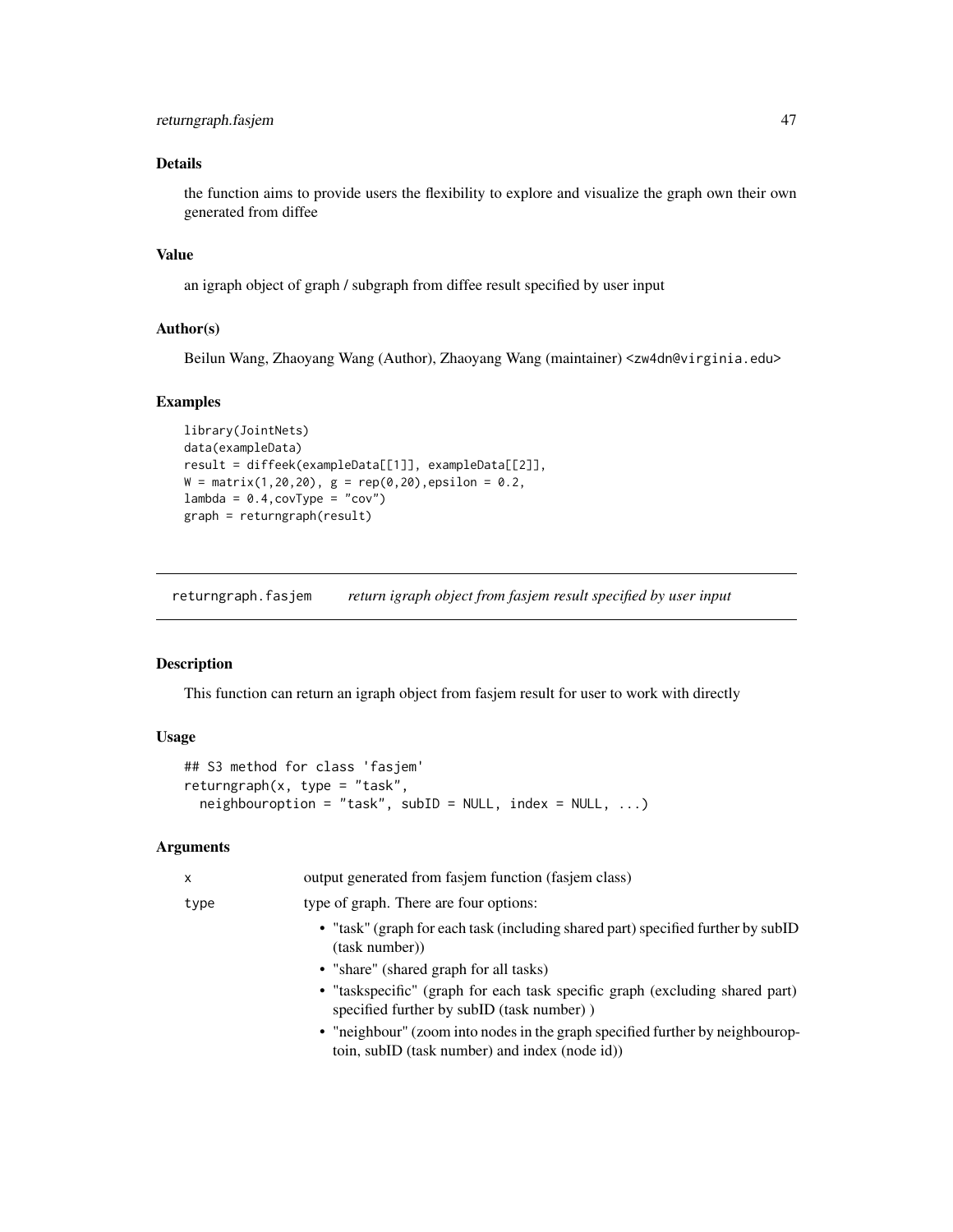<span id="page-47-0"></span>

| neighbouroption |                                                                                                                                                                                                                |
|-----------------|----------------------------------------------------------------------------------------------------------------------------------------------------------------------------------------------------------------|
|                 | determines what type of graph to zoom into when parameter "type" is "neigh-<br><b>bour</b> ". There are two options:                                                                                           |
|                 | • "task" (zoom into graph for each task (including shared part))                                                                                                                                               |
|                 | • "taskspecific" (zoom into graph for each task specific (excluding shared<br>part)                                                                                                                            |
| subID           | selects which task to display. There are four options:                                                                                                                                                         |
|                 | • 0 (only allowed when "type" is "task" or "type" is "neighbour" and<br>"neighbouroption" is "task") (selects share graph)                                                                                     |
|                 | • positive task number (selects that particular task)                                                                                                                                                          |
|                 | • a vector of task number (selects multiple tasks)                                                                                                                                                             |
|                 | • NULL (selects all tasks (all graphs))                                                                                                                                                                        |
| index           | determines which node(s) to zoom into when parameter "type" is "neighbour".<br>This parameter could either be an integer or vector of integers representing node<br>ids (zoom into one node or multiple nodes) |
| .               | not used                                                                                                                                                                                                       |
|                 |                                                                                                                                                                                                                |

the function aims to provide users the flexibility to explore and visualize the graph on their own generated from fasjem

#### Value

an igraph object of graph / subgraph from fasjem result specified by user input

# Author(s)

Beilun Wang, Zhaoyang Wang (Author), Zhaoyang Wang (maintainer) <zw4dn@virginia.edu>

# Examples

```
library(JointNets)
data(exampleData)
result = fasjem(X = exampleData, method = "fasjem-g", 0.5, 0.1, 0.1, 0.05, 10)
graph = returngraph(result)
```
<span id="page-47-1"></span>returngraph.jeek *return igraph object from jeek result specified by user input*

# Description

This function can return an igraph object from jeek result for user to work with directly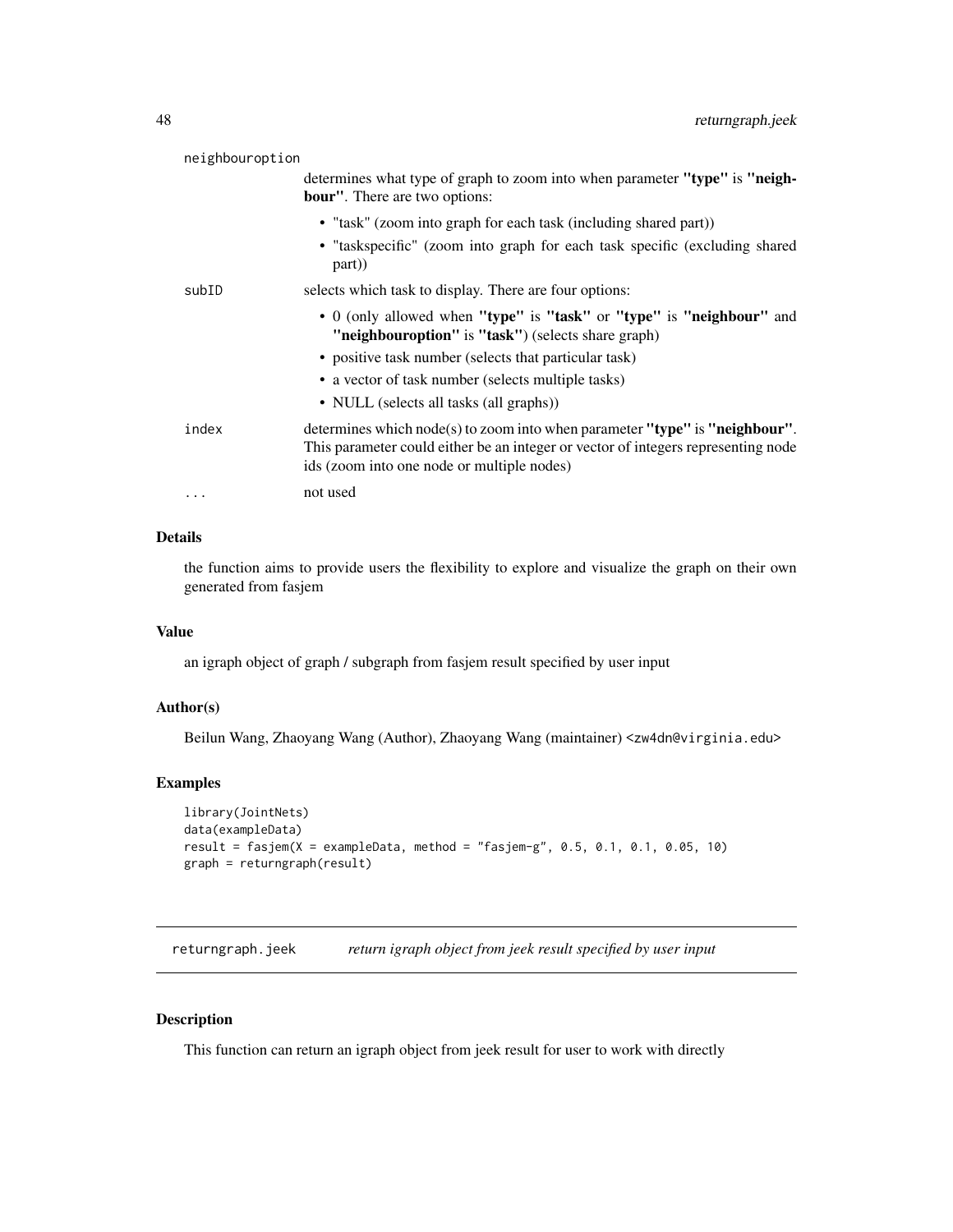# returngraph.jeek 49

# Usage

```
## S3 method for class 'jeek'
returngraph(x, type = "task", neighbouroption = "task",
 subID = NULL, index = NULL, ...)
```
# Arguments

| x               | output generated from jeek function (jeek class)                                                                                                                                                               |
|-----------------|----------------------------------------------------------------------------------------------------------------------------------------------------------------------------------------------------------------|
| type            | type of graph. There are four options:                                                                                                                                                                         |
|                 | • "task" (graph for each task (including shared part) specified further by subID<br>(task number))                                                                                                             |
|                 | • "share" (shared graph for all tasks)                                                                                                                                                                         |
|                 | · "taskspecific" (graph for each task specific graph (excluding shared part)<br>specified further by subID (task number))                                                                                      |
|                 | • "neighbour" (zoom into nodes in the graph specified further by neighbourop-<br>toin, subID (task number) and index (node id))                                                                                |
| neighbouroption |                                                                                                                                                                                                                |
|                 | determines what type of graph to zoom into when parameter "type" is "neigh-<br><b>bour"</b> . There are two options:                                                                                           |
|                 | • "task" (zoom into graph for each task (including shared part))<br>• "taskspecific" (zoom into graph for each task specific (excluding shared<br>part)                                                        |
| subID           | selects which task to display. There are four options:                                                                                                                                                         |
|                 | • 0 (only allowed when "type" is "task" or "type" is "neighbour" and<br>"neighbouroption" is "task") (selects share graph)                                                                                     |
|                 | • positive task number (selects that particular task)                                                                                                                                                          |
|                 | • a vector of task number (selects multiple tasks)                                                                                                                                                             |
|                 | • NULL (selects all tasks (all graphs))                                                                                                                                                                        |
| index           | determines which node(s) to zoom into when parameter "type" is "neighbour".<br>This parameter could either be an integer or vector of integers representing node<br>ids (zoom into one node or multiple nodes) |
| $\cdots$        | not used                                                                                                                                                                                                       |

# Details

the function aims to provide users the flexibility to explore and visualize the graph on their own generated from jeek

# Value

an igraph object of graph / subgraph from jeek result specified by user input

# Author(s)

Beilun Wang, Zhaoyang Wang (Author), Zhaoyang Wang (maintainer) <zw4dn@virginia.edu>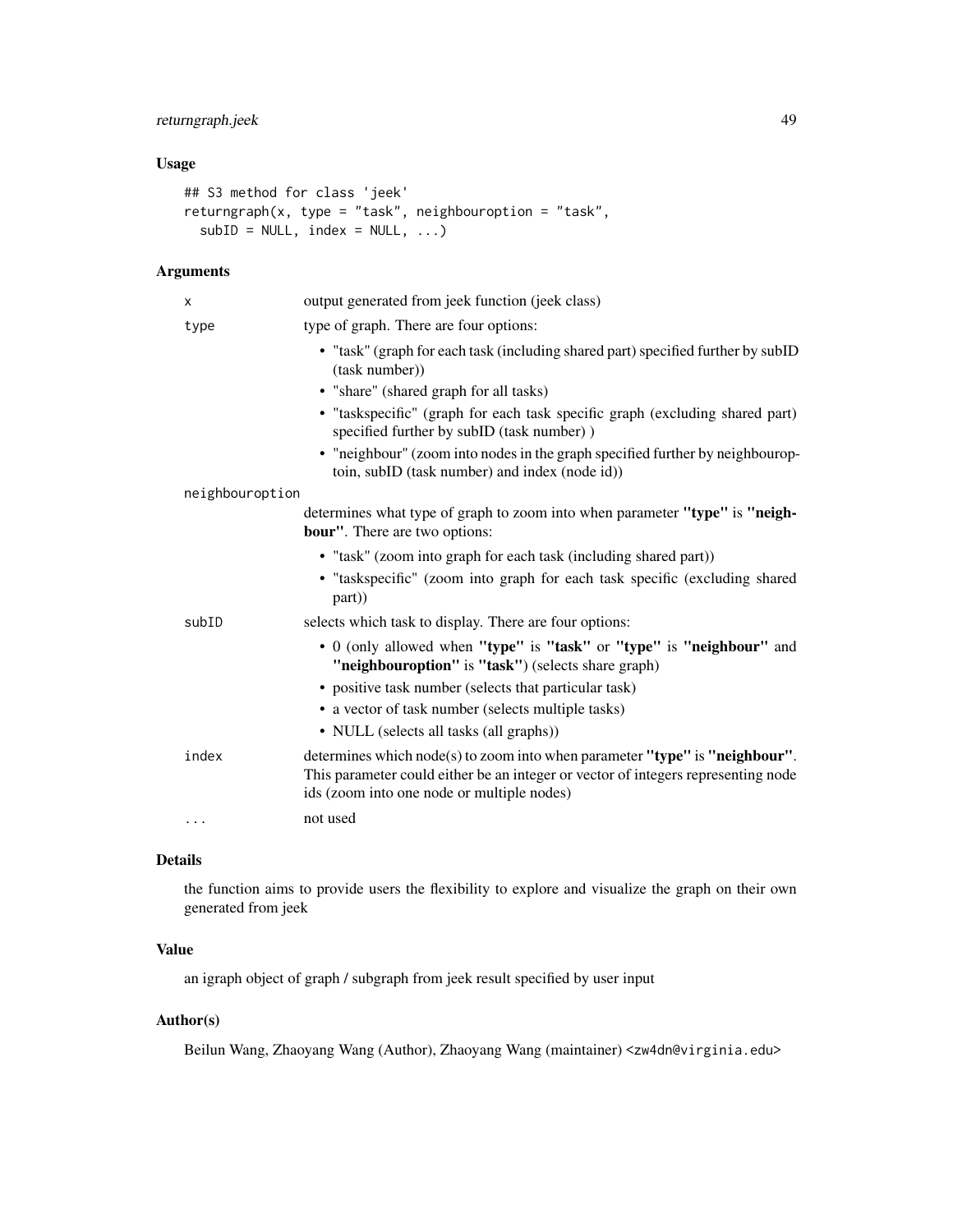# Examples

```
library(JointNets)
data(exampleData)
result = jeek(X = exampleData, 0.3, covType = "cov", parallel = FALSE)
graph = returngraph(result)
```
returngraph.simulation

*return igraph object from simulation result specified by user input*

# Description

This function can return an igraph object from simulation result for user to work with directly

# Usage

```
## S3 method for class 'simulation'
returngraph(x, type = "task",
 neighbouroption = "task", subID = NULL, index = NULL, ...)
```

| X               | output generated from fasjem function (fasjem class)                                                                            |
|-----------------|---------------------------------------------------------------------------------------------------------------------------------|
| type            | type of graph. There are four options:                                                                                          |
|                 | • "task" (graph for each task (including shared part) specified further by subID<br>(task number))                              |
|                 | • "share" (shared graph for all tasks)                                                                                          |
|                 | • "taskspecific" (graph for each task specific graph (excluding shared part)<br>specified further by subID (task number))       |
|                 | • "neighbour" (zoom into nodes in the graph specified further by neighbourop-<br>toin, subID (task number) and index (node id)) |
| neighbouroption |                                                                                                                                 |
|                 | determines what type of graph to zoom into when parameter "type" is "neigh-<br><b>bour"</b> . There are two options:            |
|                 | • "task" (zoom into graph for each task (including shared part))                                                                |
|                 | · "taskspecific" (zoom into graph for each task specific (excluding shared<br>part)                                             |
| subID           | selects which task to display. There are four options:                                                                          |
|                 | • 0 (only allowed when "type" is "task" or "type" is "neighbour" and<br>"neighbouroption" is "task") (selects share graph)      |
|                 | • positive task number (selects that particular task)                                                                           |
|                 | • a vector of task number (selects multiple tasks)                                                                              |
|                 | • NULL (selects all tasks (all graphs))                                                                                         |

<span id="page-49-0"></span>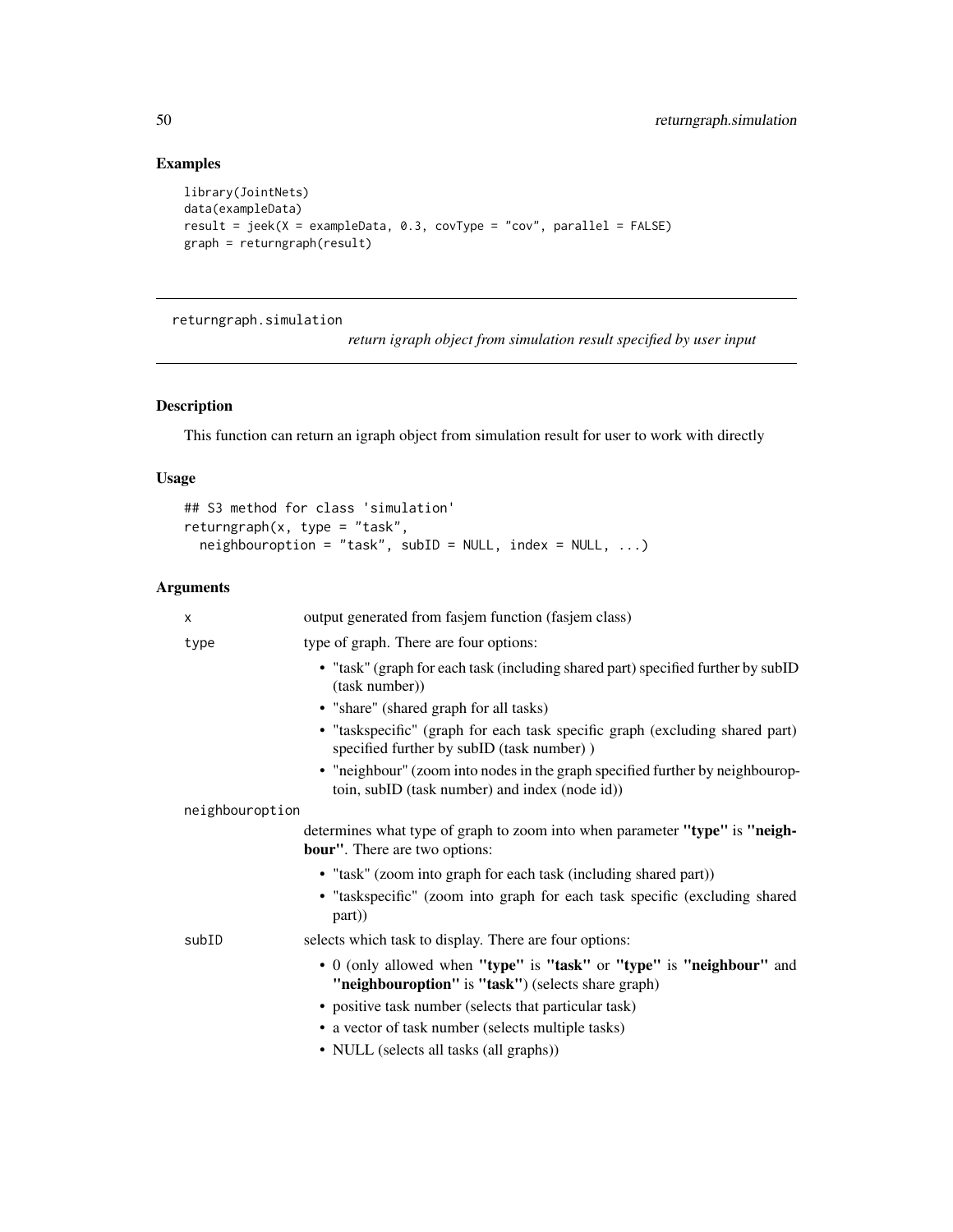<span id="page-50-0"></span>

| index    | determines which node(s) to zoom into when parameter "type" is "neighbour".       |
|----------|-----------------------------------------------------------------------------------|
|          | This parameter could either be an integer or vector of integers representing node |
|          | ids (zoom into one node or multiple nodes)                                        |
| $\cdots$ | not used                                                                          |

the function aims to provide users the flexibility to explore and visualize the graph on their own generated from simulation

#### Value

an igraph object of graph / subgraph from fasjem result specified by user input

# Author(s)

Beilun Wang, Zhaoyang Wang (Author), Zhaoyang Wang (maintainer) <zw4dn@virginia.edu>

# Examples

```
library(JointNets)
data(exampleData)
result = simulation(n=c(100,100,100))$simulatedgraphs
graph = returngraph(result)
```
<span id="page-50-1"></span>returngraph.simule *return igraph object from simule result specified by user input*

#### Description

This function can return an igraph object from simule result for user to work with directly

#### Usage

```
## S3 method for class 'simule'
returngraph(x, type = "task",neighbouroption = "task", subID = NULL, index = NULL, ...)
```

| x    | output generated from simule function (simule class)                                                                      |
|------|---------------------------------------------------------------------------------------------------------------------------|
| type | type of graph. There are four options:                                                                                    |
|      | • "task" (graph for each task (including shared part) specified further by subID<br>(task number))                        |
|      | • "share" (shared graph for all tasks)                                                                                    |
|      | • "taskspecific" (graph for each task specific graph (excluding shared part)<br>specified further by subID (task number)) |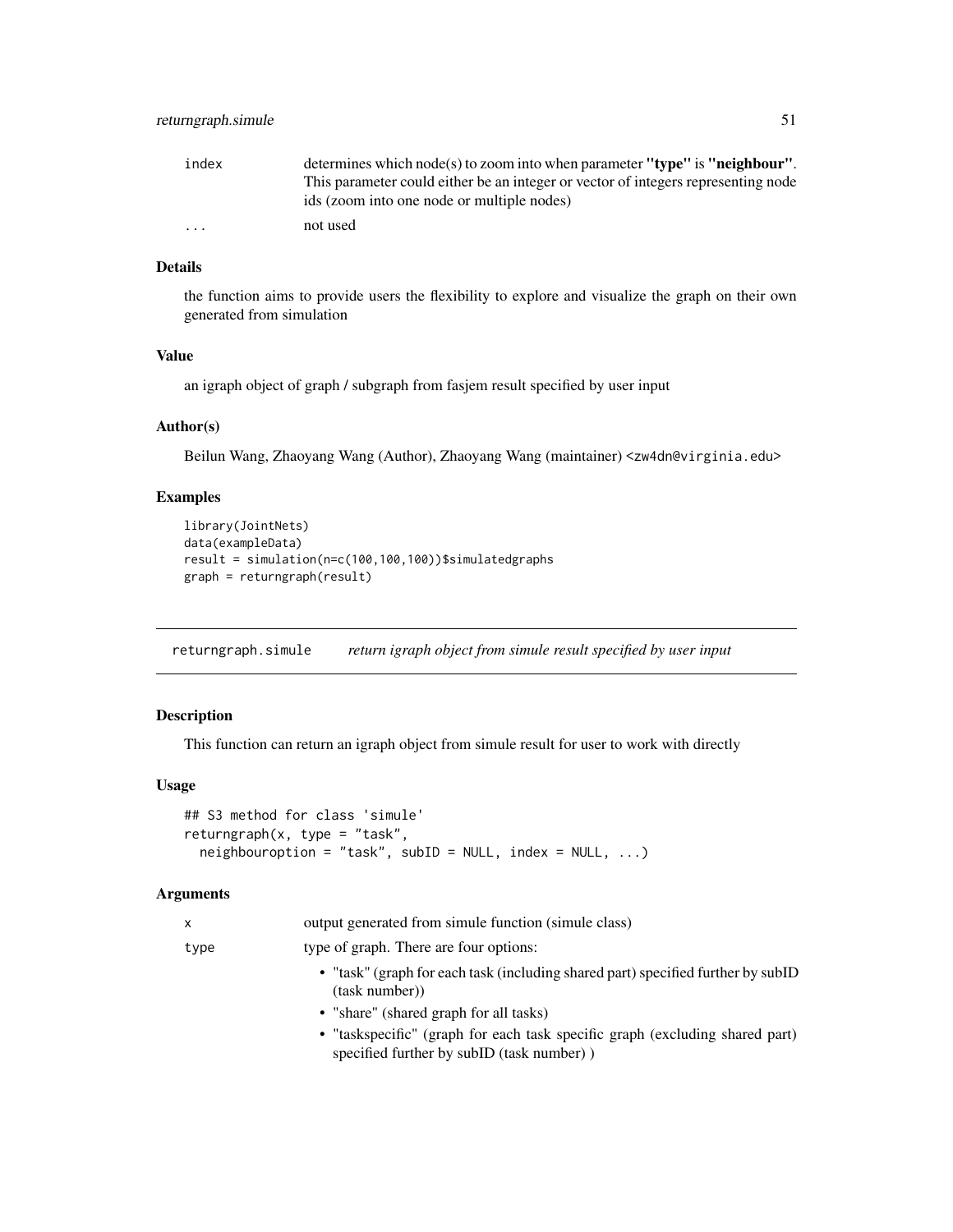|                 |       | • "neighbour" (zoom into nodes in the graph specified further by neighbourop-<br>toin, subID (task number) and index (node id))                                                                                |
|-----------------|-------|----------------------------------------------------------------------------------------------------------------------------------------------------------------------------------------------------------------|
| neighbouroption |       |                                                                                                                                                                                                                |
|                 |       | determines what type of graph to zoom into when parameter "type" is "neigh-<br><b>bour"</b> . There are two options:                                                                                           |
|                 |       | • "task" (zoom into graph for each task (including shared part))                                                                                                                                               |
|                 |       | • "taskspecific" (zoom into graph for each task specific (excluding shared<br>part))                                                                                                                           |
|                 | subID | selects which task to display. There are four options:                                                                                                                                                         |
|                 |       | • 0 (only allowed when "type" is "task" or "type" is "neighbour" and<br>"neighbouroption" is "task") (selects share graph)                                                                                     |
|                 |       | • positive task number (selects that particular task)                                                                                                                                                          |
|                 |       | • a vector of task number (selects multiple tasks)                                                                                                                                                             |
|                 |       | • NULL (selects all tasks (all graphs))                                                                                                                                                                        |
|                 | index | determines which node(s) to zoom into when parameter "type" is "neighbour".<br>This parameter could either be an integer or vector of integers representing node<br>ids (zoom into one node or multiple nodes) |
|                 | .     | not used                                                                                                                                                                                                       |
|                 |       |                                                                                                                                                                                                                |

the function aims to provide users the flexibility to explore and visualize the graph on their own generated from simule

# Value

an igraph object of graph / subgraph from simule result specified by user input

# Author(s)

Beilun Wang, Zhaoyang Wang (Author), Zhaoyang Wang (maintainer) <zw4dn@virginia.edu>

### Examples

```
library(JointNets)
data(exampleData)
result = simule(X = exampleData, lambda = 0.1, epsilon = 0.45, covType = "cov", FALSE)
graph = returngraph(result)
```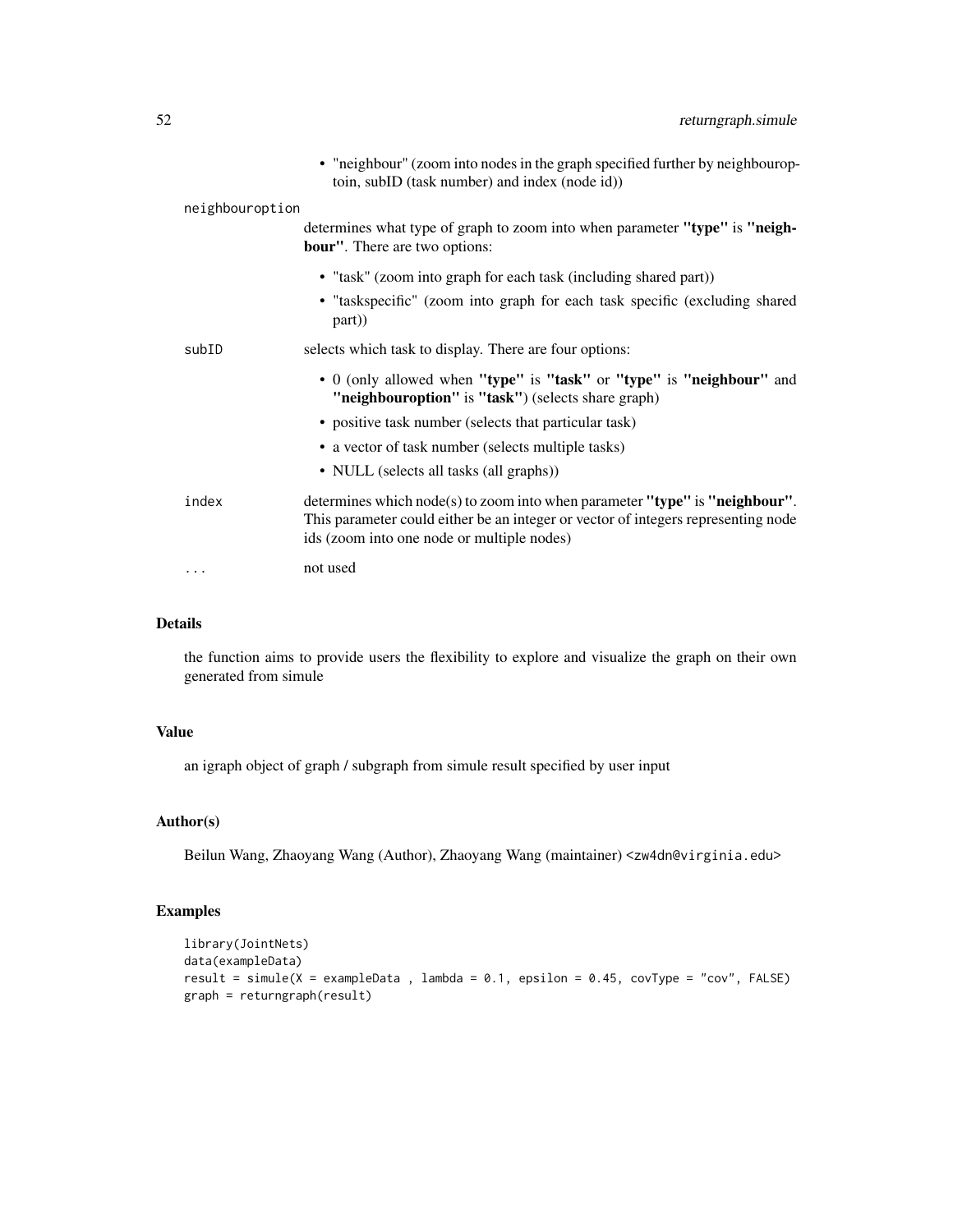<span id="page-52-1"></span><span id="page-52-0"></span>returngraph.wsimule *return igraph object from wsimule result specified by user input*

# Description

This function can return an igraph object from wsimule result for user to work with directly

# Usage

```
## S3 method for class 'wsimule'
returngraph(x, type = "task",
 neighboroption = "task", subID = NULL, index = NULL, ...)
```
# Arguments

| X               | output generated from wsimule function (wsimule class)                                                                                                                                                           |
|-----------------|------------------------------------------------------------------------------------------------------------------------------------------------------------------------------------------------------------------|
| type            | type of graph. There are four options:                                                                                                                                                                           |
|                 | • "task" (graph for each task (including shared part) specified further by subID<br>(task number))                                                                                                               |
|                 | • "share" (shared graph for all tasks)                                                                                                                                                                           |
|                 | • "taskspecific" (graph for each task specific graph (excluding shared part)<br>specified further by subID (task number))                                                                                        |
|                 | • "neighbour" (zoom into nodes in the graph specified further by neighbourop-<br>toin, subID (task number) and index (node id))                                                                                  |
| neighbouroption |                                                                                                                                                                                                                  |
|                 | determines what type of graph to zoom into when parameter "type" is "neigh-<br><b>bour"</b> . There are two options:                                                                                             |
|                 | • "task" (zoom into graph for each task (including shared part))                                                                                                                                                 |
|                 | · "taskspecific" (zoom into graph for each task specific (excluding shared<br>part))                                                                                                                             |
| subID           | selects which task to display. There are four options:                                                                                                                                                           |
|                 | • 0 (only allowed when "type" is "task" or "type" is "neighbour" and<br>"neighbouroption" is "task") (selects share graph)                                                                                       |
|                 | • positive task number (selects that particular task)                                                                                                                                                            |
|                 | • a vector of task number (selects multiple tasks)                                                                                                                                                               |
|                 | • NULL (selects all tasks (all graphs))                                                                                                                                                                          |
| index           | determines which $node(s)$ to zoom into when parameter "type" is "neighbour".<br>This parameter could either be an integer or vector of integers representing node<br>ids (zoom into one node or multiple nodes) |
| $\cdots$        | not used                                                                                                                                                                                                         |

# Details

the function aims to provide users the flexibility to explore and visualize the graph on their own generated from wsimule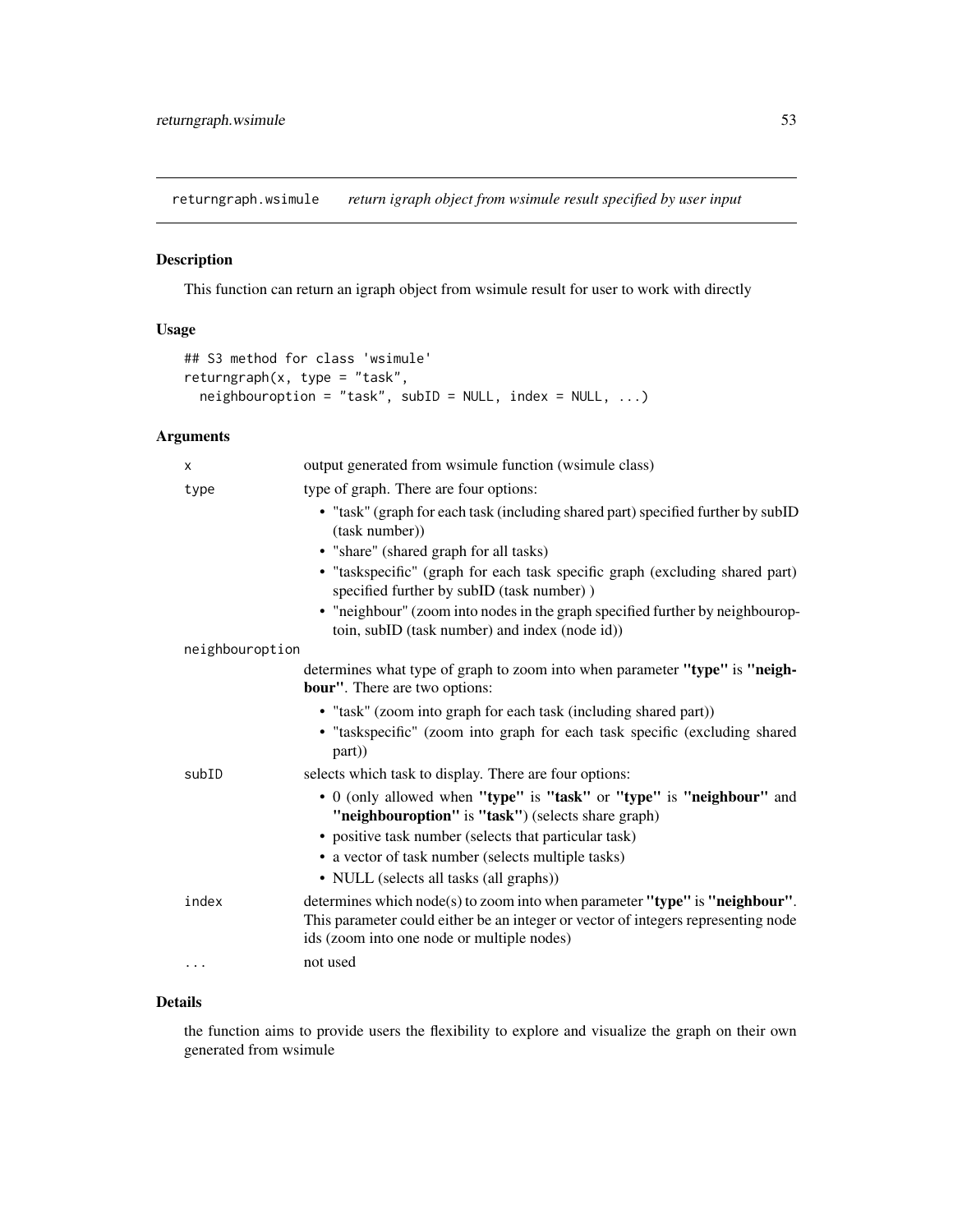# <span id="page-53-0"></span>Value

an igraph object of graph / subgraph from wsimule result specified by user input

# Author(s)

Beilun Wang, Zhaoyang Wang (Author), Zhaoyang Wang (maintainer) <zw4dn@virginia.edu>

# Examples

```
library(JointNets)
data(exampleData)
result = wsimule(X = exampleData, lambda = 0.1, epsilon = 0.45,
W = matrix(1, 20, 20), covType = "cov", FALSE)
graph = returngraph(result)
```
simulateGraph *function to simulate multiple sparse graphs*

#### Description

function to simulate multiple sparse graphs

# Usage

simulateGraph( $p = 20$ ,  $N = 2$ , seedNum = 37, s = 0.1, ss = 0.1)

#### Arguments

|         | number of features                       |
|---------|------------------------------------------|
| N       | number of tasks                          |
| seedNum | seed number for random simulation        |
| S       | controls sparsity of the generated graph |
| SS      | controls sparsity of the generated graph |

#### Value

a list of N related sparse pXp precision matrices (graphs)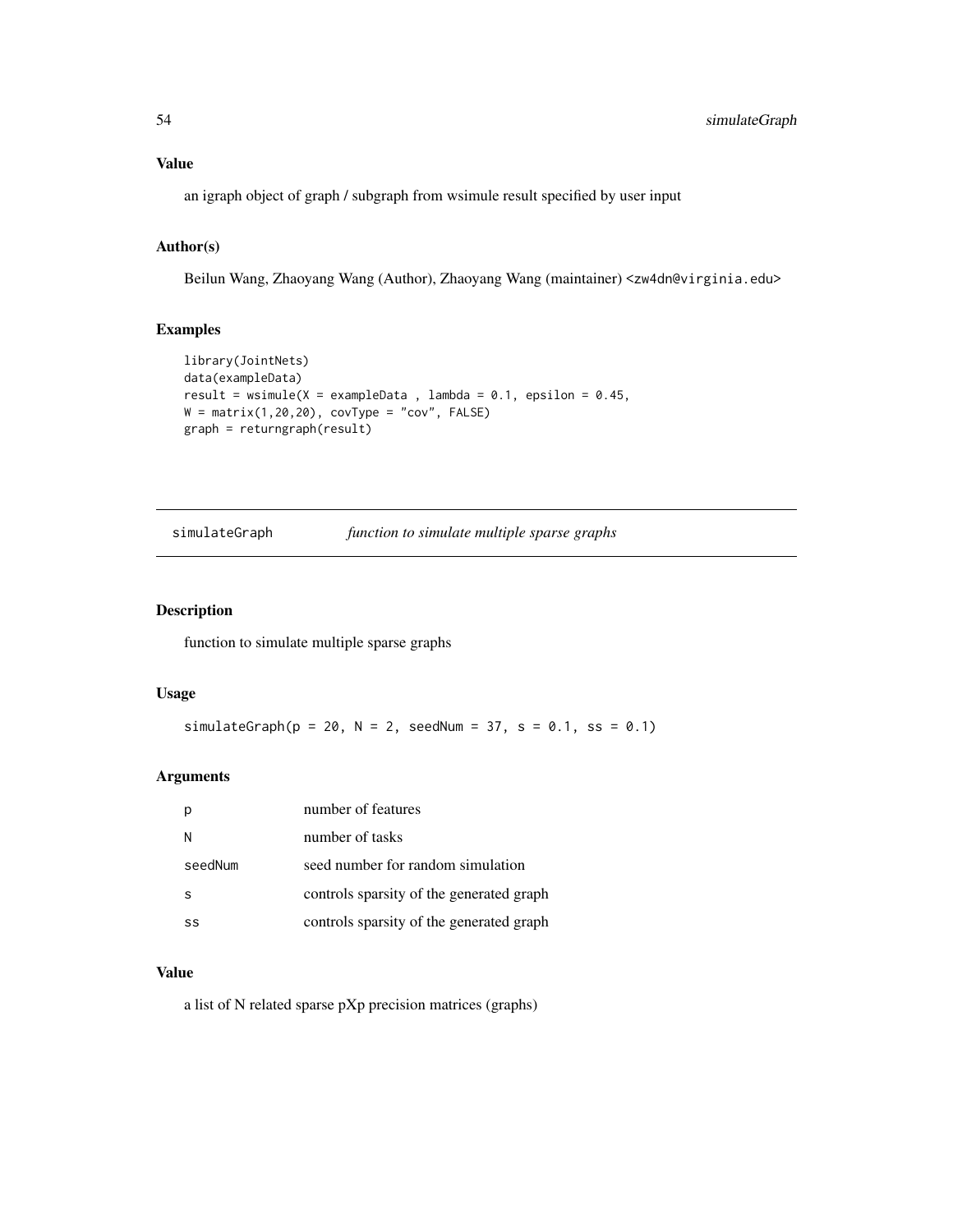<span id="page-54-0"></span>

#### Description

simulate multiple sparse graphs and generate samples

#### Usage

simulation( $p = 20$ , n, seedNum = 37, s = 0.1, ss = 0.1)

#### Arguments

| р       | number of features (number of nodes)                                                                                                             |
|---------|--------------------------------------------------------------------------------------------------------------------------------------------------|
| n       | a vector indicating number of samples and tasks, for example $c(100,200,300)$<br>for 3 tasks and $100,200$ and $300$ samples for task 1, 2 and 3 |
| seedNum | seed number for random simulation                                                                                                                |
| S       | positive number that controls sparsity of the generated graphs                                                                                   |
| SS      | positive number that controls sparsity of the shared part of generated graphs                                                                    |

### Value

a list comprising \$simulatedgraphs (multiple related simulated graphs) and \$simulatedsamples (samples generated from multiple related graphs)

#### Examples

```
library(JointNets)
simulateresult = simulation(p = 20, n = c(100, 100))
plot(simulateresult$simulatedgraphs)
```

| simule |  |
|--------|--|
|        |  |

A constrained *l1 minimization approach for estimating multiple Sparse Gaussian or Nonparanormal Graphical Models Estimate multiple, related sparse Gaussian or Nonparanormal graphical*

# Description

models from multiple related datasets using the SIMULE algorithm. Please run demo(simule) to learn the basic functions provided by this package. For further details, please read the original paper: Beilun Wang, Ritambhara Singh, Yanjun Qi (2017) doi: [10.1007/s1099401756357.](http://doi.org/10.1007/s10994-017-5635-7)

#### Usage

```
simle(X, lambda, epsilon = 1, covType = "cov", parallel = FALSE)
```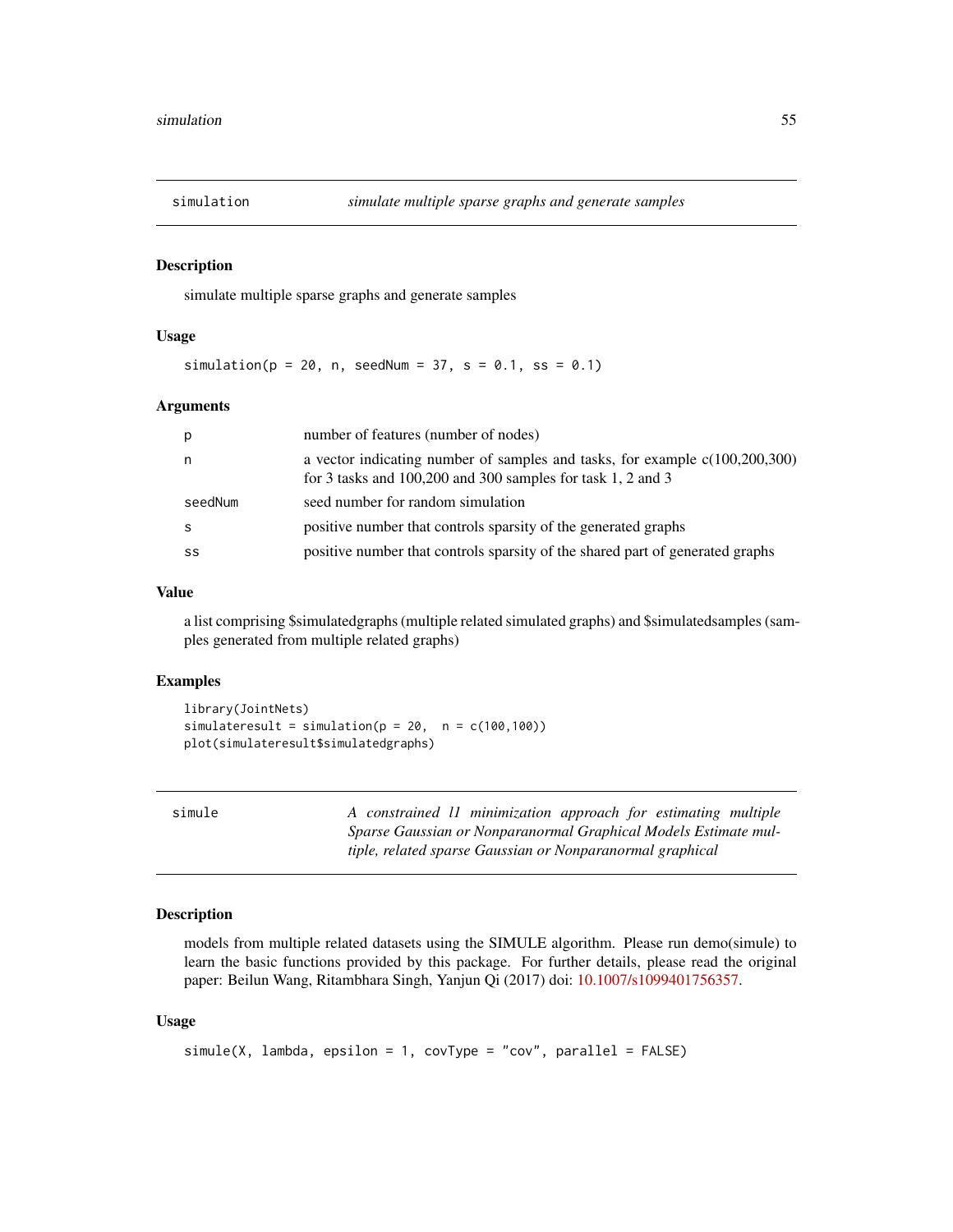#### Arguments

| X        | A List of input matrices. They can be data matrices or covariance/correlation<br>matrices. If every matrix in the X is a symmetric matrix, the matrices are as-<br>sumed to be covariance/correlation matrices.                                                                                                                                                                                                                               |  |
|----------|-----------------------------------------------------------------------------------------------------------------------------------------------------------------------------------------------------------------------------------------------------------------------------------------------------------------------------------------------------------------------------------------------------------------------------------------------|--|
| lambda   | A positive number. The hyperparameter controls the sparsity level of the matri-<br>ces. The $\lambda_n$ in the following section: Details.                                                                                                                                                                                                                                                                                                    |  |
| epsilon  | A positive number. The hyperparameter controls the differences between the<br>shared pattern among graphs and the individual part of each graph. The $\epsilon$ in the<br>following section: Details. If epsilon becomes larger, the generated graphs will<br>be more similar to each other. The default value is 1, which means that we set<br>the same weights to the shared pattern among graphs and the individual part of<br>each graph. |  |
| covType  | A parameter to decide which Graphical model we choose to estimate from the<br>input data.                                                                                                                                                                                                                                                                                                                                                     |  |
|          | If $covType = "cov",$ it means that we estimate multiple sparse Gaussian Graph-<br>ical models. This option assumes that we calculate (when input X represents<br>data directly) or use (when X elements are symmetric representing covariance<br>matrices) the sample covariance matrices as input to the simule algorithm.                                                                                                                  |  |
|          | If covType = "kendall", it means that we estimate multiple nonparanormal Graph-<br>ical models. This option assumes that we calculate (when input X represents<br>data directly) or use (when X elements are symmetric representing correlation<br>matrices) the kendall's tau correlation matrices as input to the simule algorithm.                                                                                                         |  |
| parallel | A boolean. This parameter decides if the package will use the multithreading<br>architecture or not.                                                                                                                                                                                                                                                                                                                                          |  |

#### Details

The SIMULE algorithm is a constrained l1 minimization method that can detect both the shared and the task-specific parts of multiple graphs explicitly from data (through jointly estimating multiple sparse Gaussian graphical models or Nonparanormal graphical models). It solves the following equation:

$$
\hat{\Omega}_{I}^{(1)}, \hat{\Omega}_{I}^{(2)}, \dots, \hat{\Omega}_{I}^{(K)}, \hat{\Omega}_{S} = \min_{\Omega_{I}^{(i)}, \Omega_{S}} \sum_{i} ||\Omega_{I}^{(i)}||_{1} + \epsilon K ||\Omega_{S}||_{1}
$$

Subject to :

$$
||\Sigma^{(i)}(\Omega^{(i)}_I+\Omega_S)-I||_\infty\leq\lambda_n, i=1,\ldots,K
$$

Please also see the equation (7) in our paper. The  $\lambda_n$  is the hyperparameter controlling the sparsity level of the matrices and it is the lambda in our function. The  $\epsilon$  is the hyperparameter controlling the differences between the shared pattern among graphs and the individual part of each graph. It is the epsilon parameter in our function and the default value is 1. For further details, please see our paper: <http://link.springer.com/article/10.1007/s10994-017-5635-7>.

if labels are provided in the datalist as column names, result will contain labels (to be plotted)

#### Value

| \$graphs | A list of the estimated inverse covariance/correlation matrices. |
|----------|------------------------------------------------------------------|
| \$share  | The shared graph among multiple tasks.                           |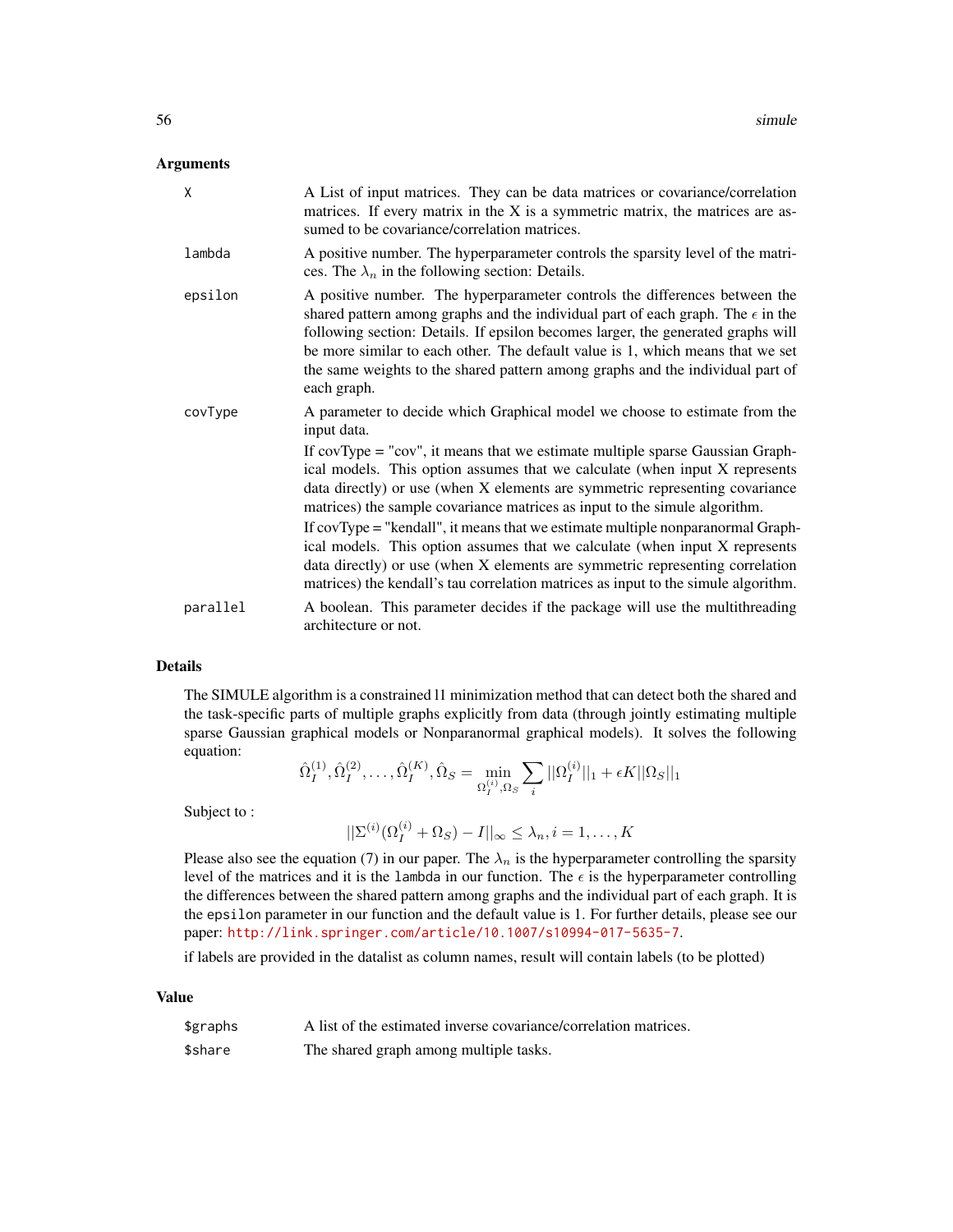#### <span id="page-56-0"></span>wsimule 57

#### Author(s)

Beilun Wang

#### References

Beilun Wang, Ritambhara Singh, Yanjun Qi (2017). A constrained L1 minimization approach for estimating multiple Sparse Gaussian or Nonparanormal Graphical Models. http://link.springer.com/article/10.1007/s10994- 017-5635-7

# Examples

```
library(JointNets)
data(exampleData)
result = simule(X =exampleData, lambda = 0.1, epsilon = 0.45, covType = "cov", FALSE)
plot(result)
```

| wsimule | A constrained and weighted 11 minimization approach for estimating |
|---------|--------------------------------------------------------------------|
|         | multiple Sparse Gaussian or Nonparanormal Graphical Models         |

# Description

Estimate multiple, related sparse Gaussian or Nonparanormal graphical models from multiple related datasets using the SIMULE algorithm. Please run demo(wsimule) to learn the basic functions provided by this package. For further details, please read the original paper: Beilun Wang, Ritambhara Singh, Yanjun Qi (2017) doi10.1007/s10994-017-5635-7.

#### Usage

```
wsimule(X, lambda, epsilon = 1, W, covType = "cov", parallel = FALSE)
```

| X       | A List of input matrices. They can be data matrices or covariance/correlation<br>matrices. If every matrix in the X is a symmetric matrix, the matrices are as-<br>sumed to be covariance/correlation matrices. More details at https://github.<br>com/OData/SIMULE                                                                                                                                                                           |
|---------|-----------------------------------------------------------------------------------------------------------------------------------------------------------------------------------------------------------------------------------------------------------------------------------------------------------------------------------------------------------------------------------------------------------------------------------------------|
| lambda  | A positive number. The hyperparameter controls the sparsity level of the matri-<br>ces. The $\lambda_n$ in the following section: Details.                                                                                                                                                                                                                                                                                                    |
| epsilon | A positive number. The hyperparameter controls the differences between the<br>shared pattern among graphs and the individual part of each graph. The $\epsilon$ in the<br>following section: Details. If epsilon becomes larger, the generated graphs will<br>be more similar to each other. The default value is 1, which means that we set<br>the same weights to the shared pattern among graphs and the individual part of<br>each graph. |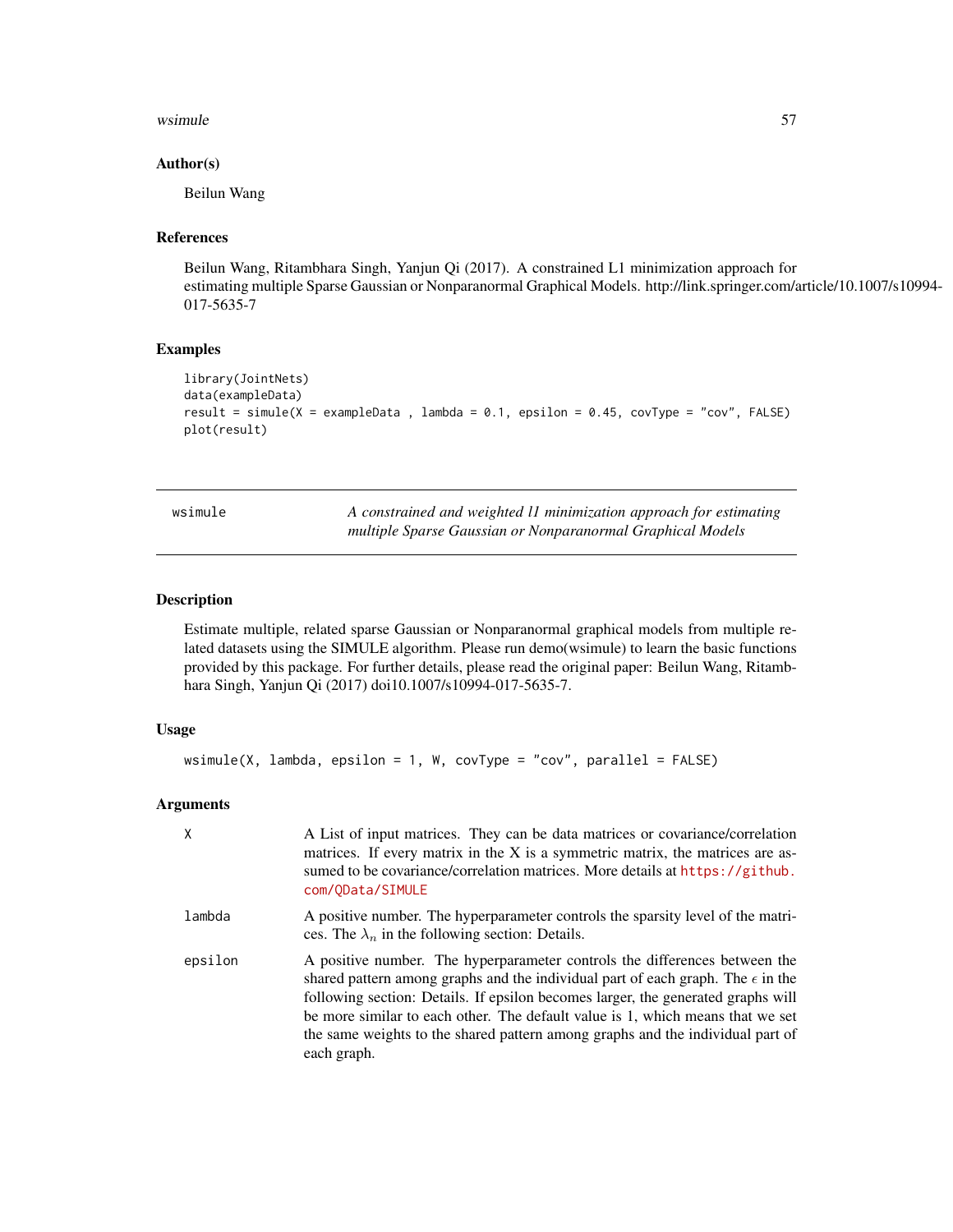| W        | A weight matrix. This matrix uses the prior knowledge of the graphs. For<br>example, if we use wsimule to infer multiple human brain connectome graphs,<br>the W can be the anatomical distance matrix of human brain. The default value<br>is a matrix, whose entries all equals to 1. This means that we do not have any<br>prior knowledge. |
|----------|------------------------------------------------------------------------------------------------------------------------------------------------------------------------------------------------------------------------------------------------------------------------------------------------------------------------------------------------|
| covType  | A parameter to decide which Graphical model we choose to estimate from the<br>input data.                                                                                                                                                                                                                                                      |
|          | If $covType = "cov",$ it means that we estimate multiple sparse Gaussian Graph-<br>ical models. This option assumes that we calculate (when input X represents<br>data directly) or use (when X elements are symmetric representing covariance<br>matrices) the sample covariance matrices as input to the simule algorithm.                   |
|          | If covType = "kendall", it means that we estimate multiple nonparanormal Graph-<br>ical models. This option assumes that we calculate (when input X represents<br>data directly) or use (when X elements are symmetric representing correlation<br>matrices) the kendall's tau correlation matrices as input to the simule algorithm.          |
| parallel | A boolean. This parameter decides if the package will use the multithreading<br>architecture or not.                                                                                                                                                                                                                                           |

The SIMULE algorithm is a constrained l1 minimization method that can detect both the shared and the task-specific parts of multiple graphs explicitly from data (through jointly estimating multiple sparse Gaussian graphical models or Nonparanormal graphical models). It solves the following equation:

$$
\hat{\Omega}_{I}^{(1)}, \hat{\Omega}_{I}^{(2)}, \dots, \hat{\Omega}_{I}^{(K)}, \hat{\Omega}_{S} = \min_{\Omega_{I}^{(i)}, \Omega_{S}} \sum_{i} ||W \cdot \Omega_{I}^{(i)}||_{1} + \epsilon K ||W \cdot \Omega_{S}||_{1}
$$

Subject to :

$$
||\Sigma^{(i)}(\Omega_I^{(i)} + \Omega_S) - I||_{\infty} \leq \lambda_n, i = 1, \dots, K
$$

Please also see the equation (7) in our paper. The  $\lambda_n$  is the hyperparameter controlling the sparsity level of the matrices and it is the lambda in our function. The  $\epsilon$  is the hyperparameter controlling the differences between the shared pattern among graphs and the individual part of each graph. It is the epsilon parameter in our function and the default value is 1. For further details, please see our paper: <http://link.springer.com/article/10.1007/s10994-017-5635-7>.

if labels are provided in the datalist as column names, result will contain labels (to be plotted)

# Value

| \$graphs | A list of the estimated inverse covariance/correlation matrices. |
|----------|------------------------------------------------------------------|
| \$share  | The share graph among multiple tasks.                            |

# Author(s)

Beilun Wang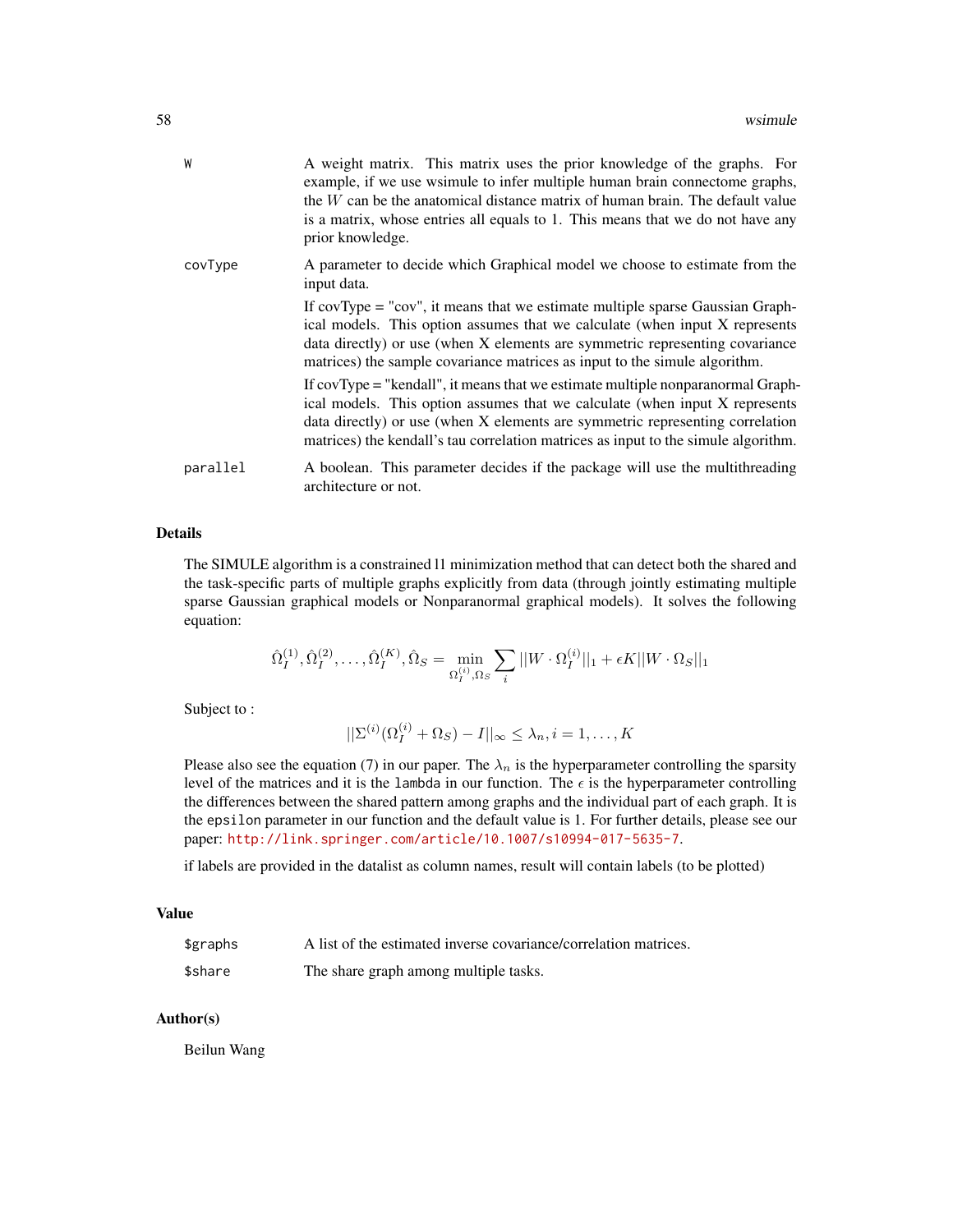#### wsimule 59

# References

Beilun Wang, Ritambhara Singh, Yanjun Qi (2017). A constrained L1 minimization approach for estimating multiple Sparse Gaussian or Nonparanormal Graphical Models. http://link.springer.com/article/10.1007/s10994- 017-5635-7

# Examples

```
library(JointNets)
data(exampleData)
result = wsimule(X =exampleData, lambda = 0.1, epsilon = 0.45,
W = matrix(1, 20, 20), covType = "cov", FALSE)
plot(result)
```